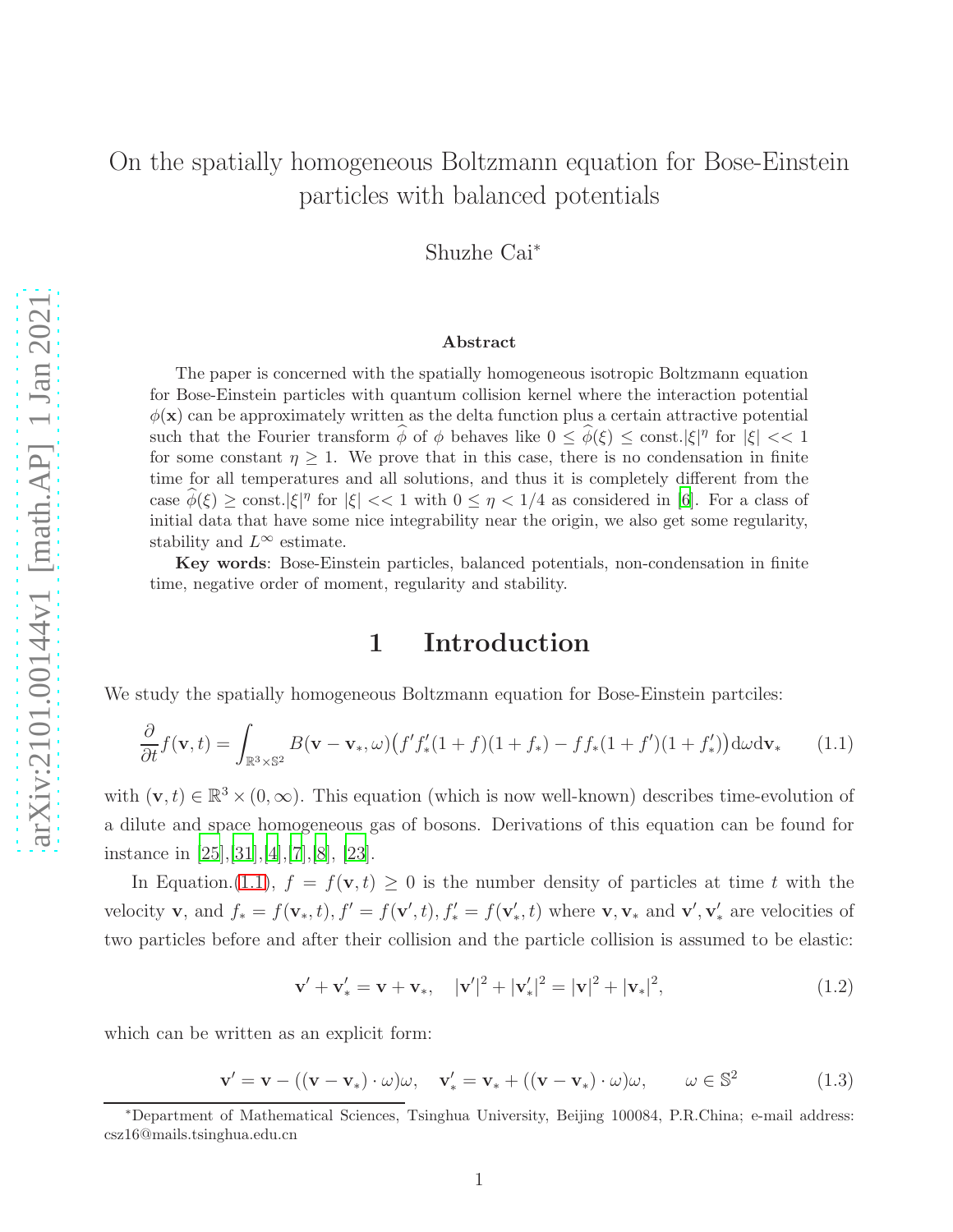As before we assume that the interation potential  $\phi(\cdot)$  of particles is real and is of the central form, i.e.  $\phi(\mathbf{x}) = \phi(|\mathbf{x}|)$ . According to [\[4\]](#page-37-0) and [\[8](#page-38-1)] in the weak-coupling regime,  $B(\mathbf{v} - \mathbf{v}_*, \omega)$ and  $\phi$  has the following relation (after normalizing physical parameters)

<span id="page-1-0"></span>
$$
B(\mathbf{v} - \mathbf{v}_{*}, \omega) = \frac{1}{(4\pi)^{2}} |(\mathbf{v} - \mathbf{v}_{*}) \cdot \omega| \Phi(|\mathbf{v} - \mathbf{v}'|, |\mathbf{v} - \mathbf{v}'_{*}|)
$$
(1.4)

where

.

<span id="page-1-3"></span>
$$
\Phi(r,\rho) = (\hat{\phi}(r) + \hat{\phi}(\rho))^2, \quad r,\rho \ge 0 \tag{1.5}
$$

 $\widehat{\phi}$  is the Fourier transform of  $\phi$ :

$$
\widehat{\phi}(r) := \widehat{\phi}(\xi)|_{|\xi|=r} = \int_{\mathbb{R}^3} \phi(|\mathbf{x}|) e^{-i\xi \cdot \mathbf{x}} d\mathbf{x}\Big|_{|\xi|=r}.
$$

In this paper, the function  $r \mapsto \widehat{\phi}(r)$  is often assumed to be continous and bounded on  $\mathbb{R}_{\geq 0}$ :

<span id="page-1-2"></span>
$$
\widehat{\phi} \in C_b(\mathbb{R}_{\geq 0}).\tag{1.6}
$$

A special case is that  $\phi(|\mathbf{x}|) = \frac{1}{2}\delta(\mathbf{x})$  i.e.  $\hat{\phi}(r) \equiv \frac{1}{2}$  $\frac{1}{2}$  (hence  $\Phi(r) \equiv 1$ ), where  $\delta(\mathbf{x})$  is the three dimensional Dirac delta function concentrating at  $\mathbf{x} = 0$ . In this case, [\(1.4\)](#page-1-0) becomes the hard sphere model:

$$
B(\mathbf{v} - \mathbf{v}_{*}, \omega) = \frac{1}{(4\pi)^{2}} |(\mathbf{v} - \mathbf{v}_{*}) \cdot \omega|
$$
\n(1.7)

which has been concerned in many papers about Eq.[\(1.1\)](#page-0-0). Since in general  $B(\mathbf{v} - \mathbf{v}_*, \omega)$  is a nonnegative Borel function of  $|\mathbf{v} - \mathbf{v}_*|$  and  $|(\mathbf{v} - \mathbf{v}_*) \cdot \omega|$  only, we somtimes also use the notation:

$$
B(\mathbf{v}-\mathbf{v}_*,\omega) \equiv B(|\mathbf{v}-\mathbf{v}_*|,\cos\theta), \qquad \theta = \arccos(|(\mathbf{v}-\mathbf{v}_*)\cdot\omega|/|\mathbf{v}-\mathbf{v}_*|).
$$

Note that by canceling the common terms  $f' f'_* f f_*$ , Eq.[\(1.1\)](#page-0-0) becomes

$$
\frac{\partial}{\partial t} f(\mathbf{v}, t) = \int_{\mathbb{R}^3 \times \mathbb{S}^2} B(\mathbf{v} - \mathbf{v}_*, \omega) \left( f' f'_*(1 + f + f_*) - f f_*(1 + f' + f'_*) \right) d\omega d\mathbf{v}_* \tag{1.8}
$$

which still has the cubic nonlinear terms. Due to the strong nonlinear structure and the effect of condensation, there have been no results on global in time existence of solutions of  $Eq.(1.1)$  $Eq.(1.1)$ for the general anisotropic initial data without additional assumptions. See [\[5](#page-38-2)] for local in times existence without smallness assumption on the initial data and [\[13\]](#page-38-3) for global in times existence with a relative smallness assumption on the initial data . For global in time solutions with general initial data, in particular for the case of low temperature, so far one has to consider weak solutions f which are solutions of the following equation

<span id="page-1-1"></span>
$$
\frac{\mathrm{d}}{\mathrm{d}t} \int_{\mathbb{R}^3} \psi(\mathbf{v}) f(\mathbf{v}, t) \mathrm{d}\mathbf{v} = \frac{1}{2} \int_{\mathbb{R}^3 \times \mathbb{R}^3 \times \mathbb{S}^2} (\psi + \psi_* - \psi' - \psi'_*) B(\mathbf{v} - \mathbf{v}_*, \omega) f' f'_* \mathrm{d}\mathbf{v} \mathrm{d}\mathbf{v}_* \mathrm{d}\omega \n+ \int_{\mathbb{R}^3 \times \mathbb{R}^3 \times \mathbb{S}^2} (\psi + \psi_* - \psi' - \psi'_*) B(\mathbf{v} - \mathbf{v}_*, \omega) f' f'_* \mathrm{d}\mathbf{v} \mathrm{d}\mathbf{v}_* \mathrm{d}\omega \qquad (1.9)
$$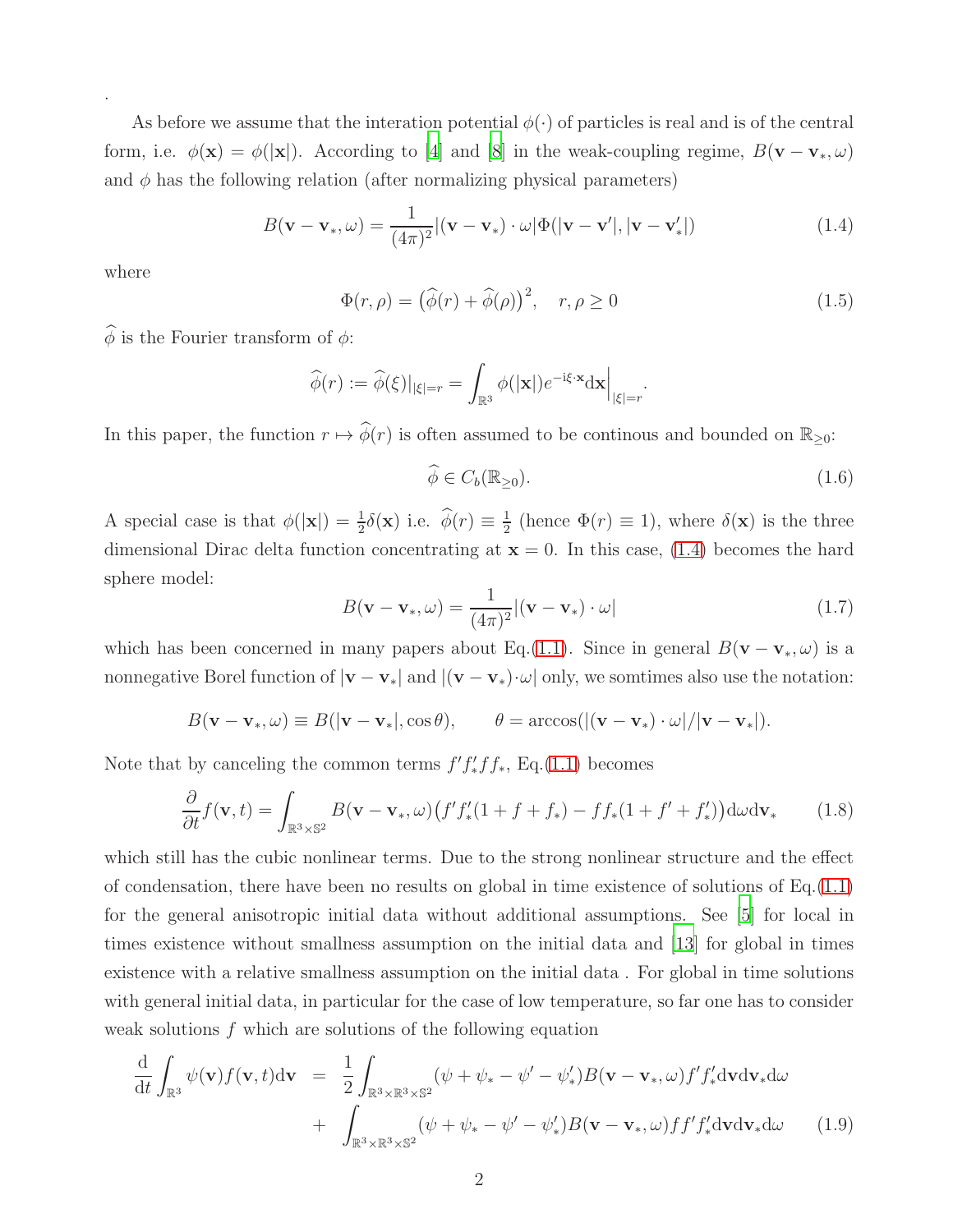for all test functions  $\psi$  and all  $t \in [0, \infty)$ . In general however the cubic integral of  $B(\mathbf{v}-\mathbf{v}_*,\omega) ff' f'_* d\mathbf{v} d\mathbf{v}_* d\omega$ , etc. are divergent (see e.g. [\[16](#page-38-4)]). A subclass of f that has no such divergence is the isotropic (i.e. radially symmetric) functions:  $f(\mathbf{v}) = f(|\mathbf{v}|^2/2)$ . By changing variables  $x = |\mathbf{v}|^2/2, y = |\mathbf{v}'|^2/2, z = |\mathbf{v}'_*|^2/2$ , one has

$$
B(\mathbf{v}-\mathbf{v}_*,\omega)f(|\mathbf{v}|^2/2)f(|\mathbf{v}'|^2/2)f(|\mathbf{v}'_*|^2/2)\mathrm{d}\mathbf{v}\mathrm{d}\mathbf{v}_*\mathrm{d}\omega=4\pi\sqrt{2}W(x,y,z)\mathrm{d}F(x)\mathrm{d}F(y)\mathrm{d}F(z)
$$

where  $dF(x) = f(x)\sqrt{x}dx$ , etc., and  $x, y, z \in \mathbb{R}_{\geq 0}$  in the right side are independent variables. This is the main reason that alomost all results obtained so far are concerned with isotropic initial data hence isotropic solutions, see e.g. [\[14](#page-38-5)],[\[16\]](#page-38-4),[\[17](#page-38-6)] for the global existence of isotropic solution, moment production and long time weak convergence to equilibrium;  $[21],[22],[6]$  $[21],[22],[6]$  $[21],[22],[6]$  $[21],[22],[6]$  $[21],[22],[6]$  for long time strong convergence to the equilibrium; [\[12](#page-38-7)],[\[24\]](#page-39-4),[28],[29],[\[30](#page-39-5)] for self-similar structure and deterministic numerical methods; [\[3\]](#page-37-1),[\[9](#page-38-8)],[\[10\]](#page-38-9),[\[11](#page-38-10)],[\[19\]](#page-39-6) for singular solutions and the formation of blow-up and condensation in finite time; and [\[1\]](#page-37-2),[\[2\]](#page-37-3),[\[26](#page-39-7)] for general discussions and basic results for similar models on low temperature evolution of condensation.

Having done researches on the case of hard-sphere like models, the case of other interation models is naturally concerned. Recenetly we found that if the interaction potential  $\phi$  is balanced i.e.  $\phi(r) = O(r^{\eta})$  for small  $r > 0$  with  $\eta \ge 1$  (see below for details), then there will be no spontaneous condensation in finite time for all temperatures and all solotions, see Theorem [1.7.](#page-8-0) This is completely different from those of the hard sphere interaction model.

Before stating the main result of the paper we introduce some notations and definitions. Let  $L_s^1(\mathbb{R}^3)$  with  $s \geq 0$  be the linear space of the weighted Lebesgue integrable functions defined by  $L_0^1(\mathbb{R}^3) = L^1(\mathbb{R}^3)$  and

$$
L_s^1(\mathbb{R}^3) = \left\{ f \in L^1(\mathbb{R}^3) \middle| \|f\|_{L_s^1} := \int_{\mathbb{R}^3} \langle \mathbf{v} \rangle^s |f(\mathbf{v})| \mathrm{d} \mathbf{v} < \infty \right\}, \quad \langle \mathbf{v} \rangle := (1 + |\mathbf{v}|^2)^{1/2}.
$$

Let  $\mathcal{B}_k(X)$   $(k \geq 0)$  be the linear space of signed real Borel measures F on a Borel set  $X \subset \mathbb{R}^d$ satisfying  $\int_X (1+|x|)^k d|F|(x) < \infty$ , where  $|F|$  is the total variation of F. Let

$$
\mathcal{B}_k^+(X) = \{ F \in \mathcal{B}_k(X) \mid F \geq 0 \}.
$$

For the case  $k = 0$  we also denote  $\mathcal{B}(X) = \mathcal{B}_0(X), \mathcal{B}^+(X) = \mathcal{B}_0^+(X)$ . In this paper we only consider two cases  $X = \mathbb{R}^3$  and  $X = \mathbb{R}_{\geq 0}$ , and in many cases we consider isotropic measures  $\bar{F} \in \mathcal{B}_{2k}(\mathbb{R}^3)$ , which define and can be defined by measures  $F \in \mathcal{B}_k(\mathbb{R}_{\geq 0})$  in terms of the following relations:

$$
F(A) = \frac{1}{4\pi\sqrt{2}} \int_{\mathbb{R}^3} \mathbf{1}_A(|\mathbf{v}|^2/2) d\bar{F}(\mathbf{v}), \quad A \subset \mathbb{R}_{\ge 0}
$$
 (1.10)

<span id="page-2-0"></span>
$$
\bar{F}(B) = 4\pi\sqrt{2} \int_{\mathbb{R}_{\geq 0}} \left( \frac{1}{4\pi} \int_{\mathbb{S}^2} \mathbf{1}_B(\sqrt{2x}\,\omega) d\omega \right) dF(x), \quad B \subset \mathbb{R}^3 \tag{1.11}
$$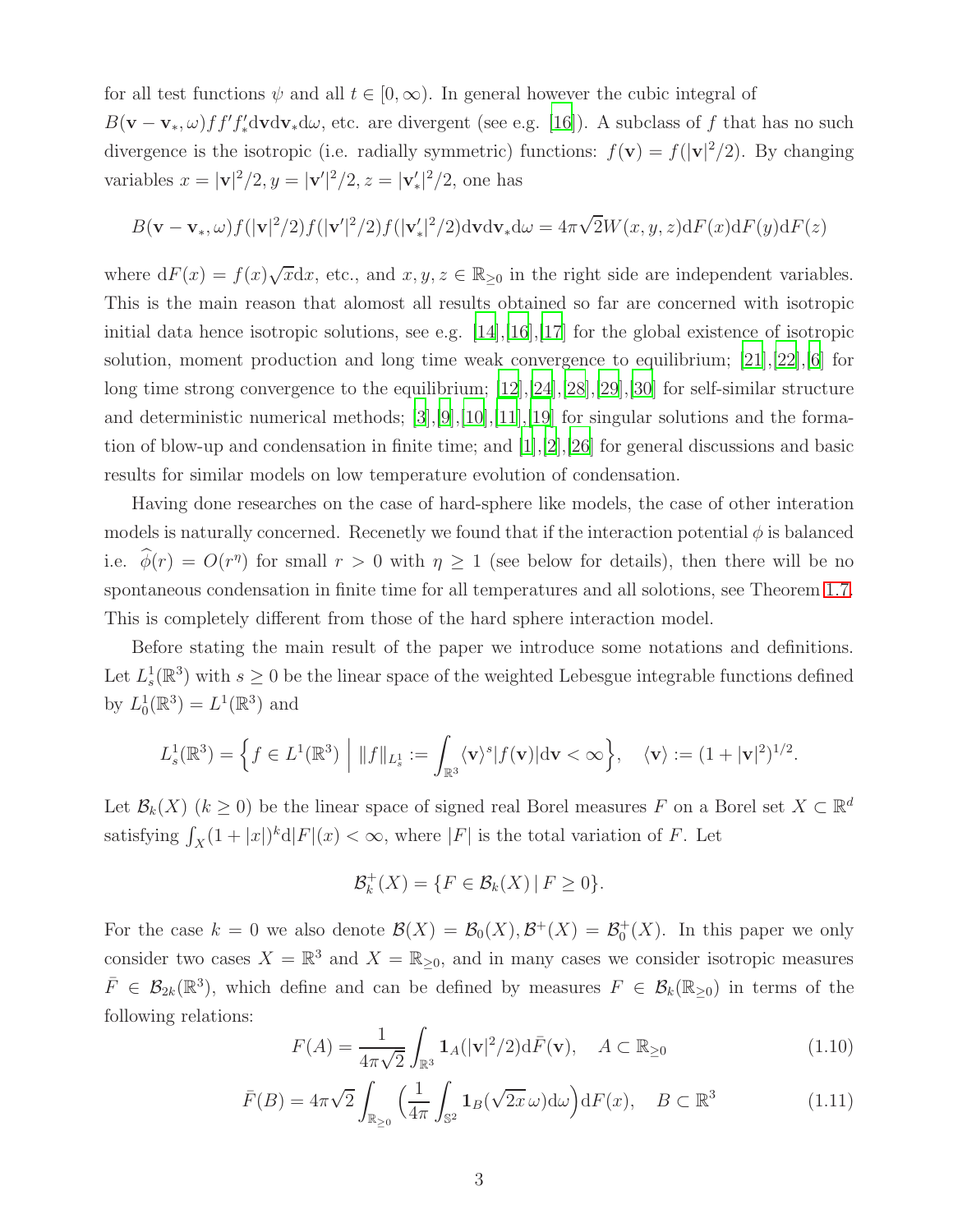for all Borel measurable sets A, B. For any  $k \geq 0$  let

$$
||F||_k = \int_{\mathbb{R}_{\geq 0}} (1+x)^k d|F|(x), \quad F \in \mathcal{B}_k(\mathbb{R}_{\geq 0}).
$$

We will also use a semi-norm:

$$
||F||_1^\circ = \int_{\mathbb{R}_{\geq 0}} x \mathrm{d} |F|(x).
$$

Including negative orders, moments for a positive Borel measure F on  $\mathbb{R}_{\geq 0}$  are defined by

$$
M_p(F) = \int_{\mathbb{R}_{\geq 0}} x^p \mathrm{d}F(x), \qquad p \in (-\infty, \infty). \tag{1.12}
$$

Here for the case  $p < 0$  we adopt the convention  $0^p = (0+)^p = \infty$ , and we recall that  $\infty \cdot 0 = 0$ . Then it should be noted that

<span id="page-3-1"></span>
$$
M_p(F) < \infty \quad \text{and} \quad p < 0 \quad \Longrightarrow \quad F(\{0\}) = 0. \tag{1.13}
$$

Moments of orders 0, 1 correspond to the mass and energy and are particularly denoted as

$$
N(F) = M_0(F), \quad E(F) = M_1(F). \tag{1.14}
$$

In order to be able to study long time behavior of solutions of Eq.[\(1.1\)](#page-0-0) for low temperature, we first consider weak solutions of the  $Eq.(1.1)$  $Eq.(1.1)$  and in fact we could so far only define weak solution for isotropic initial data. A test function space for defining weak solution is chosen

$$
C_b^{1,1}(\mathbb{R}_{\geq 0}) = \left\{ \varphi \in C_b^1(\mathbb{R}_{\geq 0}) \; \middle| \; \frac{\mathrm{d}}{\mathrm{d}x} \varphi \in \mathrm{Lip}(\mathbb{R}_{\geq 0}) \right\}
$$

For isotropic functions  $f = f(|\mathbf{v}|^2/2) \ge 0$ ,  $\varphi = \varphi(|\mathbf{v}|^2/2)$  with  $f(|\cdot|^2/2) \in L_2^1(\mathbb{R}^3)$ ,  $\varphi \in$  $C_b^{1,1}$  $b^{1,1}(\mathbb{R}_{\geq 0})$ , and for the measure F defined by  $dF(x) = f(x)\sqrt{x}dx$ , the collision integrals in [\(1.9\)](#page-1-1) can be rewritten

$$
\frac{1}{2} \int_{\mathbb{R}^3 \times \mathbb{R}^3 \times \mathbb{S}^2} (\varphi + \varphi_* - \varphi' - \varphi'_*) B f' f'_* d\mathbf{v} d\mathbf{v}_* d\omega = 4\pi \sqrt{2} \int_{\mathbb{R}^2_{\geq 0}} \mathcal{J}[\varphi] d^2 F,
$$
  

$$
\int_{\mathbb{R}^3 \times \mathbb{R}^3 \times \mathbb{S}^2} (\varphi + \varphi_* - \varphi' - \varphi'_*) B f f' f'_* d\mathbf{v} d\mathbf{v}_* d\omega = 4\pi \sqrt{2} \int_{\mathbb{R}^3_{\geq 0}} \mathcal{K}[\varphi] d^3 F
$$

where  $B = B(\mathbf{v} - \mathbf{v}_*, \omega)$  is given by [\(1.4\)](#page-1-0) with [\(1.6\)](#page-1-2),  $d^2F = dF(y)dF(z)$ ,  $d^3F = dF(x)dF(y)dF(z)$ , and  $\mathcal{J}[\varphi], \mathcal{K}[\varphi]$  are linear operators defined as follows:

$$
\mathcal{J}[\varphi](y,z) = \frac{1}{2} \int_0^{y+z} \mathcal{K}[\varphi](x,y,z) \sqrt{x} \mathrm{d}x, \quad \mathcal{K}[\varphi](x,y,z) = W(x,y,z) \Delta \varphi(x,y,z), \tag{1.15}
$$

<span id="page-3-0"></span>
$$
\Delta \varphi(x, y, z) = \varphi(x) + \varphi(x_*) - \varphi(y) - \varphi(z) = (x - y)(x - z) \int_0^1 \int_0^1 \varphi''(\xi) \mathrm{d}s \mathrm{d}t \tag{1.16}
$$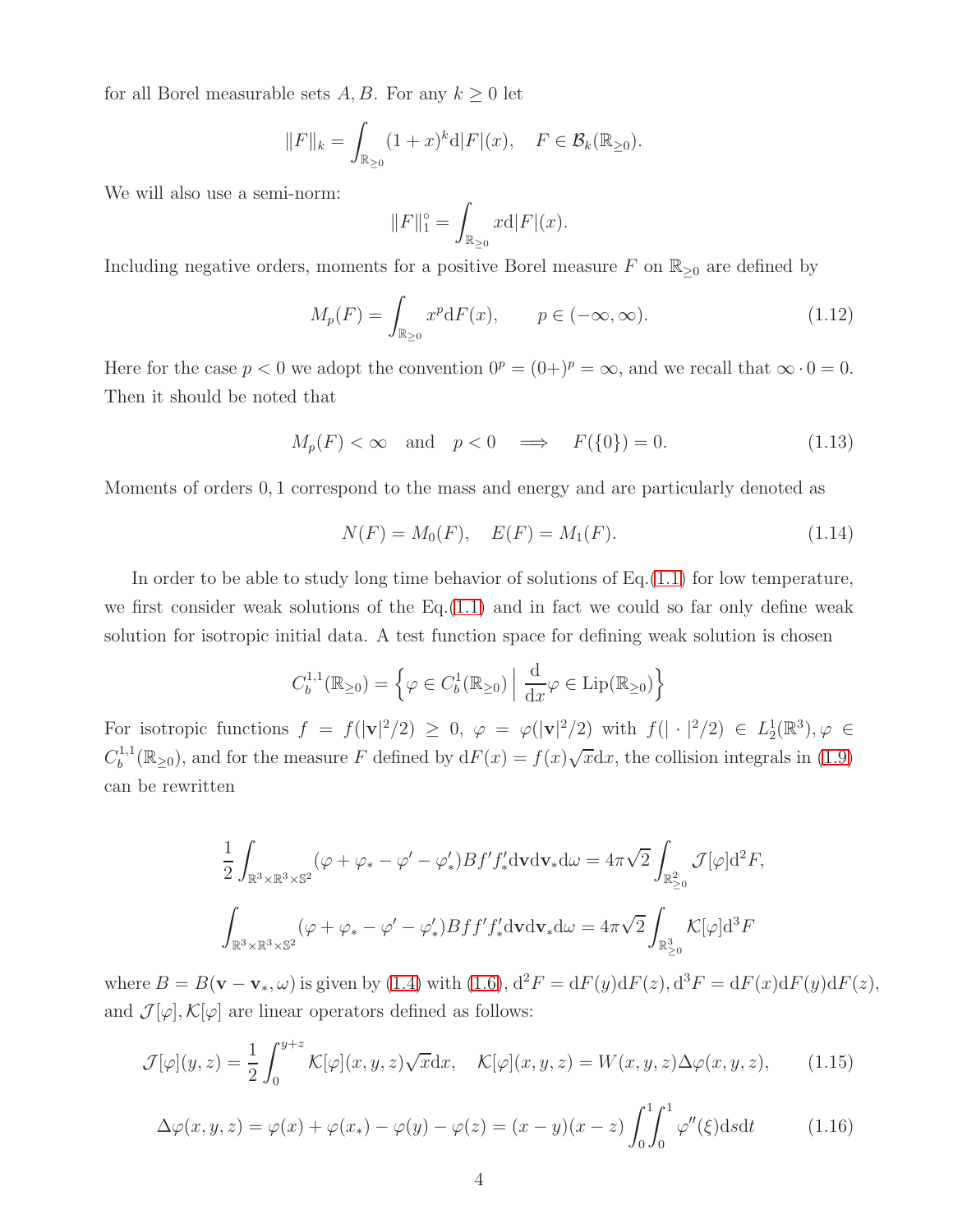<span id="page-4-0"></span>
$$
\xi = y + z - x + t(x - y) + s(x - z), x, y, z \ge 0, x_* = (y + z - x)_+,
$$
\n
$$
W(x, y, z) = \frac{1}{4\pi\sqrt{xyz}} \int_{|\sqrt{x} - \sqrt{y}| \vee |\sqrt{x} - \sqrt{z}|}^{(\sqrt{x} + \sqrt{y}) \wedge (\sqrt{x} + \sqrt{z})} ds \int_0^{2\pi} \Phi(\sqrt{2}s, \sqrt{2}Y_*) d\theta \quad \text{if} \quad x_* xyz > 0, \quad (1.17)
$$
\n
$$
\int \frac{1}{\sqrt{yz}} \Phi(\sqrt{2y}, \sqrt{2z}) \quad \text{if} \quad x = 0, y > 0, z > 0
$$
\n
$$
W(x, y, z) = \begin{cases} \frac{1}{\sqrt{xz}} \Phi(\sqrt{2x}, \sqrt{2(z - x)}) & \text{if} \quad y = 0, z > x > 0 \\ \frac{1}{\sqrt{xy}} \Phi(\sqrt{2(y - x)}, \sqrt{2x}) & \text{if} \quad z = 0, y > x > 0 \\ 0 & \text{otherwise} \end{cases} \tag{1.18}
$$

<span id="page-4-4"></span><span id="page-4-1"></span>
$$
Y_{*} = Y_{*}(x, y, z, s, \theta) = \begin{cases} \left| \sqrt{\left(z - \frac{(x - y + s^{2})^{2}}{4s^{2}}\right)_{+}} + e^{i\theta} \sqrt{\left(x - \frac{(x - y + s^{2})^{2}}{4s^{2}}\right)_{+}} \right| & \text{if } s > 0\\ 0 & \text{if } s = 0 \end{cases}
$$
(1.19)

where  $\Phi(r, \rho)$  is given in [\(1.6\)](#page-1-2),  $(u)_{+} = \max\{u, 0\}$ ,  $a \vee b = \max\{a, b\}$ ,  $a \wedge b = \min\{a, b\}$ ,  $i = \sqrt{-1}$ . **Remark 1.1.** It is easily seen that if  $s > 0$  and  $|\sqrt{x} - \sqrt{y}| \vee |\sqrt{x_*} - \sqrt{z}| \leq s \leq (\sqrt{x} + \sqrt{y}) \wedge$  $(\sqrt{x_*} + \sqrt{z}), \text{ then}$ 2 2 2 2

<span id="page-4-6"></span>
$$
x - \frac{(x - y + s^2)^2}{4s^2} \ge 0, \quad z - \frac{(x - y + s^2)^2}{4s^2} \ge 0.
$$
 (1.20)

Based on the existence results (see [\[16](#page-38-4)]), we introduce directly the concept of measure-valued isotropic solutions of  $Eq.(1.1)$  $Eq.(1.1)$  in the weak form:

**Definition 1.2.** Let  $B(\mathbf{v}-\mathbf{v}_*,\omega)$  be given by [\(1.4\)](#page-1-0), [\(1.5\)](#page-1-3),[\(1.6\)](#page-1-2) and let  $F_0 \in \mathcal{B}_1^+(\mathbb{R}_{\geq 0})$ . We say that a family  ${F_t}_{t\geq 0} \subset \mathcal{B}_1^+(\mathbb{R}_{\geq 0})$ , or simply  $F_t$ , is a conservative measure-valued isotropic solution of Eq.[\(1.1\)](#page-0-0) on the time-interval  $[0, \infty)$  with the initial datum  $F_t|_{t=0} = F_0$  if

- (i)  $N(F_t) = N(F_0)$ ,  $E(F_t) = E(F_0)$  for all  $t \in [0, \infty)$ ,
- (ii) for every  $\varphi \in C_b^{1,1}$  $b^{1,1}(\mathbb{R}_{\geq 0}), t \mapsto \int$  $\int_{\mathbb{R}_{\geq 0}} \varphi(x) dF_t(x)$  belongs to  $C^1([0,\infty)),$
- (iii) for every  $\varphi \in C_b^{1,1}$  $b^{1,1}(\mathbb{R}_{\geq 0})$

<span id="page-4-2"></span>
$$
\frac{\mathrm{d}}{\mathrm{d}t} \int_{\mathbb{R}_{\geq 0}} \varphi \mathrm{d}F_t = \int_{\mathbb{R}_{\geq 0}^2} \mathcal{J}[\varphi] \mathrm{d}^2 F_t + \int_{\mathbb{R}_{\geq 0}^3} \mathcal{K}[\varphi] \mathrm{d}^3 F_t \qquad \forall \, t \in [0, \infty). \tag{1.21}
$$

<span id="page-4-3"></span>**Remark 1.3.** (1) The transition from  $(1.17)$  to  $(1.18)$  in defining W is due to the identity

<span id="page-4-5"></span>
$$
\left(\sqrt{x} + \sqrt{y}\right) \wedge \left(\sqrt{x_*} + \sqrt{z}\right) - \left|\sqrt{x} - \sqrt{y}\right| \vee \left|\sqrt{x_*} - \sqrt{z}\right| = 2\min\{\sqrt{x}, \sqrt{x_*}, \sqrt{y}, \sqrt{z}\}\
$$
\n(1.22)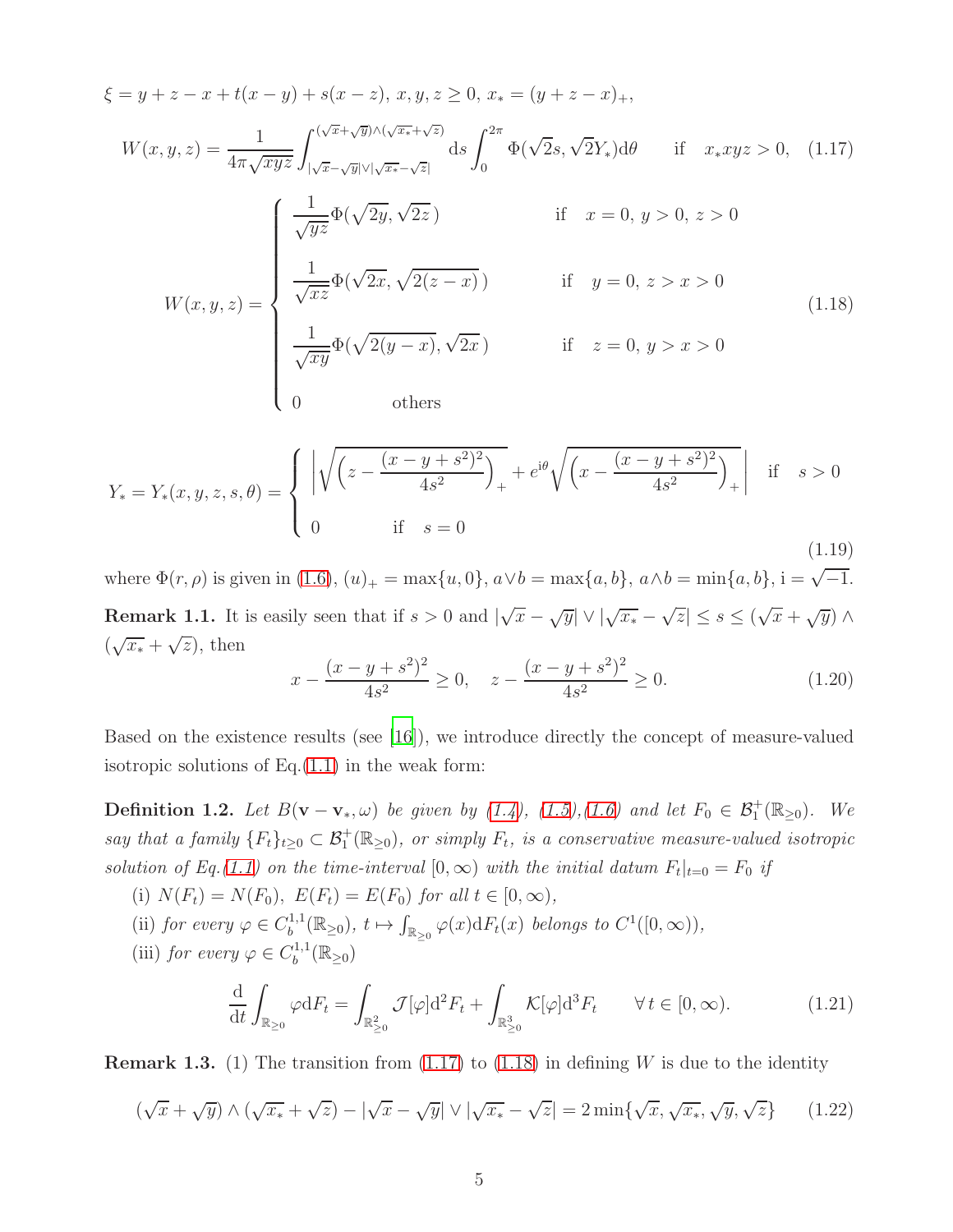from which one sees also that if  $\Phi(r,\rho) \equiv 1$ , then  $W(x,y,z)$  becomes the function corresponding to the hard sphere model. In the case for hard sphere model, We use notation  $W_H$  to replace W and:

$$
W_H(x, y, z) = \frac{1}{\sqrt{xyz}} \min\{\sqrt{x}, \sqrt{y}, \sqrt{z}, \sqrt{x_*}\}\
$$

(2) By [\[16](#page-38-4)] and Appendix of [\[6\]](#page-38-0) , we conclude from Theorem 1 (Weak Stability), Theorem 2 (Existence) and Theorem 3 in [\[16](#page-38-4)] that for any  $F_0 \in \mathcal{B}_1^+(\mathbb{R}_{\geq 0})$ , the Eq.[\(1.1\)](#page-0-0) has always a conservative measure-valued isotropic solution  $F_t$  on the time-interval  $[0, \infty)$  with the initial datum  $F_t|_{t=0} = F_0$ .

<span id="page-5-0"></span>In order to get regularity results and  $L^{\infty}$  estimates, we also need the definition of mild solutions as follows.

**Definition 1.4.** Let  $B(\mathbf{v}-\mathbf{v}_*,\omega)$  be given by [\(1.4\)](#page-1-0), [\(1.5\)](#page-1-3),[\(1.6\)](#page-1-2). Let  $f(x,t)$  be a nonnegative measurable function on  $\mathbb{R}_{\geq 0} \times [0, T_{\infty})$  ( $0 < T_{\infty} \leq \infty$ ). We say that  $f(\cdot, t)$  is a mild solution of Eq.[\(1.1\)](#page-0-0) on the time-interval  $[0, T_{\infty})$  if f satisfies

(i) sup  $t \in [0,T]$  $\int_{\mathbb{R}_+} (1+x) f(x,t) \sqrt{x} \, dx < \infty \quad \forall \, 0 < T < T_{\infty},$ 

(ii) there is a null set  $Z \subset \mathbb{R}_{\geq 0}$  which is independent of t such that for all  $x \in \mathbb{R}_{\geq 0} \setminus Z$  and all  $t \in [0, T_{\infty})$ ,  $\int_0^t d\tau \int_{\mathbb{R}^2_{\geq 0}} W(x, y, z) [f' f'_{*}(1 + f + f_{*})) + ff_{*}(1 + f' + f'_{*})] \sqrt{y} \sqrt{z} dy dz < \infty$  and

$$
f(x,t) = f_0(x) + \int_0^t Q(f)(x,\tau) d\tau.
$$

Here  $f_0 = f(\cdot, 0)$  denotes the initial datum of  $f(\cdot, t)$  and

$$
Q(f)(x) = \int_{\mathbb{R}^2_{\geq 0}} W(x, y, z) [f' f'_*(1 + f + f_*) - f f_*(1 + f' + f'_*)] \sqrt{y} \sqrt{z} \, dy \, dz.
$$

It is obvious that if  $f(\cdot, t)$  is a mild solution of Eq.[\(1.1\)](#page-0-0), then the measure  $F_t$ , defined by  $dF_t(x) = f(x, t)\sqrt{x}dx$ , is a distributional solution of Eq.[\(1.1\)](#page-0-0).

**Kinetic Temperature.** Let  $F \in \mathcal{B}_1^+(\mathbb{R}_{\geq 0}), N = N(F), E = E(F)$  and suppose  $N > 0$ . If m is the mass of one particle, then  $m4\pi\sqrt{2}N$ ,  $m4\pi\sqrt{2}E$  are total mass and kinetic energy of the particle system per unite space volume. The kinetic temperature  $\overline{T}$  and the kinetic critical temperature  $\overline{T}_c$  are defined by (see e.g. [\[16\]](#page-38-4) and references therein)  $\overline{T} = \frac{2m}{3k_B}$  $3k_{\rm B}$ E  $\frac{E}{N}$ ,  $T_c =$  $\zeta(5/2)$  $(2\pi)^{1/3}[\zeta(3/2)]^{5/3}$  $2m$  $\frac{2m}{k_B} N^{2/3}$  where  $k_B$  is the Boltzmann constant,  $\zeta(s) = \sum_{n=1}^{\infty} n^{-s}, s > 1$ . Keeping in mind the constant  $m4\pi\sqrt{2}$ , there will be no confusion if we also call N and E the mass and energy of a particle system.

**Regular-Singular Decomposition.** According to measure theory (see e.g. [\[27](#page-39-8)]), every finite positive Borel measure can be uniquely decomposed into regular part and singular part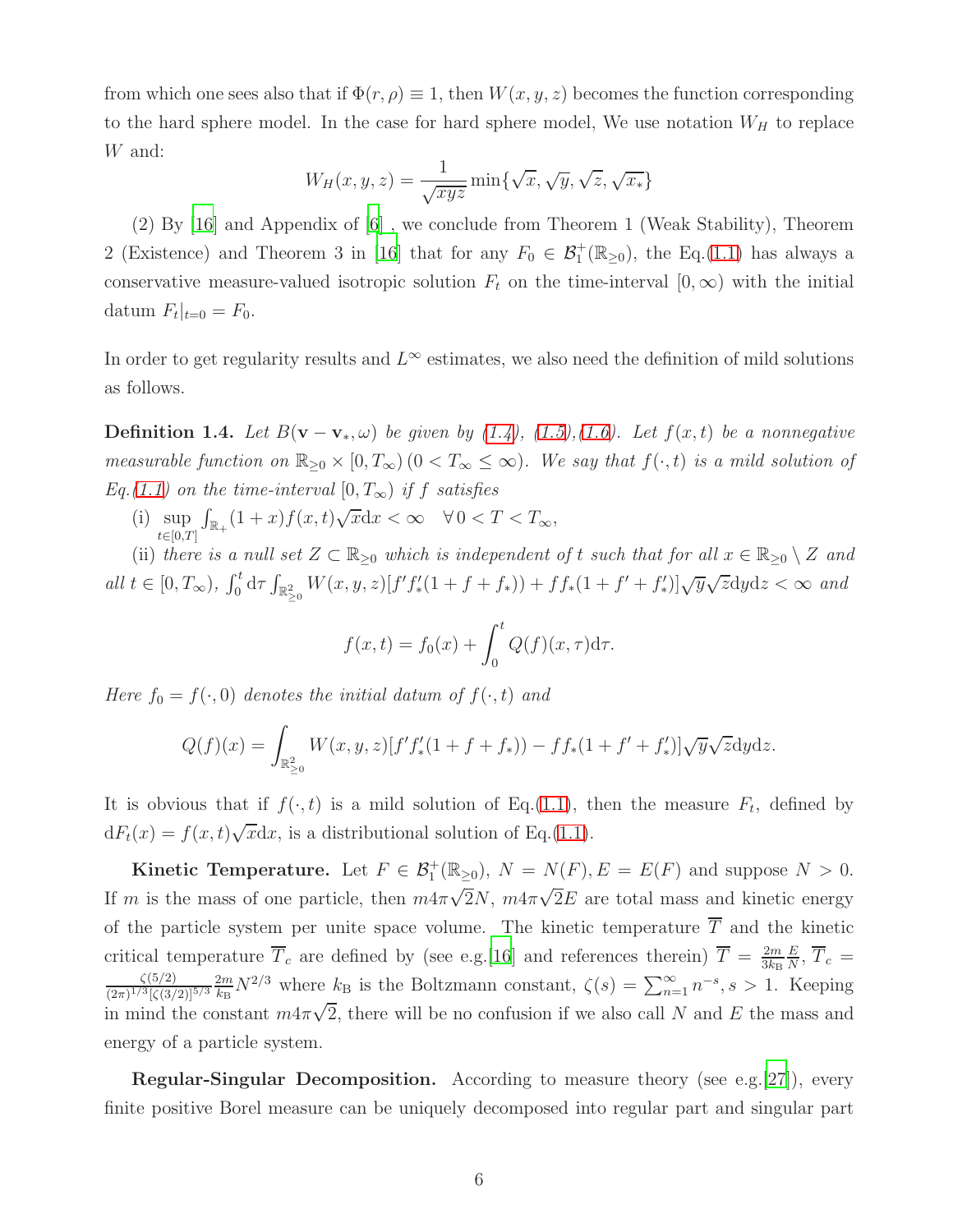with respect to the Lebesgue measure. For instance if  $F \in \mathcal{B}_1^+(\mathbb{R}_{\geq 0})$ , then there exists unique  $0 \le f \in L^1(\mathbb{R}_{\geq 0}, (1+x)\sqrt{x}dx), \nu \in \mathcal{B}_1^+(\mathbb{R}_{\geq 0})$  and a Borel set  $Z \subset \mathbb{R}_{\geq 0}$  such that

$$
dF(x) = f(x)\sqrt{x}dx + d\nu(x), \quad mes(Z) = 0, \quad \nu(\mathbb{R}_{\geq 0} \setminus Z) = 0.
$$

We call f and  $\nu$  the regular part and the singular part of F respectively<sup>[1](#page-6-0)</sup>.

Bose-Einstein Distribution. According to Theorem 5 of [\[16](#page-38-4)] and its equivalent ver-sion proved in the Appendix of [\[19](#page-39-6)] we know that for any  $N > 0$ ,  $E > 0$  the Bose-Einstein distribution  $F_{\text{be}} \in \mathcal{B}_1^+(\mathbb{R}_{\geq 0})$ , which is the unique equilibrium solution of Eq.[\(1.21\)](#page-4-2) satisfying  $N(F_{be}) = N, E(F_{be}) = E$ , is given by

$$
dF_{\text{be}}(x) = \begin{cases} \frac{1}{A e^{x/\kappa} - 1} \sqrt{x} dx, & A > 1, \\ \frac{1}{e^{x/\kappa} - 1} \sqrt{x} dx + \left(1 - (\overline{T}/\overline{T}_c)^{3/5}\right) N \delta(x) dx, & \text{if } \overline{T}/\overline{T}_c \le 1 \end{cases}
$$
(1.23)

where  $\delta(x)$  is the Dirac delta function concentrated at  $x = 0$ , and functional relations of the coefficients  $A = A(N, E), \kappa = \kappa(N, E)$  can be found in for instance Proposition 1 in [\[17](#page-38-6)]. The positive number  $(1 - (\overline{T}/\overline{T}_c)^{3/5})N$  is called the Bose-Einstein condensation (BEC) of the equilibrium state of Bose-Einstein particles at low temperature  $\overline{T} < \overline{T}_c$ .

**Entropy.** The entropy functional for  $Eq.(1.1)$  $Eq.(1.1)$  is

<span id="page-6-1"></span>
$$
S(f) = \int_{\mathbb{R}^3} \left( (1 + f(\mathbf{v})) \log(1 + f(\mathbf{v})) - f(\mathbf{v}) \log f(\mathbf{v}) \right) d\mathbf{v}, \quad 0 \le f \in L_2^1(\mathbb{R}^3). \tag{1.24}
$$

As in [\[6](#page-38-0)], we define the entropy  $S(F)$  of a measure  $F \in \mathcal{B}_2^+(\mathbb{R}^3)$  by

<span id="page-6-2"></span>
$$
S(F) := \sup_{\{f_n\}_{n=1}^{\infty}} \limsup_{n \to \infty} S(f_n)
$$
\n(1.25)

where  $\{f_n\}_{n=1}^{\infty}$  under the sup is taken all sequences in  $L_2^1(\mathbb{R}^3)$  satisfying

$$
f_n \ge 0, \quad \sup_{n \ge 1} \|f_n\|_{L_2^1} < \infty; \tag{1.26}
$$

$$
\lim_{n \to \infty} \int_{\mathbb{R}^3} \psi(\mathbf{v}) f_n(\mathbf{v}) d\mathbf{v} = \int_{\mathbb{R}^3} \psi(\mathbf{v}) dF(\mathbf{v}) \qquad \forall \psi \in C_b(\mathbb{R}^3).
$$
 (1.27)

Let  $0 \le f \in L_2^1(\mathbb{R}^3)$  be the regular part of F, i.e.  $dF(\mathbf{v}) = f(\mathbf{v})d\mathbf{v} + d\nu(\mathbf{v})$  with  $\nu \ge 0$  the singular part of  $F$ . By Lemma 3.2 of [\[6](#page-38-0)] we have

<span id="page-6-3"></span>
$$
S(F) = S(f) \tag{1.28}
$$

<span id="page-6-0"></span><sup>&</sup>lt;sup>1</sup>Strictly speaking the product  $f(x)\sqrt{x}$  is the regular part of F. The reason that we only mention f is because  $f(x)\sqrt{x}$  comes from the 3D-isotropic function  $f = f(|v|^2/2)$ .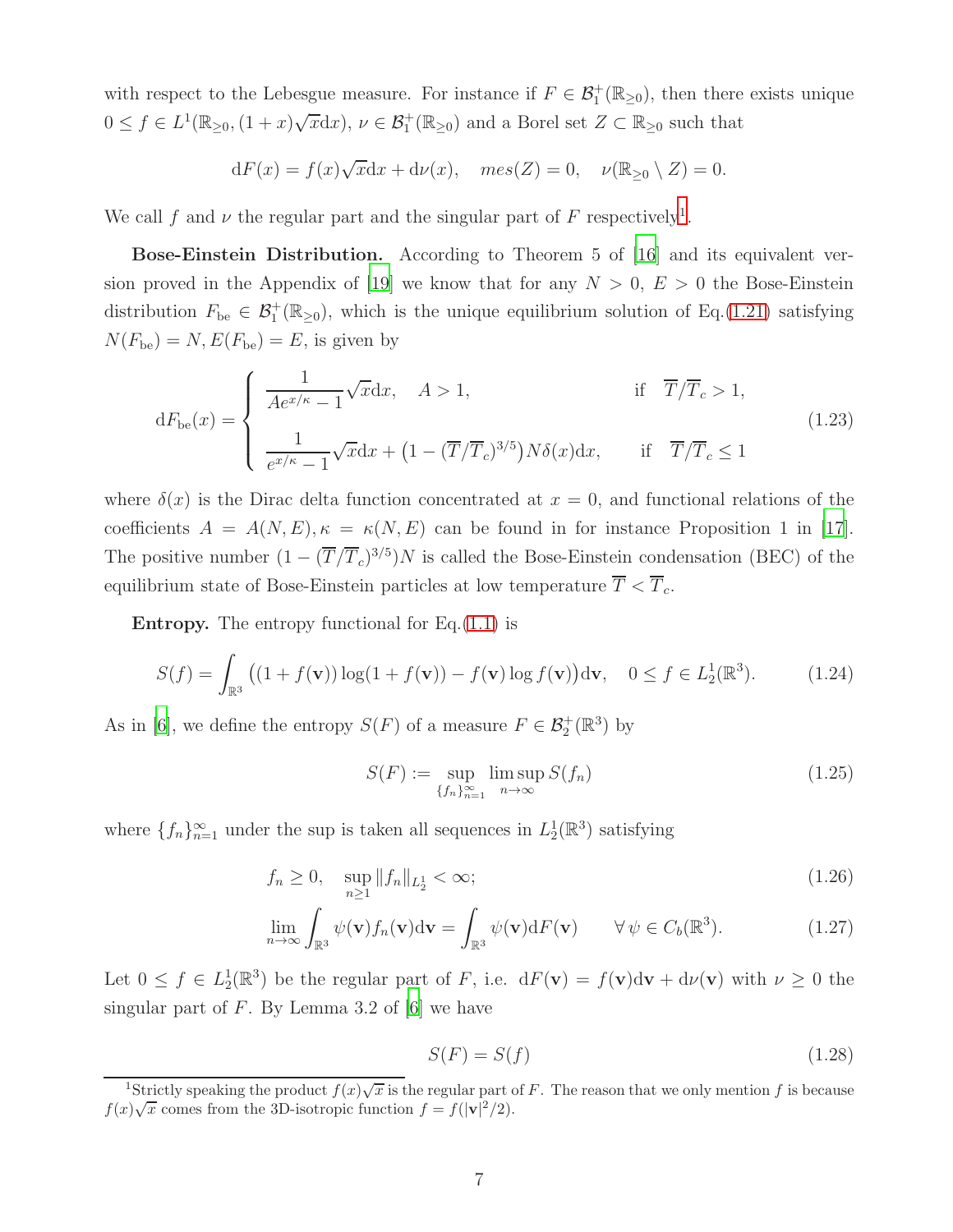which shows that the singular part of F has no contribution to the entropy  $S(F)$  and that F is non-singular if and only if  $S(F) > 0$ . For any  $0 \le f \in L^1(\mathbb{R}_{\ge 0}, (1+x)\sqrt{x} dx)$ , the entropy  $S(f)$ is defined by  $S(f) = S(\bar{f})$  with  $\bar{f}(\mathbf{v}) := f(|\mathbf{v}|^2/2)$ , so that (using [\(1.24\)](#page-6-1) and change of variable)

$$
S(f) = S(\bar{f}) = 4\pi\sqrt{2} \int_{\mathbb{R}_{\geq 0}} \left( (1 + f(x)) \log(1 + f(x)) - f(x) \log f(x) \right) \sqrt{x} \, dx. \tag{1.29}
$$

In general, the entropy  $S(F)$  for a measure  $F \in \mathcal{B}_1^+(\mathbb{R}_{\geq 0})$  is defined by  $S(F) = S(\overline{F})$  where  $\bar{F} \in \mathcal{B}_2^+(\mathbb{R}^3)$  is defined by F through [\(1.11\)](#page-2-0) and  $S(\bar{F})$  is defined by [\(1.25\)](#page-6-2) or [\(1.28\)](#page-6-3).

In a recent work [\[6](#page-38-0)], condensation in finite time and strong convergence to equilibrium of  $F_t$ have been proven for the collision kernel  $B$  that is similar to hard sphere model. We summarize them as the following theorem.

<span id="page-7-0"></span>**Theorem 1.5 ([\[6](#page-38-0)]).** Suppose  $B(\mathbf{v} - \mathbf{v}_*, \omega)$  is given by [\(1.4\)](#page-1-0),[\(1.5\)](#page-1-3) where the Fourier transform  $r \mapsto \widehat{\phi}(r)$  (of a radially symmetric interaction potential  $\mathbf{x} \mapsto \phi(|\mathbf{x}|)$ ) is continuous and nondecreasing on  $\mathbb{R}_{\geq 0}$ , and there are constants  $0 < b_0 \leq 1/2, 0 \leq \eta < \frac{1}{4}$  such that

<span id="page-7-1"></span>
$$
b_0 \frac{r^{\eta}}{1+r^{\eta}} \le \widehat{\phi}(r) \le \frac{1}{2} \quad \forall \, r \ge 0. \tag{1.30}
$$

Let  $F_0 \in \mathcal{B}_1^+(\mathbb{R}_{\geq 0})$  satisfy  $N(F_0) > 0$ ,  $E(F_0) > 0$ , let  $F_{be}$  be the unique Bose-Einstein distribution with the same mass  $N = N(F_0)$  and energy  $E = E(F_0)$ , and let  $\frac{1}{20} < \lambda < \frac{1}{19}$ . Then there exists a conservative measure-valued isotropic solution  $F_t$  of Eq.[\(1.1\)](#page-0-0) on  $[0, \infty)$  with the initial datum  $F_0$  such that  $S(F_{be}) \geq S(F_t) \geq S(F_0), S(F_t) > 0$  for all  $t > 0$  and

$$
S(F_{\text{be}}) - S(F_t) \le C(1+t)^{-\lambda}, \quad \|F_t - F_{\text{be}}\|_1 \le C(1+t)^{-\frac{(1-\eta)\lambda}{2(4-\eta)}} \qquad \forall \, t \ge 0.
$$

In particular if  $\overline{T}/\overline{T}_c < 1$  then

$$
\left| F_t(\{0\}) - (1 - (\overline{T}/\overline{T}_c)^{3/5})N \right| \le C(1+t)^{-\frac{(1-\eta)\lambda}{2(4-\eta)}} \qquad \forall \, t \ge 0. \tag{1.31}
$$

Here the constant  $C > 0$  depends only on N, E,  $b_0$ ,  $\eta$  and  $\lambda$ .

Theorem [1.5](#page-7-0) tells us that if the Fourier transform of the interaction potential  $\hat{\phi}(r)$  satisfies [\(1.30\)](#page-7-1) (which may be viewed as a small perturbation of the hard sphere model  $\phi(r) \equiv 1/2$ ), finite time condensation and strong convergence to equilibrium hold true. It is natural to ask whether or not they are still true for an opposite case  $0 \leq \hat{\phi}(r) \leq b_0 \frac{r^{\eta}}{1+r}$  $\frac{r^n}{1+r^n}$ ? In this paper we show that this is false if  $\eta \geq 1$ . More precisely, we introduce the following Assumption.

<span id="page-7-2"></span>**Assumption 1.6.** The collision kernel  $B(\mathbf{v} - \mathbf{v}_*, \omega)$  is given by [\(1.4\)](#page-1-0),[\(1.5\)](#page-1-3), where the Fourier transform  $r \mapsto \widehat{\phi}(r)$  (of a radially symmetric interaction potential) is continuous on  $[0, \infty)$ , and there are constants  $b_0 > 0$ ,  $\eta \geq 1$  such that

<span id="page-7-3"></span>
$$
0 \le \widehat{\phi}(r) \le b_0 \frac{r^{\eta}}{1+r^{\eta}} \quad \forall r \ge 0
$$
\n(1.32)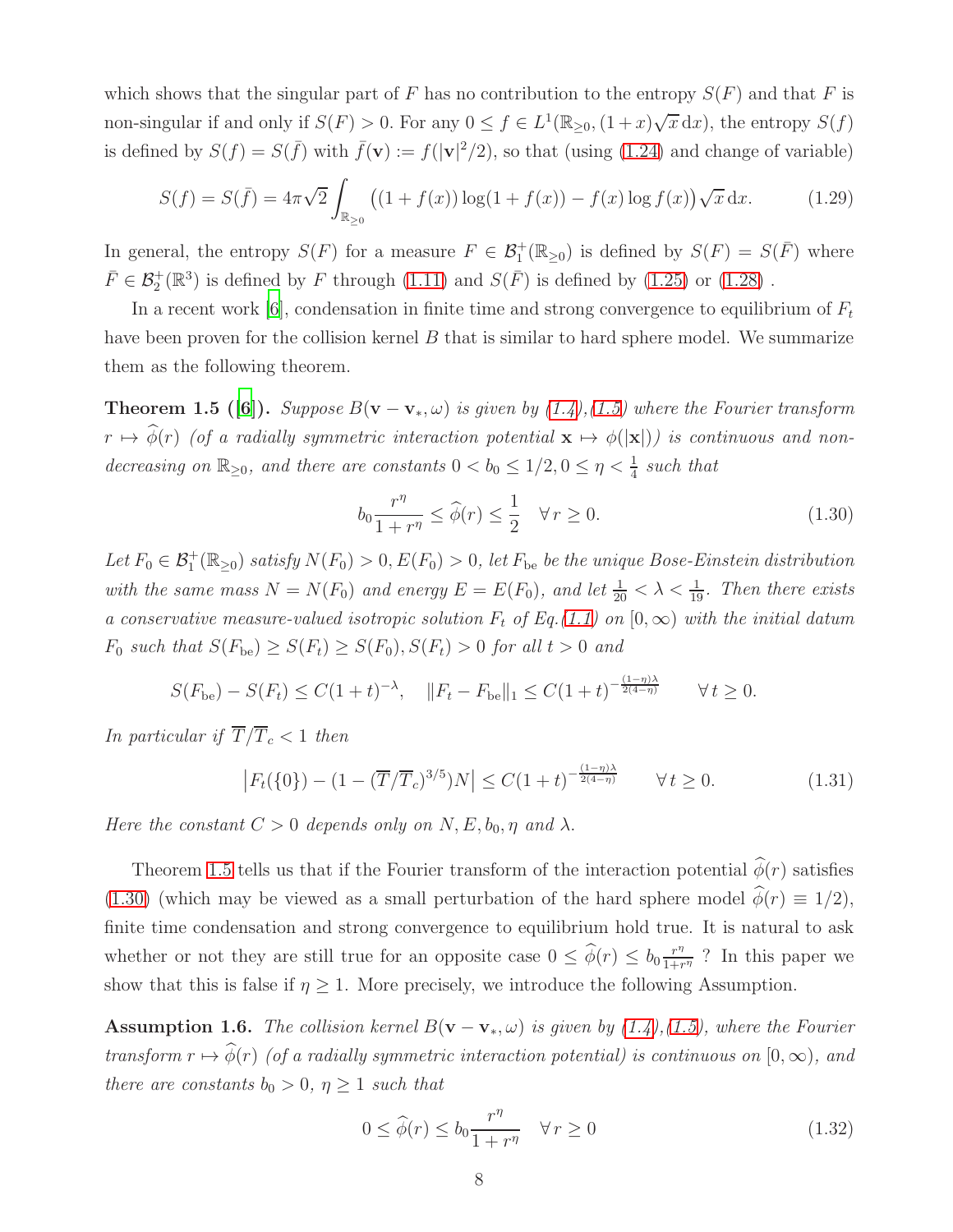and there is a function  $k \in C^1([1,\sqrt{2}])$  with  $k(1) = 1$ , such that

$$
\widehat{\phi}(ar) \le k(a)\widehat{\phi}(r) \quad \forall r > 0, \ \forall 1 < a \le \sqrt{2}.
$$

In this paper we always denote  $q_1 := \max$  $\max_{x \in [1,\sqrt{2}]} \max\{2k(x)k'(x),0\}.$ 

If  $\widehat{\phi}$  satisfies Assumption [1.6,](#page-7-2) then we say that  $\phi$  is a balanced potential since Assumption [1.6](#page-7-2) implies that

$$
\int_{\mathbb{R}^3} \phi(|\mathbf{x}|) \mathrm{d}\mathbf{x} = \widehat{\phi}(0) = 0.
$$

Generally if  $\eta > n \in \mathbb{N}$  and  $(1 + |\mathbf{x}|^n) \phi \in L^1(\mathbb{R}^3)$ , then

$$
\int_{\mathbb{R}^3} x_1^{\alpha_1} x_2^{\alpha_2} x_3^{\alpha_3} \phi(|\mathbf{x}|) \mathrm{d}\mathbf{x} = \mathrm{i}^{|\alpha|} D^{\alpha} \widehat{\phi}(0) = 0
$$

for all indices  $\alpha$  with  $|\alpha| = \alpha_1 + \alpha_2 + \alpha_3 \leq n$ . Roughly speaking, the higher  $\eta$  is, the more balnaced  $\phi$  becomes.

There are many examples of balanced potentials. For instance  $\phi(|\mathbf{x}|) = \frac{1}{2}(\delta(\mathbf{x}) - U(|\mathbf{x}|))$ where  $U(|\mathbf{x}|) \ge 0$  is 3D Yukawa potential  $U(|\mathbf{x}|) = \frac{1}{4\pi |\mathbf{x}|} e^{-|\mathbf{x}|}, \mathbf{x} \in \mathbb{R}^3$ , then  $\widehat{\phi}(r) = \frac{r^2}{1+r^2}$  $\frac{r^2}{1+r^2}$  satsifies Assumption [1.6.](#page-7-2) More generally, given any  $\eta > \frac{3}{2}$ ,  $g(r) = \frac{1}{1+r^{\eta}}$ ,  $\eta > \frac{3}{2}$  implies  $g \in L^2(\mathbb{R}^3)$ , then one can use basic knowledge of Fourier tranform to get a function  $U_{\eta} \in L^2(\mathbb{R}^3)$  such that  $\widehat{U}_{\eta}(r) = \frac{1}{1+r^{\eta}},$  so that  $\widehat{\phi}(r) = \frac{r^{\eta}}{1+r^{\eta}}$  $\frac{r^{\eta}}{1+r^{\eta}}$  satisfies Assumption [1.6.](#page-7-2)

<span id="page-8-0"></span>Main Results. The main results of the paper is as follows:

**Theorem 1.7.** Suppose  $B(\mathbf{v}-\mathbf{v}_*,\omega)$  satisfy Assumption [1.6.](#page-7-2) Let  $F_0 \in \mathcal{B}_1^+(\mathbb{R}_{\geq 0})$  with mass  $N = N(F_0) > 0$  and energy  $E = E(F_0) > 0$  and let  $F_t$  be a conservative measure-valued isotropic solution  $F_t$  of Eq.[\(1.1\)](#page-0-0) on  $[0, \infty)$  with the initial datum  $F_0$  (the existence of  $F_t$  has been insured by Remark [1.3\)](#page-4-3). Then we have

$$
F_t({0}) \le e^{ct} F_0({0}) \qquad \forall t \ge 0
$$

<span id="page-8-3"></span>where  $c = 8^{2+\eta}b_0^2(1+q_1)N^2$ . In particular if  $F_0({0}) = 0$ , then  $F_t({0}) = 0$  for all  $t \ge 0$ .

**Theorem 1.8.** Suppose  $B(\mathbf{v}-\mathbf{v}_*,\omega)$  satisfy Assumption [1.6](#page-7-2) with  $\eta \geq \frac{3}{2}$  $\frac{3}{2}$ . Let  $F_t$  be a conser-vative measure-valued isotropic solution solution of Eq.[\(1.1\)](#page-0-0) on  $[0, \infty)$  whose initial datum  $F_0$ is regular and satisfies  $M_{-1/2}(F_0) < \infty$ , Then  $F_t$  is regular for all  $t \in [0,\infty)$  and its density  $f(\cdot,t)$  is a mild solution of Eq.[\(1.1\)](#page-0-0) on  $[0,\infty)$  satisfying  $f \in C([0,\infty); L^1(\mathbb{R}_+))$  and  $f(\cdot,0) = f_0$ , where  $f_0$  is the density of  $F_0$ . In particular if  $F_t$  is conservative, so is  $f(\cdot, t)$  on  $[0, \infty)$ .

For any given  $F_0 \in \mathcal{B}_1^+(\mathbb{R}_{\geq 0})$  we define a function  $\Psi_{F_0}(\varepsilon)$  on  $\varepsilon \in [0, \infty)$  by

<span id="page-8-2"></span><span id="page-8-1"></span>
$$
\Psi_{F_0}(\varepsilon) = \varepsilon + \sqrt{\varepsilon} + \int_{\frac{1}{\sqrt{\varepsilon}}}^{\infty} x dF_0(x), \quad \varepsilon > 0; \quad \Psi_{F_0}(0) = 0.
$$
\n(1.33)

Here  $\int_{\frac{1}{\sqrt{\varepsilon}}}^{\infty}$  can be understood as either  $\int_{(\frac{1}{\sqrt{\varepsilon}},\infty)}$  or  $\int_{[\frac{1}{\sqrt{\varepsilon}},\infty)}$ . Now we can introduce stability theorem.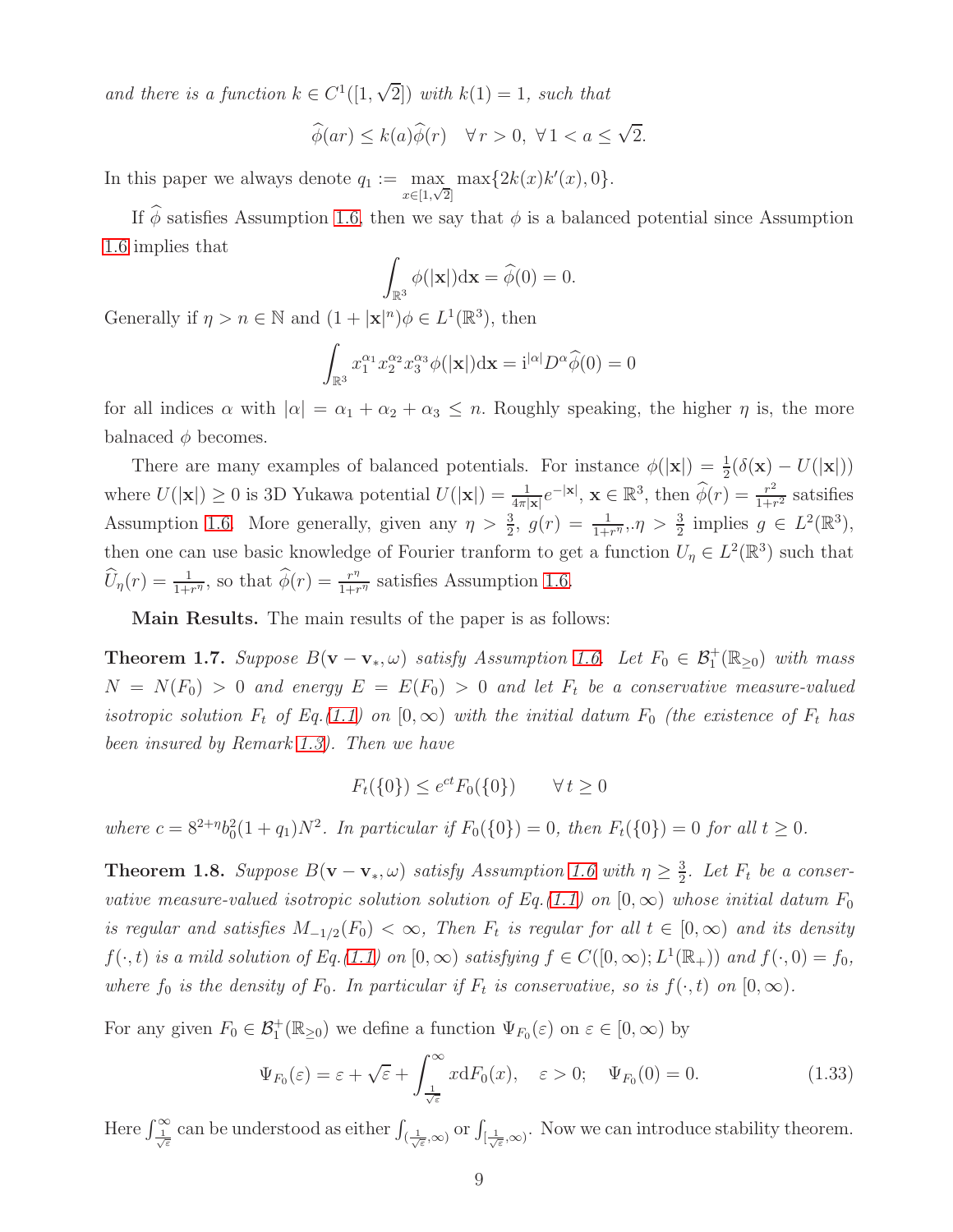**Theorem 1.9.** Suppose  $B(\mathbf{v}-\mathbf{v}_*,\omega)$  satisfy Assumption [1.6](#page-7-2) with  $\eta \geq \frac{3}{2}$  $\frac{3}{2}$ , moreover assume  $\phi$ satisfy  $\widehat{\phi}(r) \ge a_0 r^{-\beta} > 0$  for all  $r \ge R$  with  $R \ge 0$  and  $0 \le \beta < \frac{1}{2}$ . Let  $F_0, G_0 \in \mathcal{B}_1^+(\mathbb{R}_{\ge 0})$ satisfy  $M_{-1/2}(F_0) < \infty, M_{-1/2}(G_0) < \infty$ , and  $F_t, G_t$  be conservative measure-valued isotropic solution to Eq.[\(1.1\)](#page-0-0) on  $[0, \infty)$  with their initial data  $F_0, G_0$  respectively. Then

<span id="page-9-2"></span>
$$
||F_t - G_t||_1 \le C\Psi_{F_0}(||F_0 - G_0||_1)e^{e^{ct}} \qquad \forall \, t \in [0, \infty)
$$
\n(1.34)

where  $\Psi_{F_0}(\cdot)$  is defined in [\(1.33\)](#page-8-1) and C, c are finite positive constants depending only on  $N(F_0), E(F_0), N(G_0), E(G_0), a_0, b_0, \beta, \eta, q_1, R, M_{-1/2}(F_0), M_{-1/2}(G_0).$ 

<span id="page-9-1"></span>In particular if  $F_0 = G_0$ , then  $F_t = G_t$  for all  $t \in [0, \infty)$ .

**Theorem 1.10.** Let the collision kernel  $B(\mathbf{v} - \mathbf{v}_*, \omega)$  be given by [\(1.4\)](#page-1-0),[\(1.5\)](#page-1-3), [\(1.6\)](#page-1-2) and suppose  $\widehat{\phi}(r)$  satisfy

$$
a(r) \le \hat{\phi}(r) \quad \forall r \ge 0. \tag{1.35}
$$

where  $a(\cdot)$  is a non-decreasing continuous function on  $[0,\infty)$  satisfying  $a(r) > 0$  for  $r > 0$ and  $b_1$  is a constant. Given any  $F_0 \in \mathcal{B}_1^+(\mathbb{R}_{\geq 0})$  with  $N = N(F_0) > 0$  and  $E = E(F_0) > 0$ and let  $F_t$  be a conservative measure-valued isotropic solution  $F_t$  of Eq.[\(1.1\)](#page-0-0) on  $[0, \infty)$  with the initial datum  $F_0$  (the existence of  $F_t$  has been insured by Remark [1.3\)](#page-4-3). Let  $F_{be}$  be the unique Bose-Einstein distribution with the same mass and energy as  $F_0$ . Then

$$
\lim_{t \to \infty} S(F_t) = S(F_{\text{be}}), \quad \lim_{t \to \infty} ||F_t - F_{\text{be}}||_1^{\circ} = 0.
$$

Conserquently it holds the weak convergence:

<span id="page-9-0"></span>
$$
\lim_{t \to \infty} \int_{\mathbb{R}_{\geq 0}} \varphi(x) dF_t(x) = \int_{\mathbb{R}_{\geq 0}} \varphi(x) dF_{\text{be}}(x) \quad \forall \varphi \in C_b(\mathbb{R}_{\geq 0}).
$$

The rest of the paper is organized as follows. In Section 2 we prove Theorem [1.7](#page-8-0) and Theorem [2.5:](#page-17-0) non-condensation in finite time and propagation of  $M_{-p}(F_t)$  for  $0 < p \leq \frac{1}{2}$  $\frac{1}{2}$ . In Section 3, we prove moment production, positive lower bound of entropy and weak convergence. In Section 4, we use propagation of  $M_{-1/2}(F_t)$  to get regularity, stability(uniqueness) of  $F_t$  if  $M_{-1/2}(F_0) < \infty$ . We also prove the global existence of mild solution and strong solution of Eq.[\(1.1\)](#page-0-0) if  $M_{-1/2}(F_0) < \infty$  and get  $L^{\infty}$  estimate about the mild solutions.

# 2 Non-condensation in finite time and propation of negative order of moment

In this section we prove non-condensation in finite time and propagation of  $M_{-p}(F_t) < \infty$ for  $0 < p \leq \frac{1}{2}$  $\frac{1}{2}$ . To prove them, we need the following lemma about  $W(x, y, z)$ .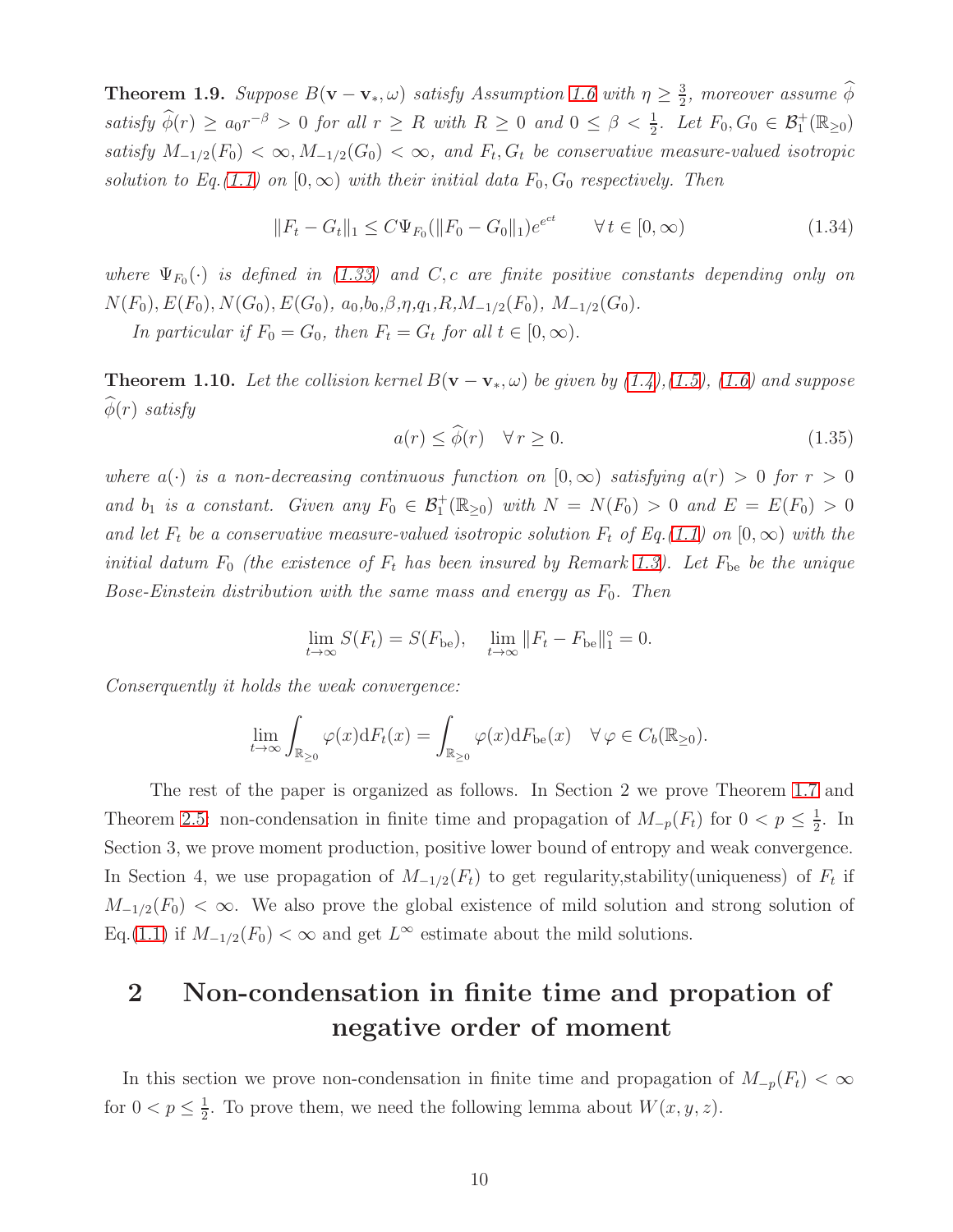**Lemma 2.1.** Suppose  $B(\mathbf{v} - \mathbf{v}_*, \omega)$  satisfy Assumption [1.6](#page-7-2), then the following estimates about  $W(x, y, z)$  hold

<span id="page-10-0"></span>
$$
W(x, y, z) \le 4b_0^2 \frac{\min\{1, \max\{8x, 8y, 8z\}^{\eta}\}}{\sqrt{x}\sqrt{y}\sqrt{z}} \min\{\sqrt{x}, \sqrt{y}, \sqrt{z}, \sqrt{x_*}\}, \quad \forall x, y, z > 0 \ (2.1)
$$

$$
W(0, y, z) \le 4b_0^2 \frac{\min\{1, \max\{8y, 8z\}^{\eta}\}}{\sqrt{yz}}, \quad y, z > 0
$$
\n(2.2)

$$
W(x, 0, z) \le \frac{4b_0^2}{\sqrt{xz}} \min\{1, (8z)^{\eta}\}, \quad z > x > 0
$$
\n(2.3)

$$
W(x, y, 0) \le \frac{4b_0^2}{\sqrt{xy}} \min\{1, (8y)^{\eta}\}, \quad y > x > 0
$$
\n(2.4)

$$
W(x, y, z) \le (1 + q_1 \frac{y}{z}) W(y, x, z), \quad \forall 0 \le x \le y \le \frac{z}{2}
$$
\n(2.5)

where  $b_0, \eta$  and  $q_1$  are defined in Assumption [1.6.](#page-7-2)

**Proof.** First we need to estimate  $\Phi(\sqrt{2} s, \sqrt{2} Y_*)$ . By [\(1.19\)](#page-4-4) and [\(2.22\)](#page-18-0), for the case of  $|\sqrt{x} - y_0|$  $\sqrt{y}|\vee|\sqrt{x_*}-\sqrt{z}|\leq s\leq (\sqrt{x}+\sqrt{y})\wedge(\sqrt{x_*}+\sqrt{z}), s>0,$ we have

$$
s \le 2 \max\{\sqrt{x}, \sqrt{y}, \sqrt{z}\},
$$
  

$$
Y_* \le \sqrt{z - \frac{(x - y + s^2)^2}{4s^2}} + \sqrt{x - \frac{(x - y + s^2)^2}{4s^2}} \le 2 \max\{\sqrt{x}, \sqrt{y}, \sqrt{z}\}.
$$

So we obtain

$$
\Phi(\sqrt{2}s, \sqrt{2}Y_*) = \left(\widehat{\phi}(\sqrt{2}s + \widehat{\phi}(\sqrt{2}Y_*)\right)^2 \le b_0^2 \left(\frac{(\sqrt{2}s)^{\eta}}{1 + (\sqrt{2}s)^{\eta}} + \frac{(\sqrt{2}Y_*)^{\eta}}{1 + (\sqrt{2}Y_*)^{\eta}})\right)^2
$$
  

$$
\le b_0^2 \left(\frac{(2\sqrt{2}\max\{\sqrt{x}, \sqrt{y}, \sqrt{z}\})^{\eta}}{1 + (2\sqrt{2}\max\{\sqrt{x}, \sqrt{y}, \sqrt{z}\})^{\eta}} + \frac{(2\sqrt{2}\max\{\sqrt{x}, \sqrt{y}, \sqrt{z}\})^{\eta}}{1 + (2\sqrt{2}\max\{\sqrt{x}, \sqrt{y}, \sqrt{z}\})^{\eta}})\right)^2
$$
  

$$
\le 4b_0^2 \min\{1, \max\{8x, 8y, 8z\}^{\eta}\}.
$$

Together with [\(1.18\)](#page-4-1), [\(1.22\)](#page-4-5), [\(1.32\)](#page-7-3), this yields

$$
W(x,y,z) = \frac{1}{4\pi\sqrt{xyz}} \int_{|\sqrt{x}-\sqrt{y}|\sqrt{|\sqrt{x^*}+\sqrt{z}|}}^{(\sqrt{x}+\sqrt{y})\wedge(\sqrt{x^*}+\sqrt{z})} ds \int_0^{2\pi} \Phi(\sqrt{2}s, \sqrt{2}Y_*) d\theta
$$
  
\n
$$
\leq \frac{b_0^2}{\pi\sqrt{xyz}} \int_{|\sqrt{x}-\sqrt{y}|\sqrt{|\sqrt{x^*}+\sqrt{z}|}}^{(\sqrt{x}+\sqrt{y})\wedge(\sqrt{x^*}+\sqrt{z})} ds \int_0^{2\pi} \min\{1, \max\{8x, 8y, 8z\}^{\eta}\} d\theta
$$
  
\n
$$
= 4b_0^2 \frac{\min\{1, \max\{8x, 8y, 8z\}^{\eta}\}}{\sqrt{xyz}} \min\{\sqrt{x}, \sqrt{y}, \sqrt{z}, \sqrt{x_*}\}. \qquad \forall x, y, z > 0
$$

Thus we complete the proof of  $(2.1)$ . The proofs of  $(2.2),(2.3),(2.4)$  $(2.2),(2.3),(2.4)$  $(2.2),(2.3),(2.4)$  $(2.2),(2.3),(2.4)$  are analogous.

In order to prove  $(2.5)$ , first we prove an useful inequality:

<span id="page-10-1"></span>
$$
1 \le \frac{Y_*}{Y_*^{\sharp}} \le \frac{\sqrt{z}}{\sqrt{z-y}} \quad \forall 0 \le x \le y < z \tag{2.6}
$$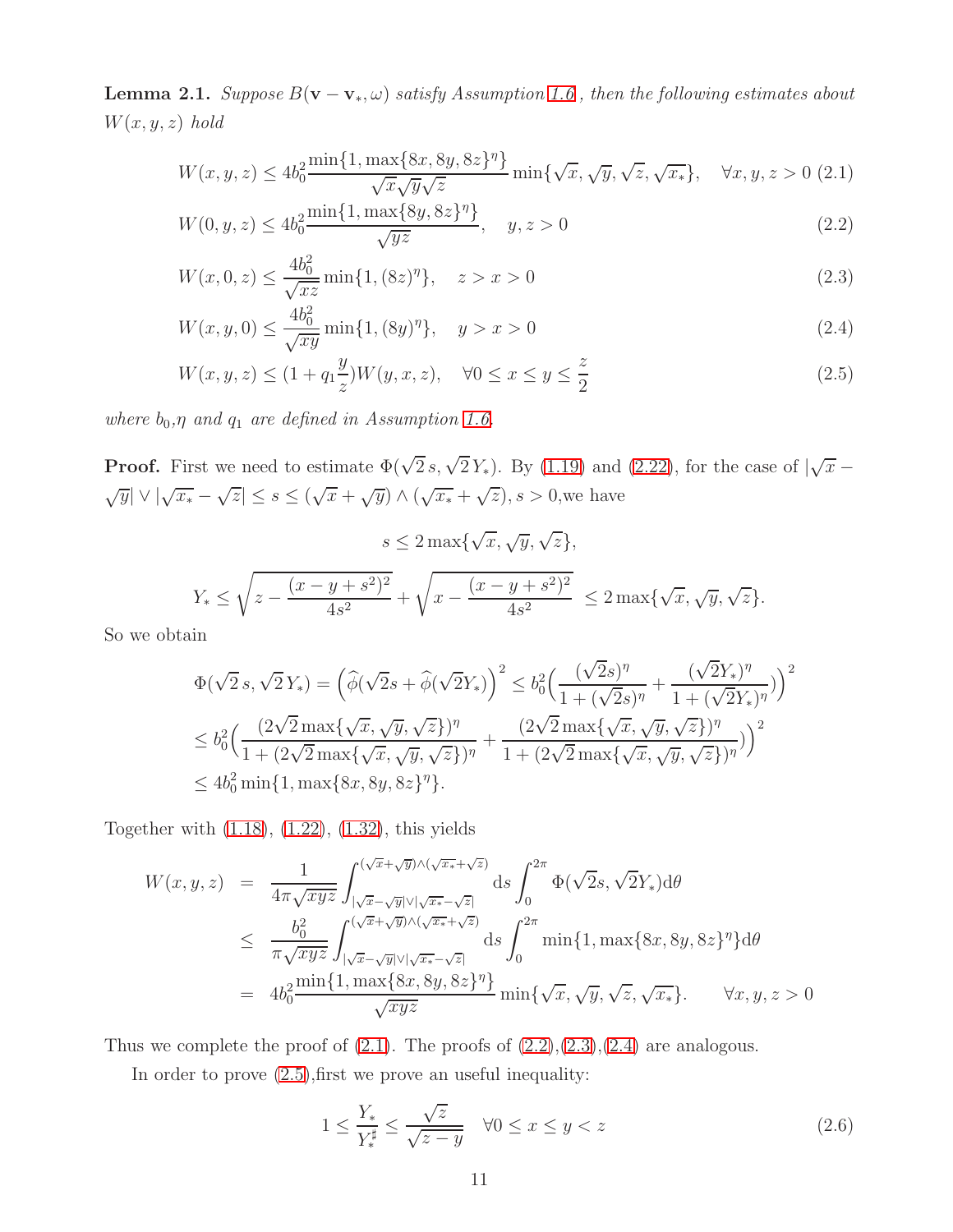where  $Y_*^{\sharp} = Y_*(y, x, z, s, \theta)$ . To prove this inequality, recalling that

$$
Y_{*} = Y_{*}(x, y, z, s, \theta) = \begin{cases} \left| \sqrt{\left(z - \frac{(x - y + s^{2})^{2}}{4s^{2}}\right)_{+}} + e^{i\theta} \sqrt{\left(x - \frac{(x - y + s^{2})^{2}}{4s^{2}}\right)_{+}} \right| & \text{if } s > 0\\ 0 & \text{if } s = 0, \end{cases}
$$

we have  $\frac{Y_*}{Y_*^{\sharp}} = \frac{\sqrt{z}}{\sqrt{z-y}}$  for  $0 = x \le y < z$ . For the case  $x \ne 0$ , denote  $u = \frac{(x-y+s^2)^2}{4s^2}$  $\frac{y+s^2}{4s^2}$ ,  $U =$  $z - \frac{(x-y+s^2)^2}{4s^2}$  $\frac{(y+s^2)^2}{4s^2}$ ,  $V=z-\frac{(y-x+s^2)^2}{4s^2}$  $\frac{(x+s^2)^2}{4s^2} = U - y + x$ ,  $O = x - \frac{(x-y+s^2)^2}{4s^2}$  $\frac{y+s^2}{4s^2} = y - \frac{(y-x+s^2)^2}{4s^2}$  $\frac{x+s^2}{4s^2}$ . By  $(1.20)$  we know  $u \leq x$  if  $s \in [\sqrt{y} - \sqrt{x}, \sqrt{x} + \sqrt{y}]$ ,  $0 < x \leq y \leq z$ , thus we obtain

$$
\frac{Y_*}{Y_*^{\sharp}} = \frac{|\sqrt{U} + e^{i\theta}\sqrt{O}|}{|\sqrt{V} + e^{i\theta}\sqrt{O}|} = \frac{\sqrt{U + O + \sqrt{UO}(e^{i\theta} + e^{-i\theta})}}{\sqrt{V + O + \sqrt{VO}(e^{i\theta} + e^{-i\theta})}} \le \sqrt{\frac{U}{V}} = \frac{\sqrt{z - u}}{\sqrt{z + (x - y) - u}} \le \frac{\sqrt{z - x}}{\sqrt{z - y}} \le \frac{\sqrt{z}}{\sqrt{z - y}}
$$

and

$$
\frac{Y_*}{Y_*^{\sharp}} = \frac{\sqrt{U + O + \sqrt{UO}(e^{i\theta} + e^{-i\theta})}}{\sqrt{V + O + \sqrt{VO}(e^{i\theta} + e^{-i\theta})}} \ge 1
$$

Now we are ready to prove inequality  $(2.5)$ ; using  $(2.6)$ ,  $(1.5)$ ,  $(1.17)$ ,  $(1.18)$ , it suffices to prove

$$
\widehat{\phi}(\sqrt{2}Y_*) \le \sqrt{1 + q_1 \frac{y}{z}} \widehat{\phi}(\sqrt{2}Y_*^{\sharp}) \quad \forall 0 \le x \le y \le \frac{z}{2}
$$

If  $\widehat{\phi}(\sqrt{2}Y_*^{\sharp}$ <sup> $\mathcal{F}_{*}^{\sharp}$ </sup>) = 0, by Assumption [1.6,](#page-7-2) this inequality is obvious. If  $\widehat{\phi}(\sqrt{2}Y_{*}^{\sharp})$  $(\overline{a}, \overline{b}) \neq 0$ 

$$
(\frac{\widehat{\phi}(\sqrt{2}Y_*)}{\widehat{\phi}(\sqrt{2}Y_*^{\sharp})})^2 \le (k(\frac{Y_*}{Y_*^{\sharp}}))^2 \le 1 + (\frac{Y_*}{Y_*^{\sharp}}-1) \max_{x \in [1,\frac{Y_*}{Y_*^{\sharp}}]} 2k(x)k'(x) = 1 + (\frac{Y_*}{Y_*^{\sharp}}-1) \max_{x \in [1,\frac{Y_*}{Y_*^{\sharp}}]} 2k(x)k'(x) \le 1 + (\sqrt{\frac{z}{z-y}}-1)q_1 \le 1 + q_1 \frac{y}{2(z-y)} \le 1 + q_1 \frac{y}{z}
$$

for all  $0 \le x \le y < \frac{z}{2}$ , so we complete the proof.

**Remark 2.2.** Combining with [\[6](#page-38-0)], we know for  $\widehat{\phi}(r) = b_0 \frac{r^n}{1+r}$  $\frac{r^{\eta}}{1+r^{\eta}}$  the following esimates hold

$$
\frac{b_0^2}{8} \frac{z^{\eta}}{\sqrt{y}\sqrt{z}} \le W(x, y, z) \le 4b_0^2 \frac{(8z)^{\eta}}{\sqrt{y}\sqrt{z}} \quad \forall 0 < x \le y \le z \le 1.
$$

In this case, W is still unbounded.

**Proof of Theorem [1.7.](#page-8-0)** Denote  $\varphi_{\varepsilon}(x) = (1 - \frac{x}{\varepsilon})$  $(\frac{x}{\varepsilon})^2_+$ . By the definition of weak solution,

<span id="page-11-0"></span>
$$
\int_{\mathbb{R}_{\geq 0}} \varphi_{\varepsilon}(x) dF_t(x) = \int_{\mathbb{R}_{\geq 0}} \varphi_{\varepsilon}(x) dF_0(x) \n+ \int_0^t d\tau \int_{\mathbb{R}_{\geq 0}^2} \mathcal{J}[\varphi_{\varepsilon}](y, z) dF_\tau(y) dF_\tau(z) \n+ \int_0^t d\tau \int_{\mathbb{R}_{\geq 0}^3} \mathcal{K}[\varphi_{\varepsilon}] d^3 F_\tau.
$$
\n(2.8)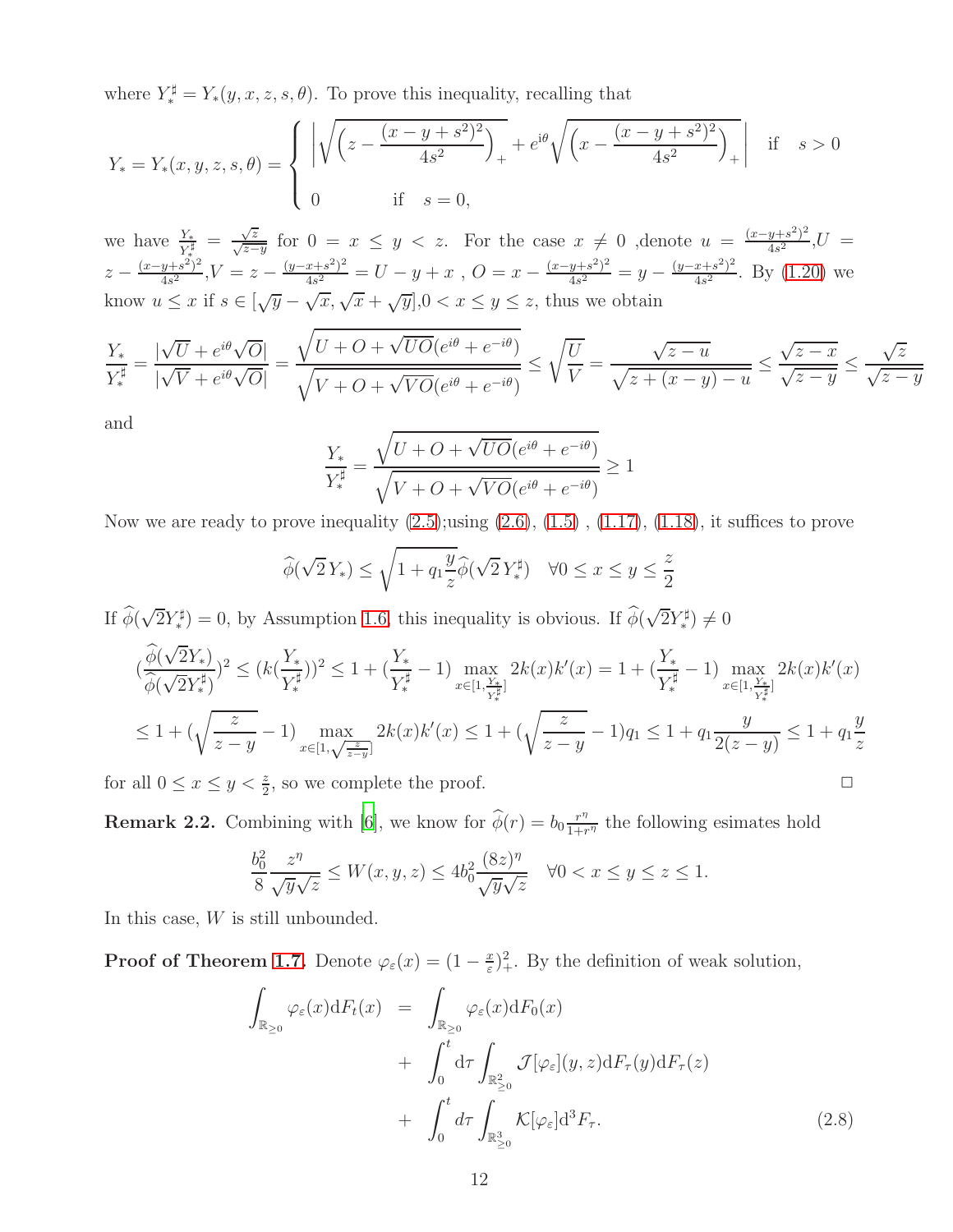By the fact that  $W(x, y, z) \le 4b_0^2 W_H(x, y, z)$ , we have

$$
\mathcal{J}[\varphi_{\varepsilon}](y,z) \leq \frac{1}{2} \int_0^{y+z} W(x,y,z)(\varphi_{\varepsilon}(x) + \varphi_{\varepsilon}(y+z-x))\sqrt{x} dx
$$
  

$$
\leq 2b_0^2 \int_0^{y+z} W_H(x,y,z)(\varphi_{\varepsilon}(x) + \varphi_{\varepsilon}(y+z-x))\sqrt{x} dx = 4b_0^2 \int_0^{y+z} W_H(x,y,z)\varphi_{\varepsilon}(x)\sqrt{x} dx.
$$

Combining with the fact that  $W_H(x, y, z) \sqrt{x} \leq \sqrt{\frac{2}{y+1}}$  $\frac{2}{y+z}$  for all  $0 < x < y+z$  and  $\sup_{r>0} \sqrt{\frac{1}{r}}$  $\frac{1}{r} \int_0^r \varphi_1(x) dx \leq$ 1, this leads to

<span id="page-12-0"></span>
$$
\int_{R^2 \ge 0} \mathcal{J}[\varphi_{\varepsilon}](y, z) \mathrm{d}^2 F_t \le 4\sqrt{2} b_0^2 \sqrt{\varepsilon} \int_{y, z \ge 0, y+z > 0} \sqrt{\frac{\varepsilon}{y+z}} \mathrm{d} F_t(y) \mathrm{d} F_t(z) \int_0^{\frac{y+z}{\varepsilon}} \varphi_1(x) \mathrm{d} x
$$
\n
$$
\le 4\sqrt{2} b_0^2 N^2 \sqrt{\varepsilon}.
$$
\n(2.9)

The term  $\int_{\mathbb{R}^3_{\geq 0}} \mathcal{K}[\varphi_{\varepsilon}]d^3F_{\tau}$  can be decomposed into the following parts (see [\[6](#page-38-0)]):

$$
\int_{\mathbb{R}_{\geq 0}^{3}} K[\varphi_{\varepsilon}] d^{3}F_{\tau} = \left(2 \int_{0 \leq x < y < z} + 2 \int_{0 \leq y < x < z} + \int_{0 \leq x < y = z} + \int_{0 \leq y, z < x} \right) W(x, y, z) \Delta \varphi_{\varepsilon}(x, y, z) d^{3}F_{\tau}
$$
\n
$$
= \int_{0 \leq x < y \leq z} \chi_{y, z} W(x, y, z) \Delta_{\text{Sym}} \varphi_{\varepsilon}(x, y, z) d^{3}F_{\tau}
$$
\n
$$
+ 2 \int_{0 \leq x < y < z} (W(y, x, z) - W(x, y, z)) \Delta \varphi_{\varepsilon}(y, x, z) d^{3}F_{\tau}
$$
\n
$$
+ \int_{0 \leq y, z < x} W(x, y, z) \Delta \varphi_{\varepsilon}(x, y, z) d^{3}F_{\tau}
$$
\n
$$
= \int_{0 < x < y \leq z} \chi_{y, z} W(x, y, z) \Delta_{\text{sym}} \varphi_{\varepsilon}(x, y, z) d^{3}F_{\tau}
$$
\n
$$
+ 2 \int_{0 < x < y \leq z} (W(y, x, z) - W(x, y, z)) \Delta \varphi_{\varepsilon}(y, x, z) d^{3}F_{\tau}
$$
\n
$$
+ \int_{0 < y, z < x} W(x, y, z) \Delta \varphi_{\varepsilon}(x, y, z) d^{3}F_{\tau}
$$
\n
$$
+ F_{\tau}(\{0\}) \int_{0 < y \leq z} \chi_{y, z} W(x, y, z) \Delta_{\text{sym}} \varphi_{\varepsilon}(0, y, z) d^{2}F_{\tau}
$$
\n
$$
+ 2F_{\tau}(\{0\}) \int_{0 < y < z} \chi_{y, z} W(x, y, z) \Delta_{\text{sym}} \varphi_{\varepsilon}(0, y, z) d^{2}F_{\tau}
$$
\n
$$
:= I_{1}(\tau) + I_{2}(\tau) + I_{3}(\tau) + I_{4}(\tau) + I_{5}(\tau), \qquad (2.10)
$$

where

<span id="page-12-1"></span>
$$
\Delta_{\text{sym}}\varphi(x,y,z) = \varphi(z+y-x) + \varphi(z+x-y) - 2\varphi(z) \n= (y-x)^2 \int_0^1 \int_0^1 \varphi''(z+(s-t)(y-x)) \, \text{d}s \, \text{d}t, \quad 0 \le x, y \le z. \tag{2.11}
$$

$$
\chi_{y,z} = \begin{cases} 2 & \text{if } y < z, \\ 1 & \text{if } y = z. \end{cases}
$$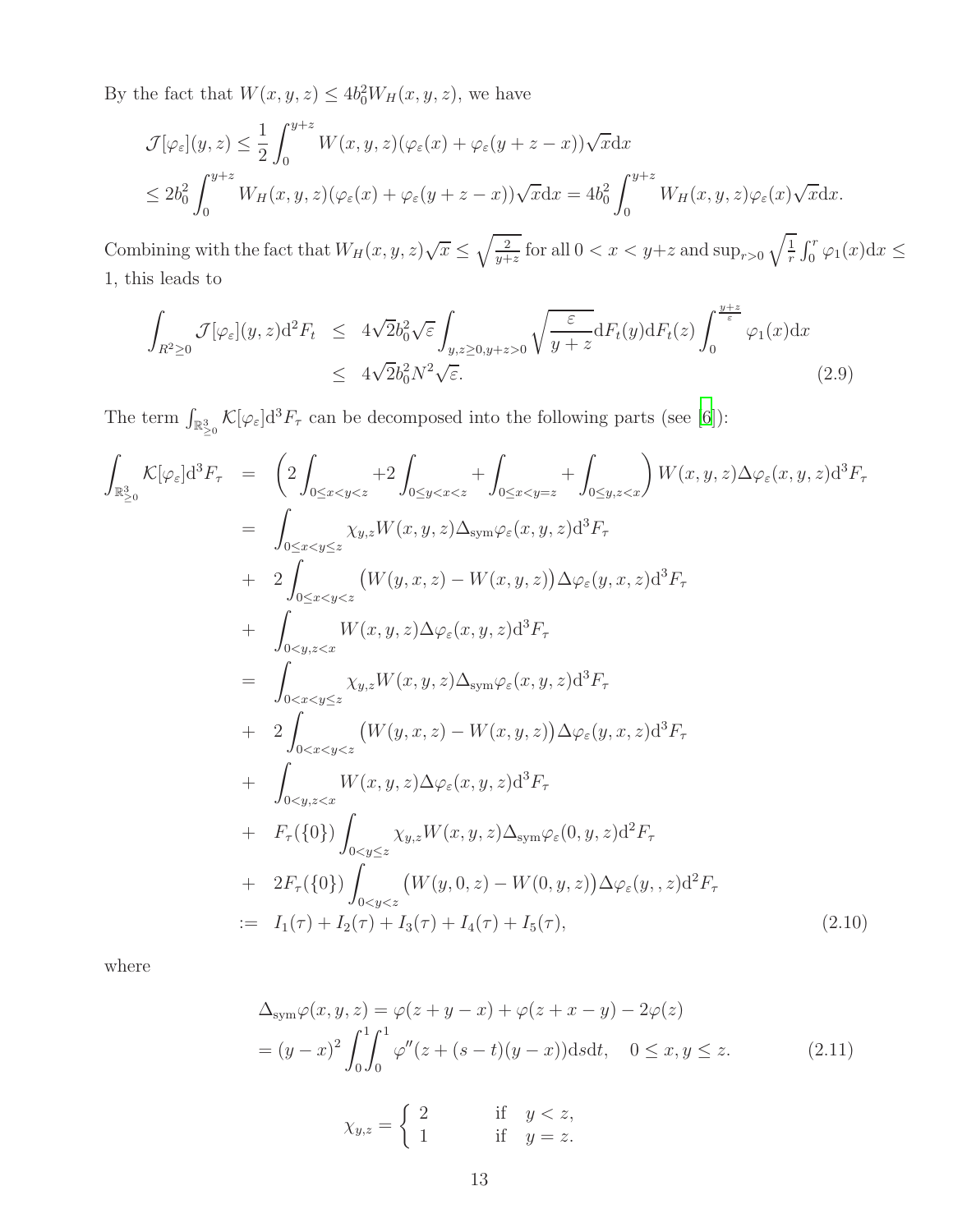Now we are going to prove that

<span id="page-13-0"></span>
$$
\limsup_{\varepsilon \to 0^+} \int_0^t \left( I_1(\tau) + I_2(\tau) + I_3(\tau) \right) d\tau = 0
$$
\n(2.13)

$$
\limsup_{\varepsilon \to 0^+} \int_0^t \left( I_4(\tau) + I_5(\tau) \right) d\tau \le \int_0^t F_\tau(\{0\}) 8^{2+\eta} b_0^2 (1+q_1) N^2 d\tau \tag{2.14}
$$

It is easy to deduce that

$$
\lim_{\varepsilon \to 0^+} W(x, y, z) \Delta_{\text{sym}} \varphi_{\varepsilon}(x, y, z) = 0 \quad \text{for} \quad \text{all} \quad 0 < x < y \leq z,
$$
\n
$$
\lim_{\varepsilon \to 0^+} (W(y, x, z) - W(x, y, z)) \Delta \varphi_{\varepsilon}(y, x, z) = 0 \quad \text{for all} \quad 0 < x < y \leq z,
$$
\n
$$
\lim_{\varepsilon \to 0^+} W(x, y, z) \Delta \varphi_{\varepsilon}(x, y, z) = 0 \quad \text{for all} \quad 0 < y, z < x < y + z.
$$

This triggers us to use dominated convergence theorem to prove [\(2.13\)](#page-13-0). If we can prove

<span id="page-13-1"></span>
$$
W(x, y, z)\Delta_{\text{sym}}\varphi_{\varepsilon}(x, y, z) \le 8^{1+\eta}b_0^2 \quad \text{for} \quad \text{all} \quad 0 < x < y \le z,\tag{2.15}
$$

$$
(W(y,x,z) - W(x,y,z))\Delta\varphi_{\varepsilon}(y,x,z) \le 8^{1+\eta}q_1b_0^2 \quad \text{for all } 0 < x < y \le z,\tag{2.16}
$$

$$
W(x, y, z)\Delta\varphi_{\varepsilon}(x, y, z) = 0 \quad \text{for all } 0 < y, z < x < y + z,
$$
\n
$$
(2.17)
$$

then we can use dominated convergence theorem to prove  $(2.13)$ . To prove  $(2.15)$ , by the convexity of  $\varphi_1$  we have  $0 \leq -\varphi'_1(x) \leq \frac{\varphi_1(0) - \varphi_1(x)}{x} \leq \frac{1}{x}$  $\frac{1}{x}$ , thus

$$
\Delta_{\text{sym}}\varphi_{\varepsilon}(x,y,z) \leq \varphi_1(\frac{z+x-y}{\varepsilon}) - \varphi_1(\frac{z}{\varepsilon}) \leq -\varphi_1'(\frac{z+x-y}{\varepsilon})\frac{y-x}{\varepsilon} \leq \frac{y-x}{z+x-y} \quad \forall 0 \leq x < y \leq z
$$

So we have for  $0 \leq x < y \leq \frac{z}{2}$  $\frac{z}{2}$ 

$$
W(x, y, z)\Delta_{\text{sym}}\varphi_{\varepsilon}(x, y, z) \le 4b_0^2 \frac{\min\{1, \{8z\}^\eta\}}{\sqrt{y}\sqrt{z}} \frac{y - x}{z - y + x} \le 8^{1 + \eta} b_0^2,
$$

and for  $0 \le x < y \le z, y > \frac{z}{2}$ ,

$$
W(x, y, z)\Delta_{\text{sym}}\varphi_{\varepsilon}(x, y, z) \le 4b_0^2 \frac{\min\{1, \{8z\}^\eta\}}{\sqrt{y}\sqrt{z}} \le 8^{1+\eta}b_0^2.
$$

For the term  $(W(y, x, z) - W(x, y, z)) \Delta \varphi_{\varepsilon}(y, x, z)$ , if  $W(y, x, z) \ge W(x, y, z)$ , then  $(W(y, x, z) - W(x, y, z))$  $W(x, y, z)$ ) $\Delta \varphi_{\varepsilon}(y, x, z) \leq 0$  for  $0 \leq x < y < z$ . If  $W(y, x, z) \leq W(x, y, z)$ , and  $0 \leq x < y < \frac{z}{2}$ , then

$$
(W(y,x,z)-W(x,y,z))\Delta\varphi_{\varepsilon}(y,x,z)\leq q_1\frac{y}{z}W(y,x,z)\varphi_{\varepsilon}(x)\leq q_1\frac{y}{z}4b_0^2\frac{\min\{1,(8z)^{\eta}\}}{\sqrt{yz}}\leq 8^{1+\eta}q_1b_0^2.
$$

For  $W(y, x, z) \leq W(x, y, z)$  and  $0 \leq x < y < z, y \geq \frac{z}{2}$  $\frac{z}{2}$ , we have

$$
(W(y,x,z)-W(x,y,z))\Delta\varphi_{\varepsilon}(y,x,z)\leq 4b_0^2\frac{\min\{1,(8z)^{\eta}\}}{\sqrt{yz}}\varphi_{\varepsilon}(x)\leq 8^{1+\eta}b_0^2.
$$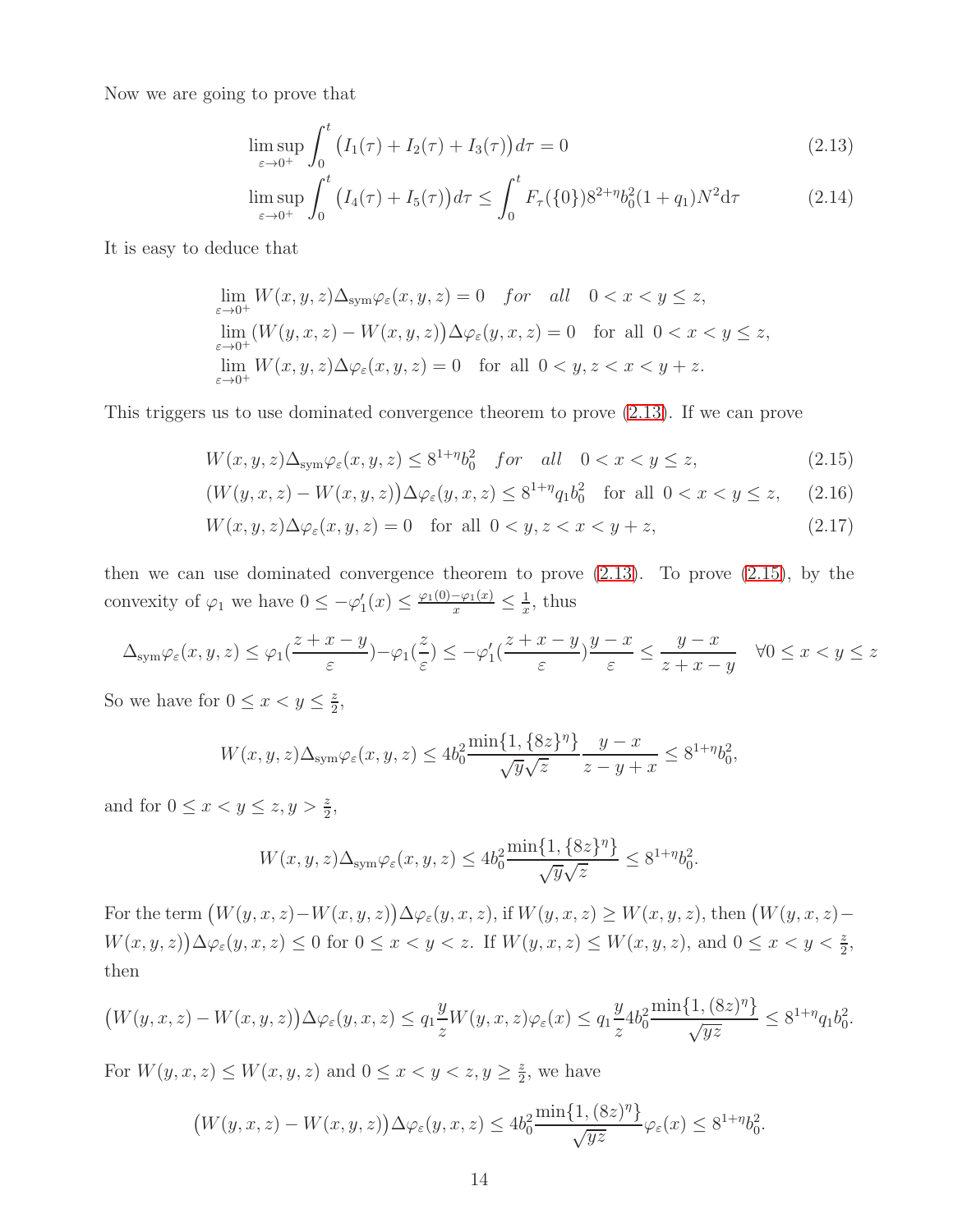So we have proved  $(2.15),(2.16),(2.17)$  $(2.15),(2.16),(2.17)$  $(2.15),(2.16),(2.17)$  $(2.15),(2.16),(2.17)$  thus  $(2.13)$  holds. The proof of  $(2.14)$  is analogous, in fact we can use the same method to prove that

$$
\lim_{\varepsilon \to 0^+} W(0, y, z) \Delta_{\text{sym}} \varphi_{\varepsilon}(0, y, z) = 0 \quad \text{for} \quad \text{all} \quad 0 < y < z,
$$
\n
$$
\lim_{\varepsilon \to 0^+} (W(y, 0, z) - W(0, y, z)) \Delta \varphi_{\varepsilon}(y, x, z) = 0 \quad \text{for all} \quad 0 < y < z,
$$
\n
$$
W(0, y, z) \Delta_{\text{sym}} \varphi_{\varepsilon}(0, y, z) \le 8^{1 + \eta} b_0^2 \quad \text{for} \quad \text{all} \quad 0 < y \le z,
$$
\n
$$
((W(y, 0, z) - W(0, y, z)) \Delta \varphi_{\varepsilon}(y, 0, z) \le 8^{1 + \eta} q_1 b_0^2 \quad \text{for all} \quad 0 < y \le z.
$$

The only difference is that we can not prove

$$
\lim_{\varepsilon \to 0^+} W(0, y, z) \Delta_{\text{sym}} \varphi_{\varepsilon}(0, y, z) = 0 \quad \text{for} \quad \text{all} \quad 0 < y = z,
$$
\n
$$
\lim_{\varepsilon \to 0^+} (W(y, 0, z) - W(0, y, z)) \Delta \varphi_{\varepsilon}(y, x, z) = 0 \quad \text{for all} \quad 0 < y = z,
$$

Combining  $(2.9),(2.13),(2.14)$  $(2.9),(2.13),(2.14)$  $(2.9),(2.13),(2.14)$  $(2.9),(2.13),(2.14)$ , and taking sup limits in  $(2.8)$  as  $\varepsilon \to 0^+$  we have

$$
F_t({0}) \le F_0({0}) + \int_0^t F_\tau({0}) 8^{2+\eta} b_0^2 (1+q_1) N^2 d\tau.
$$

So by Gronwall inequality we conclude

$$
F_t({0}) \le e^{8^{2+\eta}b_0^2(1+q_1)N^2t}F_0({0}), \quad t \ge 0.
$$

**Remark 2.3.** The above inequality, i.e.  $F_t({0}) \leq e^{Ct} F_0({0})$ , is very special and has an obvious physics meaning: under the assumption about balanced potential, if there is no seed of condensation at the origin, then there is always no condensation at the origin. However this property does not hold for a set away from the origin, i.e. the inequality like  $F_t({x}) \leq$  $e^{Ct}F_0(\lbrace x \rbrace)$  may not hold for  $x > 0$ . In the following we only show this phenomenon for x belonging to a set of positive intergers. The proof for other  $x \in (0,\infty)$  is essentially the same.

#### Example (propagation of singularity away from the origin).

Let  $F_0 \in \mathcal{B}_1^+(\mathbb{R}_{\geq 0})$  satisfy  $F_0(\{1\}) > 0, F_0(\{2\}) > 0$ . Let  $F_t \in \mathcal{B}_1^+(\mathbb{R}_{\geq 0})$  with the initial datum  $F_0$  be a conservative measure-valued solution of Eq.[\(1.1\)](#page-0-0) where the collision kernel B together with  $F_0$  satisfies one of the following two conditions:

(a)  $B(\mathbf{v}-\mathbf{v}_*,\omega)$  satisfies Assumption [1.6](#page-7-2) with  $\inf_{r\geq R} \phi(r) > 0$  for all  $R > 0$ , and  $M_{-1/2}(F_0) <$ ∞;

(b)  $B(\mathbf{v}-\mathbf{v}_*,\omega) = \frac{1}{(4\pi)^2} |(\mathbf{v}-\mathbf{v}_*)\cdot\omega|$  (the hard sphere model) and  $M_{-1/2}(F_0) \leq \frac{1}{320} [N(F_0)E(F_0)]^{1/4}$ . Then  $F_t({n}) > 0$  for all  $n \in \mathbb{N}$  and all  $t > 0$ .

Proof. In the proof we will use some notations and results in Section 3 and Section 4. First of all we note that each of the conditions (a), (b) implies that the solution  $F_t$  is unque (see Theorem [1.9](#page-8-2) and Theorem 3.2 of [\[20\]](#page-39-9)), and this allows us to use approximate solutions.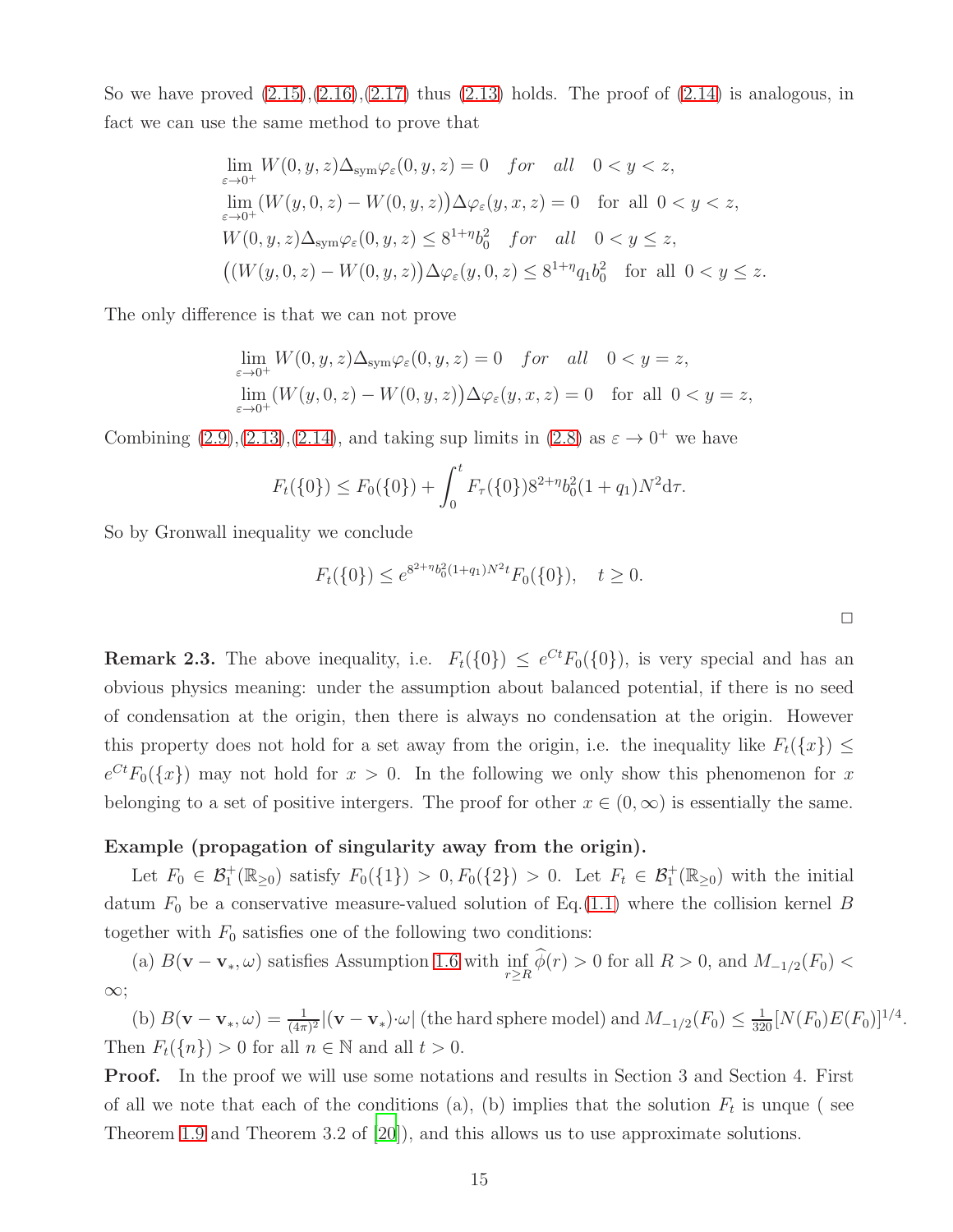Part (a): Denote  $a(r) = \inf$  $\inf_{l\geq r} \phi(l)$ ),  $u = F_0({1}), v = F_0({2}), H_0 = F_0 - u\delta(\cdot - 1) - v\delta(\cdot - 2),$ where  $\delta(\cdot)$  is the Dirac measure concentrated at  $x = 0$ . For any  $2 \le k \in \mathbb{N}$ , let

$$
f_{0,k}(x) = \frac{ku}{2} 1_{[1-\frac{1}{k},1+\frac{1}{k}]}(x) + \frac{kv}{2\sqrt{2}} 1_{[2-\frac{1}{k},2+\frac{1}{k}]}(x) + \tilde{f}_{0,k}(x), \qquad x \in (0,\infty)
$$

where  $\tilde{f}_{0,k}(\cdot)\sqrt{\cdot}$  converges to  $H_0$  weakly, i.e

$$
\lim_{k \to \infty} \int_{\mathbb{R}_{\geq 0}} \varphi \tilde{f}_{0,k}(x) \sqrt{x} \mathrm{d}x = \int_{\mathbb{R}_{\geq 0}} \varphi \mathrm{d}H_0(x) \quad \forall \varphi \in C_b(\mathbb{R}_{\geq 0}).
$$

We can choose  $\tilde{f}_{0,k}$  appropriately such that

<span id="page-15-0"></span>
$$
\frac{1}{2}N(F_0) \le N(f_{0,k}) \le 2N(F_0), \quad \frac{1}{2}E(F_0) \le E(f_{0,k}) \le 2E(F_0),
$$
\n
$$
\frac{1}{2}M_{-1/2}(F_0) \le M_{-1/2}(f_{0,k}) \le 2M_{-1/2}(F_0) \qquad \forall k \ge 2.
$$
\n(2.18)

It is obvious that  $f_{0,k}(\cdot)\sqrt{\cdot}$  converges weakly to  $F_0$ . Using Lemma 2.2 and Lemma 2.3 in [\[20\]](#page-39-9),  $W(x, y, z) \le 4b_0^2 W_H(x, y, z)$ , Theorem [2.5,](#page-17-0) and Theorem [1.8,](#page-8-3) we know there exist unique conservative mild solutions  $f_k$  on  $\mathbb{R}_{\geq 0} \times [0, \infty)$  with initial data  $f_{0,k}$  and satisfies for any  $T \in$  $[0, \infty),$ 

$$
\sup_{\tau \in [0,T], x \le 5, k \ge 2} L(f_k)(x, \tau) \n\le \sup_{\tau \in [0,T], x \le 5, k \ge 2} 4b_0^2(\sqrt{x}N(f_k) + M_{1/2}(f_k)(\tau) + 2[M_{-1/2}(f_k)]^2(\tau)) := C_T < \infty.
$$

So by Proposition [4.5](#page-35-0) we get

$$
f_k(x,t) = f_{0,k}(x)e^{-\int_0^t L(f_k)(x,\tau)d\tau} + \int_0^t Q^+(f_k)(x,\tau)e^{-\int_\tau^t L(f_k)(x,s)ds}
$$
  

$$
\geq f_{0,k}(x)e^{-\int_0^t L(f_k)(x,\tau)d\tau} \geq f_{0,k}(x)e^{-\int_0^t C_T d\tau} = f_{0,k}(x)e^{-C_T t}
$$

for all  $x \in [0, 4]$ ,  $k \ge 2$  and  $t \in [0, T]$ . By [\(1.18\)](#page-4-1), we calculate

$$
W(x, y, z)\sqrt{y}\sqrt{z} = \frac{1}{4\pi\sqrt{x}} \int_{|\sqrt{x} - \sqrt{y}| \sqrt{y} + \sqrt{z}|}^{(\sqrt{x} + \sqrt{y}) \wedge (\sqrt{x} + \sqrt{z})} ds \int_0^{2\pi} \Phi(\sqrt{2}s, \sqrt{2}Y_*) d\theta
$$
  

$$
\geq \frac{1}{4\pi\sqrt{x}} \int_{|\sqrt{x} - \sqrt{y}| \sqrt{y} + \sqrt{y} + \sqrt{z}|}^{(\sqrt{x} + \sqrt{y}) \wedge (\sqrt{x} + \sqrt{z})} ds \int_0^{2\pi} a^2(\frac{1}{8}) d\theta = \frac{\sqrt{x} \sqrt{x}}{2\sqrt{x}} a^2(\frac{1}{8}) \geq \frac{1}{2\sqrt{13}} a^2(\frac{1}{8}) := c_1
$$

for all  $x \in \left[\frac{11}{4}\right]$  $\frac{11}{4}$ ,  $\frac{13}{4}$  $\frac{13}{4}$ ,  $y \in \left[\frac{7}{4}\right]$  $\frac{7}{4}$ ,  $\frac{9}{4}$  $\frac{9}{4}$ ,  $z \in [\frac{7}{4}]$  $\frac{7}{4}$ ,  $\frac{9}{4}$  $\frac{9}{4}$ . So for all  $x \in \left[3 - \frac{1}{2k}\right]$  $\frac{1}{2k}, 3 + \frac{1}{2k}$ 

$$
Q^{+}(f_{k})(x,\tau) \geq \int_{\mathbb{R}^{2}_{\geq 0}} W(x,y,z)f_{k}(y,\tau)f_{k}(z,\tau)f_{k}(x_{*},\tau)\sqrt{y}\sqrt{z}dydz
$$
  
\n
$$
\geq \int_{y,z\in[2-\frac{1}{4k}],2+\frac{1}{4k}]} c_{1}f_{k}(y,\tau)f_{k}(z,\tau)f_{k}(x_{*},\tau)dydz
$$
  
\n
$$
\geq \int_{y,z\in[2-\frac{1}{4k}],2+\frac{1}{4k}]} e^{-3C_{T}\tau} \frac{c_{1}k^{3}uv^{2}}{16}dydz = c_{1}e^{-3C_{T}\tau} \frac{c_{1}kuv^{2}}{64} \quad \tau \in [0,T].
$$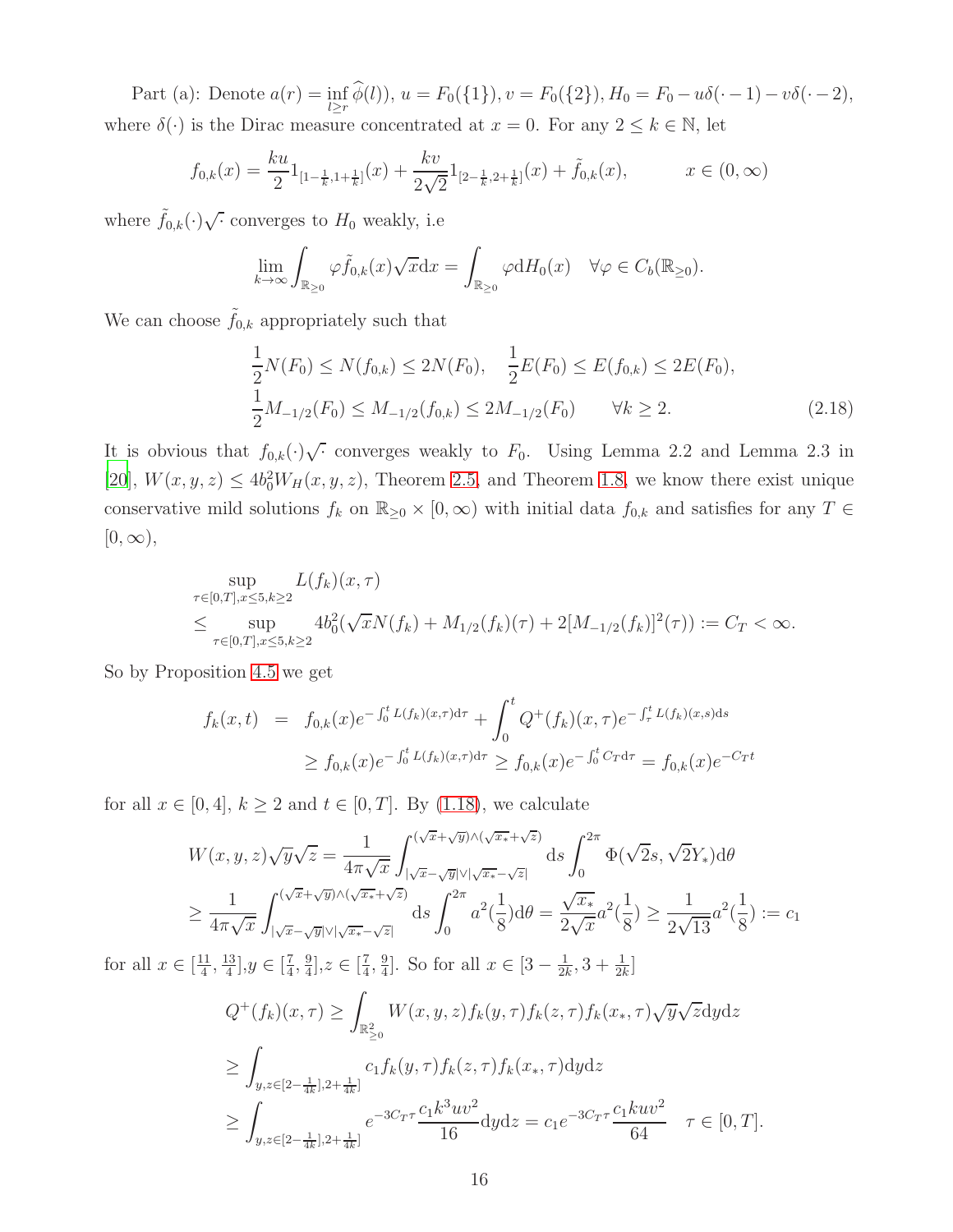Thus for all  $x \in [3 - \frac{1}{2l}]$  $\frac{1}{2k}, 3 + \frac{1}{2k}], t \in [0, T],$  we have

$$
f_k(x,t) = f_{0,k}(x)e^{-\int_0^t L(f_k)(x,\tau)d\tau} + \int_0^t Q^+(f_k)(x,\tau)e^{-\int_{\tau}^t L(f_k)(x,s)ds}
$$
  
\n
$$
\geq \int_0^t e^{-3C_T\tau} \frac{c_1kuv^2}{64} e^{-C_T(t-\tau)} ds = \frac{e^{-C_Tt} - e^{-3C_Tt}}{C_T} \frac{c_1kuv^2}{128}.
$$

This leads to

$$
F_{k,t}([3-\frac{1}{2k},3+\frac{1}{2k}]) = \int_{3-\frac{1}{2k}}^{3+\frac{1}{2k}} f_k(x,t)\sqrt{x}dx \ge \int_{3-\frac{1}{2k}}^{3+\frac{1}{2k}} \frac{e^{-C_Tt} - e^{-3C_Tt}}{C_T} \frac{c_1kuv}{128}\sqrt{2}dx
$$
  
= 
$$
\frac{e^{-C_Tt} - e^{-3C_Tt}}{C_T} \frac{c_1uv^2}{64\sqrt{2}}, \qquad \tau \in [0,T].
$$

From Theorem [3.2](#page-20-0) and Theorem [1.9](#page-8-2) (uniqueness), we conclude that the unique conservative measure-valued solution  $F_t$  satisfies

$$
F_t([3-\frac{1}{2k},3+\frac{1}{2k}]) \ge \frac{e^{-C_T t} - e^{-3C_T t}}{C_T} \frac{c_1 u v^2}{64\sqrt{2}} \qquad t \in [0,T].
$$

Since  $k$  can be arbitrarily large, it follows that

$$
F_t({3}) \ge \frac{e^{-C_T t} - e^{-3C_T t}}{C_T} \frac{c_1 u v^2}{64\sqrt{2}} > 0 \qquad t \in [0, T].
$$

So far we know  $F_t({1}) > 0, F_t({2}) > 0, F_t({3}) > 0$  for all  $t > 0$ . In particular for any  $0 < T < \infty$ , we know  $F_{\frac{T}{2}}(\{3\}) > 0, F_{\frac{T}{2}}(\{2\}) > 0, M_{-1/2}(F_{\frac{T}{2}}) < \infty$ . So we can use  $F_{\frac{T}{2}}$  as initial datum and use the same method to get  $F_t({1}) > 0$  for all  $\frac{T}{2} < t \leq T$ . And we can use  $F_{\frac{3T}{4}}$ as initial datum to get  $F_t({5}) > 0$  for all  $\frac{3T}{4} < t \leq T$ . By induction we can get  $F_t({n}) > 0$ for all  $T - \frac{T}{2^{n-3}} < t \leq T$ . In particular we can choose  $t = T$ , then  $F_T(\lbrace n \rbrace) > 0$ . Since  $T > 0$  is arbitrary, we get the conclusion.

Part(b): We use notations and choose  $f_{0,k}$  just the same as in (I). By [\(2.18\)](#page-15-0) we have  $||f_{0,k}||_{L^1} \leq \frac{1}{80} [N(f_{0,k})E(f_{0,k})]^{\frac{1}{4}}$ . Using Lemma 2.2, Lemma 2.3 and Theorem 4.1 in [\[20](#page-39-9)], we know there exist unique conservative mild solutions  $f_k$  on  $\mathbb{R}_{\geq 0} \times [0,\infty)$  with initial data  $f_{0,k}$ and satisfies

$$
\sup_{\tau \in [0,\infty], x \le 5, k \ge 2} L(f_k)(x, \tau) \n\le \sup_{\tau \in [0,\infty], x \le 5, k \ge 2} \sqrt{x} N(f_k) + M_{1/2}(f_k)(\tau) + 2[M_{-1/2}(f_k)]^2(\tau) := C < \infty.
$$

In a way similar to the proof of (I) and using  $W_H(x, y, z)\sqrt{yz} = \frac{\min\{\sqrt{x}, \sqrt{x_*}, \sqrt{y}, \sqrt{z}\}}{\sqrt{x}}$ , we get

$$
F_{k,t}([3-\frac{1}{2k},3+\frac{1}{2k}]) \ge \frac{e^{-Ct} - e^{-3Ct}}{C} \frac{uv^2}{192\sqrt{2}}.
$$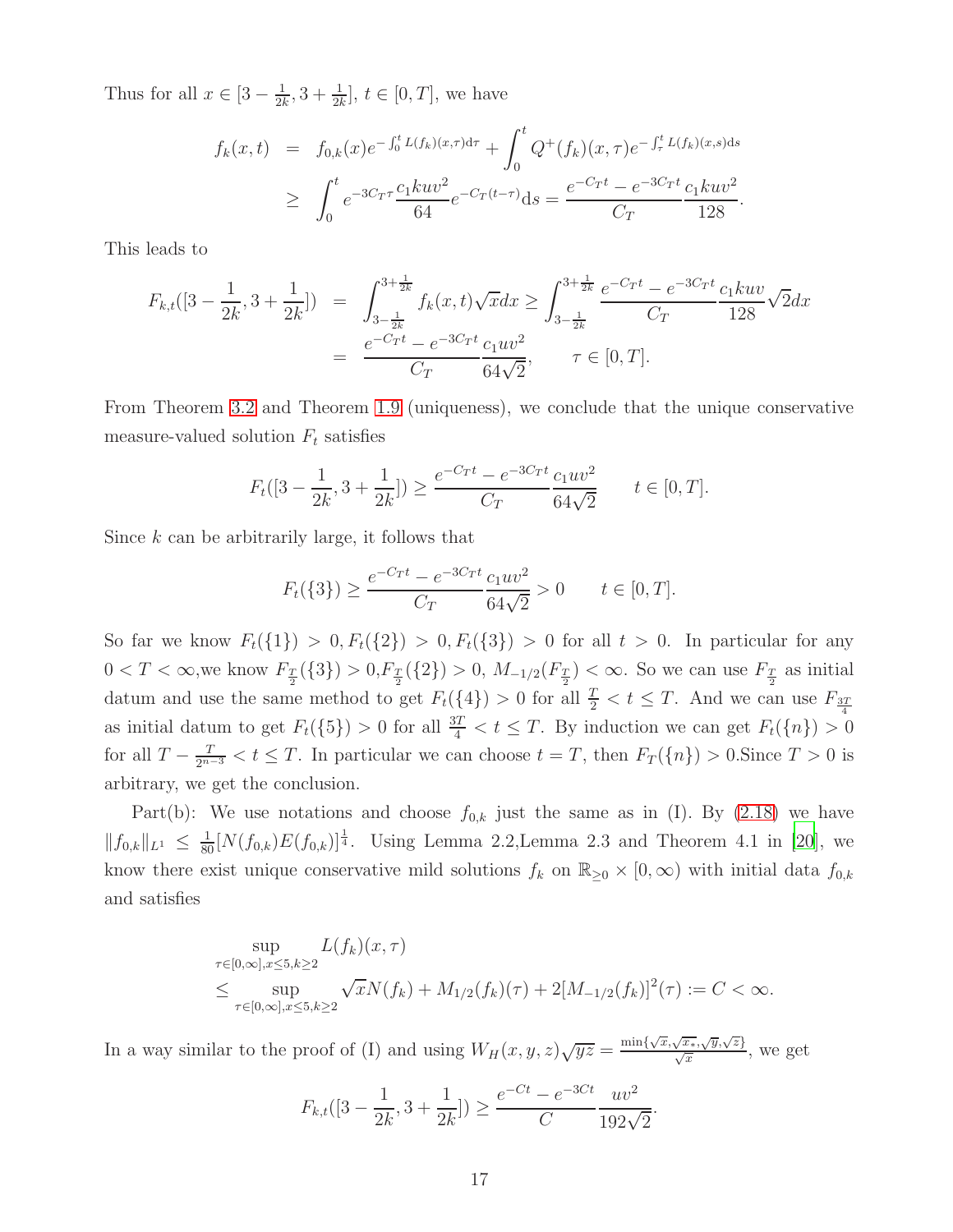By Theorem [3.2](#page-20-0) and Theorem 3.2 in [\[20](#page-39-9)] (uniqueness), we conclude that the conservative measure-valued solution  $F_t$  satisfies

$$
F_t([3-\frac{1}{2k},3+\frac{1}{2k}]) \ge \frac{e^{-Ct} - e^{-3Ct}}{C} \frac{uv^2}{192\sqrt{2}}.
$$

Since  $k$  can be arbitrarily large, we obatain

$$
F_t({3}) \ge \frac{e^{-Ct} - e^{-3Ct}}{C} \frac{uv^2}{192\sqrt{2}} > 0.
$$

Now we have proved  $F_t({1}) > 0, F_t({2}) > 0, F_t({3}) > 0$  for all  $t > 0$ . The rest of the parts of prove is just the same as in Part  $(a)$ .

**Remark 2.4.** This Example also tells us that for many initial data  $F_0$ , there is no hope for  $F_t$  (with  $t > 0$ ) to be decomposed as  $dF_t(x) = f(x,t)\sqrt{x}dx + n(t)\delta(x)dx$  where  $0 \le f(\cdot, t) \in$  $L^1(\mathbb{R}_{\geq 0}, \sqrt{x}dx)$ ,  $n(t) \geq 0$  and  $\delta(\cdot)$  is the Dirac delta function concentrated at  $x = 0$ .

<span id="page-17-0"></span>**Theorem 2.5.** Let  $F_0 \in \mathcal{B}_1^+(\mathbb{R}_{\geq 0})$  with mass  $N = N(F_0)$  and energy  $E = E(F_0)$ . Given any  $0 < p \leq \frac{1}{2}$  $\frac{1}{2}$ , suppose  $B(v - v_*, w)$  satisfy the Assumption [1.6](#page-7-2) with  $\eta \geq 1 + p$  and the initial  $F_0$ satisfy  $M_{-p}(F_0) < \infty$ . Let  $F_t$  be a conservative measure-valued isotropic solution  $F_t$  of Eq.[\(1.1\)](#page-0-0) on  $[0, \infty)$  with the initial datum  $F_0$ . Then  $M_{-p}(F_t) < \infty$  for all  $t > 0$ . More precisely we have

$$
M_{-p}(F_t) \le (at + M_{-p}(F_0))e^{bt} \quad \forall t \ge 0
$$
\n(2.19)

where  $a = 8^2 b_0^2 N^{\frac{3}{2} + p} E^{\frac{1}{2} - p} + 8^{2 + \eta} b_0^2 N^3$ ,  $b = 8^{3 + \eta} b_0^2 N^2 (1 + q_1)$ .

**Proof.** Denote  $\varphi_{\varepsilon,p}(x) = \frac{1}{(\varepsilon+x)^p}$  and  $M_{-p}^{\varepsilon}(F_t) = \int_{\mathbb{R}_{\geq 0}} \varphi_{\varepsilon,p}(x) dF_t(x)$ . To prove [\(2.19\)](#page-17-1), first we prove the following differential inequality of  $M_{-p}^{\varepsilon}(F_t)$ :

<span id="page-17-1"></span>
$$
\frac{d}{dt}M_{-p}^{\varepsilon}(F_t) \le a + bM_{-p}^{\varepsilon}(F_t).
$$

Recalling that  $W_H(x, y, z) = \frac{1}{\sqrt{xyz}} \min\{\sqrt{x}, \sqrt{y}, \sqrt{z}, \sqrt{x_*}\}\$ and  $W(x, y, z) \le 4b_0^2 W_H(x, y, z)$ , for  $0 < y \leq z$  we have

$$
\mathcal{J}[\varphi_{\varepsilon,p}](y,z) \leq \frac{1}{2} \int_0^{y+z} W(x,y,z)(\varphi_{\varepsilon,p}(x) + \varphi_{\varepsilon,p}(y+z-x))\sqrt{x} dx
$$
  

$$
\leq 2b_0^2 \int_0^{y+z} W_H(x,y,z)(\varphi_{\varepsilon,p}(x) + \varphi_{\varepsilon,p}(y+z-x))\sqrt{x} dx = 4b_0^2 \int_0^{y+z} W_H(x,y,z)\varphi_{\varepsilon,p}(x)\sqrt{x} dx
$$

and

$$
\int_0^{y+z} W_H(x, y, z) \varphi_{\varepsilon, p}(x) \sqrt{x} dx \le \int_0^y \frac{\sqrt{x}}{\sqrt{yz}} \frac{1}{x^p} dx + \int_y^z \frac{1}{\sqrt{z}} \frac{1}{x^p} dx + \int_z^{y+z} \frac{\sqrt{x_*}}{\sqrt{yz}} \frac{1}{x^p} dx
$$
  

$$
\le \frac{1}{\frac{3}{2} - p} \frac{y^{1-p}}{\sqrt{z}} + \frac{1}{1-p} \frac{z^{1-p} - y^{1-p}}{\sqrt{z}} + \frac{1}{1-p} \frac{(y+z)^{1-p} - z^{1-p}}{\sqrt{z}} \le 2 \frac{(y+z)^{1-p}}{\sqrt{z}} \le 4z^{\frac{1}{2}-p}.
$$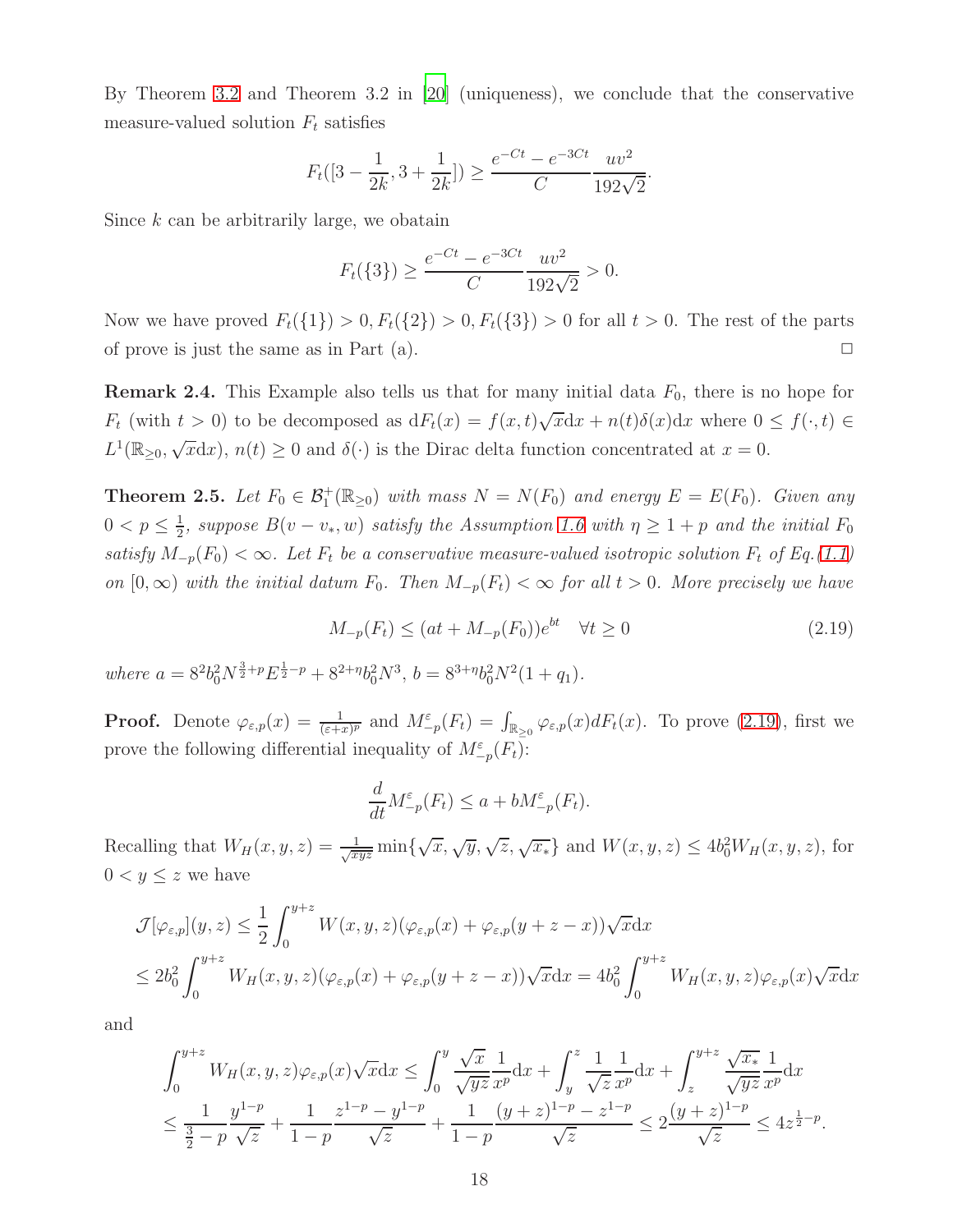By symmetry of  $y, z$  we obtain

$$
\int_0^{y+z} W_H(x,y,z)\varphi_{\varepsilon,p}(x)\sqrt{x}\mathrm{d}x \le 4(y^{\frac{1}{2}-p}+z^{\frac{1}{2}-p}) \quad \text{for all } 0 \le y,z.
$$

Thus we can use Hölder inequality to get

<span id="page-18-1"></span>
$$
\int_{\mathbb{R}^2 \ge 0} \mathcal{J}[\varphi_{\varepsilon,p}](y,z) \mathrm{d}^2 F_t \le \int_{\mathbb{R}^2 \ge 0} 16(y^{\frac{1}{2}-p} + z^{\frac{1}{2}-p}) b_0^2 \mathrm{d}^2 F_t \le 32 b_0^2 N^{\frac{3}{2}+p} E^{\frac{1}{2}-p}.
$$
 (2.20)

For the cubic term,we use the following decomposition again

<span id="page-18-2"></span>
$$
\int_{\mathbb{R}_{\geq 0}^{3}} K[\varphi_{\varepsilon,p}]d^{3}F_{t} = \left(2\int_{0\leq x\n
$$
= \int_{0\leq x\n
$$
+ 2\int_{0\leq x\n
$$
+ \int_{0\n(2.21)
$$
$$
$$
$$

Using Lemma [2.1,](#page-9-0)[\(2.11\)](#page-12-1) and the fact that  $\eta \geq \frac{3}{2}$  $\frac{3}{2}$ ,  $0 < p \leq \frac{1}{2}$  $\frac{1}{2}$ ,  $\varphi_{\varepsilon,p}$  is convex and decreasing we can get the following estimates:

<span id="page-18-0"></span>
$$
\int_{0 \leq x < y \leq z} \chi_{y,z} W(x, y, z) \Delta_{\text{sym}} \varphi_{\varepsilon, p}(x, y, z) \mathrm{d}^{3} F_{t} \leq 2 \int_{0 \leq x < y \leq z} W(x, y, z) \Delta_{\text{sym}} \varphi_{\varepsilon, p}(x, y, z) \mathrm{d}^{3} F_{t}
$$
\n
$$
= 2 \int_{0 \leq x < y \leq \frac{z}{2}} W(x, y, z) \Delta_{\text{sym}} \varphi_{\varepsilon, p}(x, y, z) \mathrm{d}^{3} F_{t} + 2 \int_{0 \leq x < y \leq z, y \geq \frac{z}{2}} W(x, y, z) \Delta_{\text{sym}} \varphi_{\varepsilon, p}(x, y, z) \mathrm{d}^{3} F_{t}
$$
\n
$$
\leq \int_{0 \leq x < y \leq \frac{z}{2}} 8b_{0}^{2} \frac{\min\{1, (8z)^{\eta}\}}{\sqrt{yz}} p(p+1) \frac{(y-x)^{2}}{(\varepsilon+z+x-y)^{p+2}} \mathrm{d}^{3} F_{t}
$$
\n
$$
+ \int_{0 \leq x < y \leq z, y \geq \frac{z}{2}} 8b_{0}^{2} \frac{\min\{1, (8z)^{\eta}\}}{\sqrt{yz}} \varphi_{\varepsilon, p}(z+x-y) \mathrm{d}^{3} F_{t}
$$
\n
$$
\leq \int_{0 \leq x < y \leq \frac{z}{2}} 8b_{0}^{2} p(p+1) \frac{\min\{1, (8z)^{\eta}\}}{\sqrt{yz}} \frac{y^{2}}{(\frac{z}{2})^{p+2}} \mathrm{d}^{3} F_{t} + \int_{0 \leq x < y \leq z, y \geq \frac{z}{2}} 8\sqrt{2}b_{0}^{2} \frac{\min\{1, (8z)^{\eta}\}}{z} \varphi_{\varepsilon, p}(x) \mathrm{d}^{3} F_{t}
$$
\n
$$
\leq 8^{2+\eta} b_{0}^{2} N^{3} + 8^{2+\eta} b_{0}^{2} N^{2} M_{-\rho}^{\varepsilon}(F_{t}), \qquad (2.22)
$$

<span id="page-18-3"></span>
$$
2\int_{0 \le x < y < z} \left( W(y, x, z) - W(x, y, z) \right) \Delta \varphi_{\varepsilon, p}(y, x, z) d^3 F_t
$$
  
\n
$$
\le 2\int_{0 \le x < y < z, W(x, y, z) \ge W(y, x, z)} \left( W(x, y, z) - W(y, x, z) \right) \varphi_{\varepsilon, p}(x) d^3 F_t
$$
  
\n
$$
\le 2\int_{0 \le x < y < \frac{z}{2}} \left( W(x, y, z) - W(y, x, z) \right) \varphi_{\varepsilon, p}(x) d^3 F_t
$$
  
\n
$$
+ 2\int_{0 \le x < y < z, y \ge \frac{z}{2}}, \left( W(x, y, z) - W(y, x, z) \right) \varphi_{\varepsilon, p}(x) d^3 F_t
$$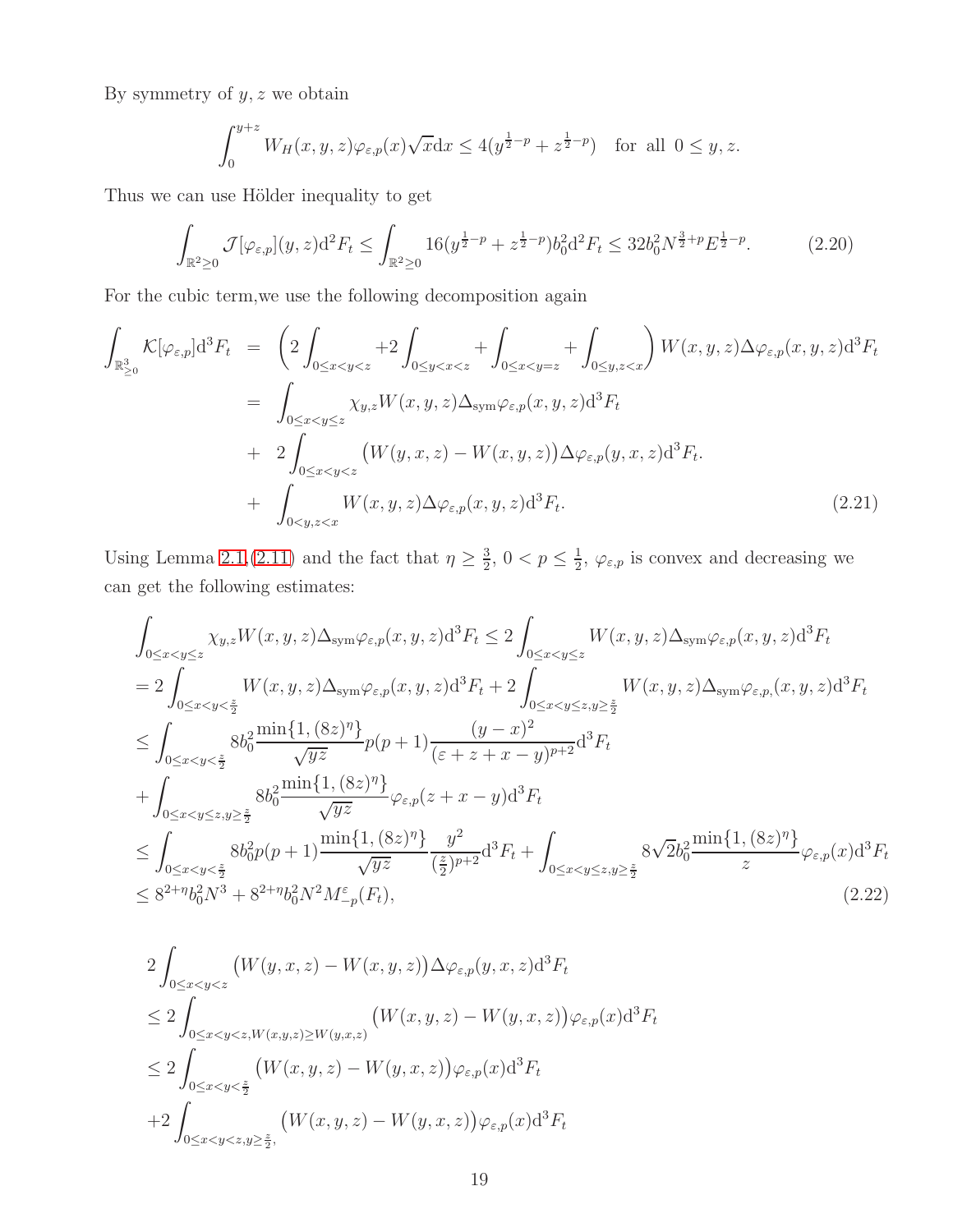$$
\leq \int_{0 \leq x < y < \frac{z}{2}} 2q_1 \frac{y}{z} W(y, x, z) \varphi_{\varepsilon, p}(x) \mathrm{d}^3 F_t + \int_{0 \leq x < y < z, y \geq \frac{z}{2}} 2W(x, y, z) \varphi_{\varepsilon, p}(x) \mathrm{d}^3 F_t
$$
\n
$$
\leq \int_{0 \leq x < y < \frac{z}{2}} q_1 \frac{y}{z} 8b_0^2 \frac{\min\{1, (8z)^{\eta}\}}{\sqrt{yz}} \varphi_{\varepsilon, p}(x) \mathrm{d}^3 F_t + \int_{0 \leq x < y < z, y \geq \frac{z}{2}} 8b_0^2 \frac{\min\{1, (8z)^{\eta}\}}{\sqrt{yz}} \varphi_{\varepsilon, p}(x) \mathrm{d}^3 F_t
$$
\n
$$
\leq 8^{1 + \eta} b_0^2 N^2 q_1 M_{-p}^{\varepsilon}(F_t) + 8^{2 + \eta} b_0^2 N^2 M_{-p}^{\varepsilon}(F_t). \tag{2.23}
$$

Since  $0 < p \leq \frac{1}{2}$ <sup>1</sup>/<sub>2</sub>, we have that  $\sqrt{t}\varphi_{\varepsilon,p}(t)$  is non-decreasing, thus  $\sqrt{x_*} \frac{\varphi_{\varepsilon,p}(x_*)}{\sqrt{y}} \leq \varphi_{\varepsilon,p}(y)$  for all  $0 < y \leq z < x < y + z$ . Using this inequality we can get the following estimate:

<span id="page-19-0"></span>
$$
I_{4} = \int_{0 < y, z < x} W(x, y, z) \Delta \varphi(x, y, z) d^{3}F \leq 8b_{0}^{2} \int_{0 < y \leq z < x < y+z} \frac{\min\{1, \{8x\}^{\eta}\}}{\sqrt{x} \sqrt{y} \sqrt{z}} \sqrt{x_{*}} \Delta \varphi_{\varepsilon, p}(x, y, z) d^{3}F
$$
  
\n
$$
\leq 8b_{0}^{2} \int_{0 < y \leq z < x < y+z} \frac{\min\{1, \{8x\}^{\eta}\}}{\sqrt{x} \sqrt{y} \sqrt{z}} \sqrt{x_{*}} \varphi_{\varepsilon, p}(x_{*}) d^{3}F \leq 8b_{0}^{2} \int_{0 < y \leq z < x < y+z} \frac{\min\{1, \{8x\}^{\eta}\}}{\sqrt{x} \sqrt{z}} \varphi_{\varepsilon, p}(y) d^{3}F
$$
  
\n
$$
\leq 8^{2+\eta} b_{0}^{2} N^{2} M_{-p}^{\varepsilon}(F_{t})
$$
\n(2.24)

Combining  $(2.20), (2.21), (2.22), (2.23), (2.24)$  $(2.20), (2.21), (2.22), (2.23), (2.24)$  $(2.20), (2.21), (2.22), (2.23), (2.24)$  $(2.20), (2.21), (2.22), (2.23), (2.24)$  $(2.20), (2.21), (2.22), (2.23), (2.24)$  $(2.20), (2.21), (2.22), (2.23), (2.24)$  $(2.20), (2.21), (2.22), (2.23), (2.24)$  $(2.20), (2.21), (2.22), (2.23), (2.24)$ , we prove the following inequality:

$$
\frac{d}{dt}M_{-p}^{\varepsilon}(F_t) \le 8^2 b_0^2 N^{\frac{3}{2}+p} E^{\frac{1}{2}-p} + 8^{2+\eta} b_0^2 N^3 + 8^{3+\eta} b_0^2 N^2 (1+q_1) M_{-p}^{\varepsilon}(F_t) = a + bM_{-p}^{\varepsilon}(F_t).
$$

Solving this differential inequality we obtain

$$
M_{-p}^{\varepsilon}(F_t) \le (8^2 b_0^2 N^{\frac{3}{2}+p} E^{\frac{1}{2}-p} + 8^{2+\eta} b_0^2 N^3) t e^{8^{3+\eta} b_0^2 N^2 (1+q_1)t} + e^{8^{3+\eta} b_0^2 N^2 (1+q_1)t} M_{-p}^{\varepsilon}(F_0).
$$

Let  $\epsilon \to 0^+$  and using the monotone convergence theorem, the above inequality yields

$$
M_{-p}(F_t) \le (8^2 b_0^2 N^{\frac{3}{2}+p} E^{\frac{1}{2}-p} + 8^{2+\eta} b_0^2 N^3) t e^{8^{3+\eta} b_0^2 N^2 (1+q_1)t} + e^{8^{3+\eta} b_0^2 N^2 (1+q_1)t} M_{-p}(F_0) < \infty \quad \forall t \ge 0,
$$

which is the desired result.  $\Box$ 

### 3 Moment Production and Weak Convergence

To prove moment production and positive lower bound of entropy, as the same in [\[6\]](#page-38-0), we inroduce the following definition of a class of approximate solutions:

**Definition 3.1.** Let  $B(\mathbf{v} - \mathbf{v}_*, \omega)$  be given by [\(1.4\)](#page-1-0), [\(1.5\)](#page-1-3). We say that  ${B_K(\mathbf{v} - \mathbf{v}_*, \omega)}_{K \in \mathbb{N}}$ is a sequence of approximation of  $B(\mathbf{v}-\mathbf{v}_*,\omega)$  if  $B_K(\mathbf{v}-\mathbf{v}_*,\omega)$  are such Borel measurable functions on  $\mathbb{R}^3 \times \mathbb{S}^2$  that they are functions of  $(|v - v'|, |v - v'_*|)$  only and satisfy

$$
B_K(\mathbf{v} - \mathbf{v}_*, \omega) \ge 0, \quad \lim_{K \to \infty} B_K(\mathbf{v} - \mathbf{v}_*, \omega) = B(\mathbf{v} - \mathbf{v}_*, \omega)
$$

for a.e  $(\mathbf{v} - \mathbf{v}_*, \omega) \in \mathbb{R}^3 \times \mathbb{S}^2$ . Let  $Q_K(f)$  be the collision integral operators corresponding to the approximate kernels  $B_K$ , i.e.

$$
Q_K(f)(\mathbf{v}) = \int_{\mathbb{R}^3 \times \mathbb{S}^2} B_K(\mathbf{v} - \mathbf{v}_*, \omega) \left( f' f'_*(1 + f + f_*) - f f_*(1 + f' + f'_*) \right) d\omega d\mathbf{v}_*.
$$
 (3.1)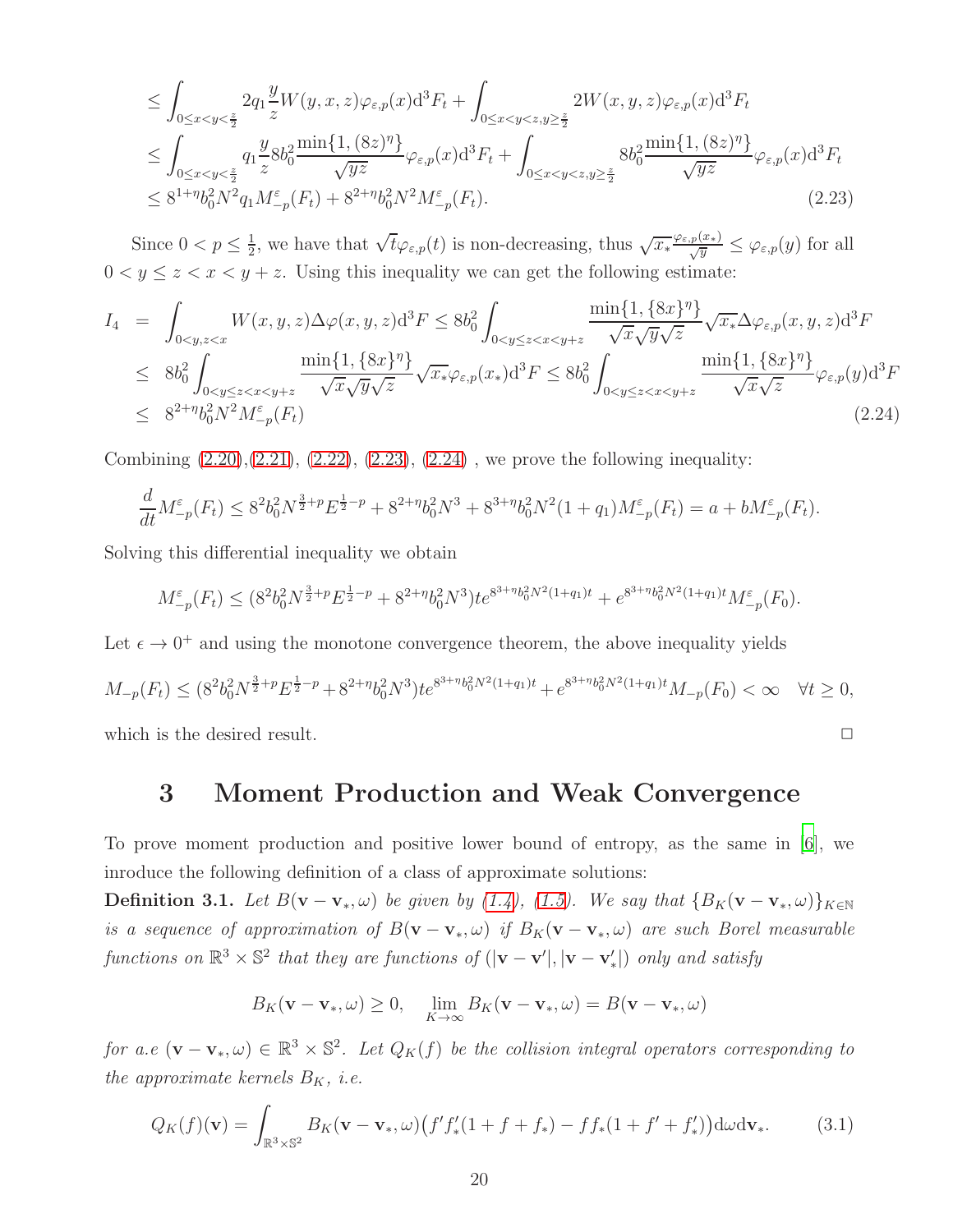Given any  $K \in \mathbb{N}$  and  $0 \leq f_0^K \in L_2^1(\mathbb{R}^3)$ . We say that  $f^K = f^K(\mathbf{v}, t)$  is a conservative approximate solution of Eq.[\(1.1\)](#page-0-0) on  $\mathbb{R}^3 \times [0, \infty)$  corresponding to the approximate kernel  $B_K$ with the initial datum  $f_0^K$  if  $(\mathbf{v}, t) \mapsto f^K(\mathbf{v}, t)$  is a nonnegative Lebesgue measurable function on  $\mathbb{R}^3 \times [0, \infty)$  satisfying

(i) sup<sub>t≥0</sub> 
$$
||f^K(t)||_{L_2^1} < \infty
$$
 (here and below  $f^K(t) := f^K(\cdot, t)$ ) and

$$
\int_0^T dt \int_{\mathbb{R}^3 \times \mathbb{R}^3 \times \mathbb{S}^2} B_K(\mathbf{v} - \mathbf{v}_*, \omega) (f^K)' (f^K)_*^{\prime} (1 + f^K + f^K_*) \sqrt{1 + |\mathbf{v}|^2 + |\mathbf{v}_*|^2} d\omega d\mathbf{v} d\mathbf{v}_* < \infty \tag{3.2}
$$

for all  $0 < T < \infty$ .

(ii) There is a null set  $Z \subset \mathbb{R}^3$  which is independent of t such that

$$
f^K(\mathbf{v}, t) = f_0^K(\mathbf{v}) + \int_0^t Q_K(f^K)(\mathbf{v}, \tau) d\tau \quad \forall t \in [0, \infty), \ \forall \mathbf{v} \in \mathbb{R}^3 \setminus Z. \tag{3.3}
$$

(iii)  $f^K$  conserves the mass, momentum, and energy, and satisfies the entropy equality, i.e.

$$
\int_{\mathbb{R}^3} (1, \mathbf{v}, |\mathbf{v}|^2 / 2) f^K(\mathbf{v}, t) d\mathbf{v} = \int_{\mathbb{R}^3} (1, \mathbf{v}, |\mathbf{v}|^2 / 2) f_0^K(\mathbf{v}) d\mathbf{v} \qquad \forall t \ge 0 \tag{3.4}
$$

$$
S(f^{K}(t)) = S(f_{0}^{K}) + \int_{0}^{t} D_{K}(f^{K}(\tau)) d\tau \qquad \forall t \ge 0.
$$
 (3.5)

Here  $Q_K(f^K)(\mathbf{v},t) = Q_K(f^K(\cdot,t))(\mathbf{v}), D_K(f)$  is the entropy dissipation corresponding to the approximate kernel  $B_K(\mathbf{v}-\mathbf{v}_*,\omega)$ , i.e.

$$
D_K(f) = \frac{1}{4} \int_{\mathbb{R}^3 \times \mathbb{R}^3 \times \mathbb{S}^2} B_K(\mathbf{v} - \mathbf{v}_*, \omega) \Pi(f) \Gamma(g' g'_*, g g_*) \mathrm{d}\omega \mathrm{d}\mathbf{v}_* \mathrm{d}\mathbf{v}
$$
(3.6)

Where

$$
\Gamma(a,b) = \begin{cases}\n(a-b)\log\left(\frac{a}{b}\right) & \text{if } a > 0, b > 0 \\
\infty & \text{if } a > 0 = b \text{ or } a = 0 < b \\
0 & \text{if } a = b = 0\n\end{cases}
$$
\n(3.7)

$$
\Pi(f) = (1+f)(1+f_*)(1+f')(1+f_*'), \quad g = \frac{f}{1+f}, \tag{3.8}
$$

If a conservative approximate solution  $f^K$  is isotropic, i.e. if  $f^K(\mathbf{v}, t) \equiv f^K(|\mathbf{v}|^2/2, t)$ , then  $f^K$  is called a conservative isotropic approximate solution of Eq.[\(1.1\)](#page-0-0). In this case, if we define  $h^K(x) = f^K(|v|^2/2,t)$  for  $x = |v|^2/2,$  then  $h^K$  is a mild solution in the sense of Definition [\(1.4\)](#page-5-0).

A suitbale class of  $B_K$  that was often be used is

<span id="page-20-1"></span><span id="page-20-0"></span>
$$
B_K(\mathbf{v} - \mathbf{v}_*, \omega) = \min\left\{B(\mathbf{v} - \mathbf{v}_*, \omega), K|\mathbf{v} - \mathbf{v}'|^2|\mathbf{v} - \mathbf{v}'_*|\right\}, \quad K \ge 1.
$$
 (3.9)

An important Theorem will often be used below is Theorem 1 in [\[16](#page-38-4)] (weak stability). Notice that the condition  $\int_0^1 B(V,\tau)d\tau > 0$  for all  $V > 0$  was not used in the proof of Theorem 1 in [\[16](#page-38-4)] (weak stability), so using Appendix of [\[6\]](#page-38-0) (Equivalence of Solutions) we would like to rephrase that Theorem into the following form.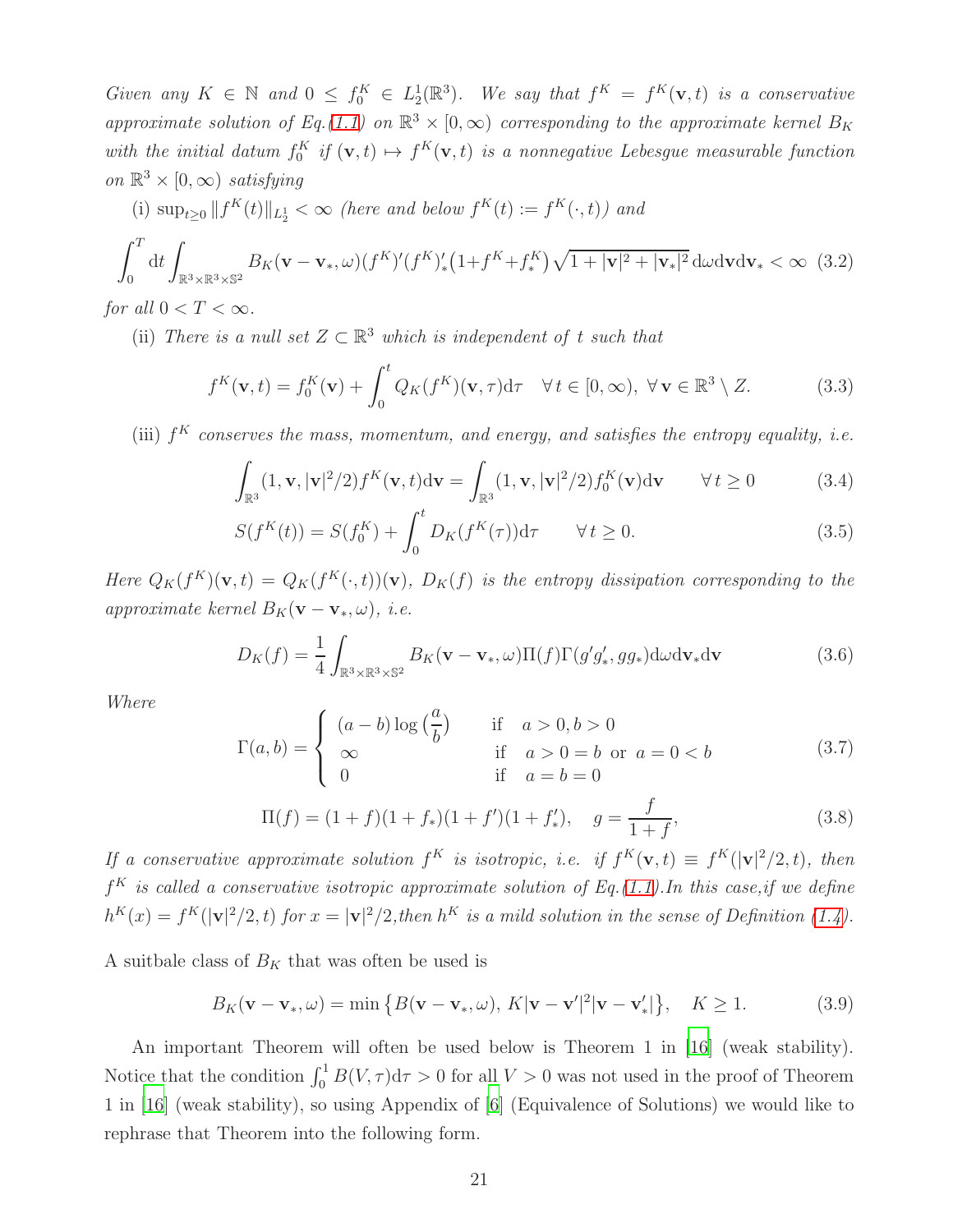**Theorem 3.2.** [\[16](#page-38-4)] (Weak Stability). Let B,  $B_K$  be collision kernels satisfying the conditions

(i) 
$$
B(\cdot, \cdot) \in C(\mathbb{R}_{\geq 0} \times [0, 1]),
$$
  
\n(ii)  $\sup_{V \geq 0, \tau \in [0, 1]} \frac{B(V, \tau)}{1 + V} < \infty$ ,  $\sup_{V \geq 0} \frac{B(V, \tau)}{1 + V} \to 0$  as  $\tau \to 0^+$ .

and either  $B_K \equiv B \ (\forall K \ge 1)$  or  $B_K$  be the cutoff of B given by [\(3.9\)](#page-20-1). Let  $F_0, F_0^K \in \mathcal{B}_1^+(\mathbb{R}_{\ge 0})$ satisfying

$$
\sup_{K\geq 1} \int_{\mathbb{R}_{\geq 0}} (1+x) \mathrm{d} F_0^K(x) < \infty
$$

and

$$
\lim_{n \to \infty} \int_{\mathbb{R}_{\geq 0}} \varphi(x) dF_0^K(x) = \int_{\mathbb{R}_{\geq 0}} \varphi(x) dF_0(x) \qquad \forall \varphi \in C_b(\mathbb{R}_{\geq 0})
$$

Let  $F_t^n$  be conservative distributional solutions of Eq.[\(1.1\)](#page-0-0) with kernel  $B_n$  and initial datum  $F_0^n$ . Then there exist a subsequence  $\{F_t^{K_j}\}_{j=1}^{\infty}$  and a conservative distributional  $F_t$  of Eq.[\(1.1\)](#page-0-0) with the kernel  $B$  and initial datum  $F_0$  such that

$$
\lim_{n \to \infty} \int_{\mathbb{R}_{\geq 0}} \varphi(x) dF_t^{K_j}(x) = \int_{\mathbb{R}_{\geq 0}} \varphi(x) dF_t(x) \quad \forall \ t \geq 0, \quad \varphi \in C_b(\mathbb{R}_{\geq 0})
$$

(therefore  $F_t$  conserves the mass) and

$$
\int_{\mathbb{R}_{\geq 0}} x dF_t(x) = \liminf_{j \to \infty} \int_{\mathbb{R}_{\geq 0}} x dF_t^{K_j}(x).
$$

Furthermore if

$$
\lim_{K \to \infty} \int_{\mathbb{R}_{\geq 0}} x dF_0^K(x) = \int_{\mathbb{R}_{\geq 0}} x dF_0(x),
$$

then the solution  $F_t$  also conserves the energy:

$$
\int_{\mathbb{R}_{\geq 0}} x dF_t(x) = \int_{\mathbb{R}_{\geq 0}} x dF_0(x).
$$

<span id="page-21-2"></span>**Proposition 3.3.** Let the collision kernel  $B(\mathbf{v} - \mathbf{v}_*, \omega)$  be given by  $(1.4)$ , $(1.5)$ , $(1.6)$  where the Fourier transform  $r \mapsto \widehat{\phi}(r)$  is non-negative on  $[0, \infty)$  and satifies

<span id="page-21-1"></span>
$$
a_0 r^{-\beta} 1_{[R,\infty)}(r) \le \widehat{\phi}(r) \le b_1 \qquad \forall \, r > 0 \tag{3.10}
$$

for some constants  $a_0 > 0, 0 \leq \beta < 1/2, 0 < R < \infty$ . Given any  $N > 0, E > 0$ .

(I) Let  $B_K(\mathbf{v}-\mathbf{v}_*,\omega)$  be given by [\(3.9\)](#page-20-1), let  $\{f_0^K = f_0^K(|\mathbf{v}|^2/2)\}_{K \in \mathbb{N}}$  be any sequence of nonnegative isotropic functions in  $L_2^1(\mathbb{R}^3)$  satisfying

$$
\int_{\mathbb{R}^3} (1, |\mathbf{v}|^2 / 2) f_0^K(|\mathbf{v}|^2 / 2) d\mathbf{v} = 4\pi \sqrt{2}(N, E) \qquad \forall K \in \mathbb{N}.
$$
 (3.11)

Then for every  $K \in \mathbb{N}$ , there exist a unique conservative isotropic approximate solution  $f^K =$  $f^K(|v|^2/2,t)$  of Eq.[\(1.1\)](#page-0-0) on  $\mathbb{R}^3 \times [0,\infty)$  corresponding to the approximate kernel  $B_K$  such that  $f^K|_{t=0} = f_0^K$ , and it holds the moment production:

<span id="page-21-0"></span>
$$
\sup_{K \in \mathbb{N}} \|f^K(t)\|_{L^1_s} \le C_s (1 + 1/t)^{s-2} \quad \forall \, t > 0, \ \forall \, s > 2 \tag{3.12}
$$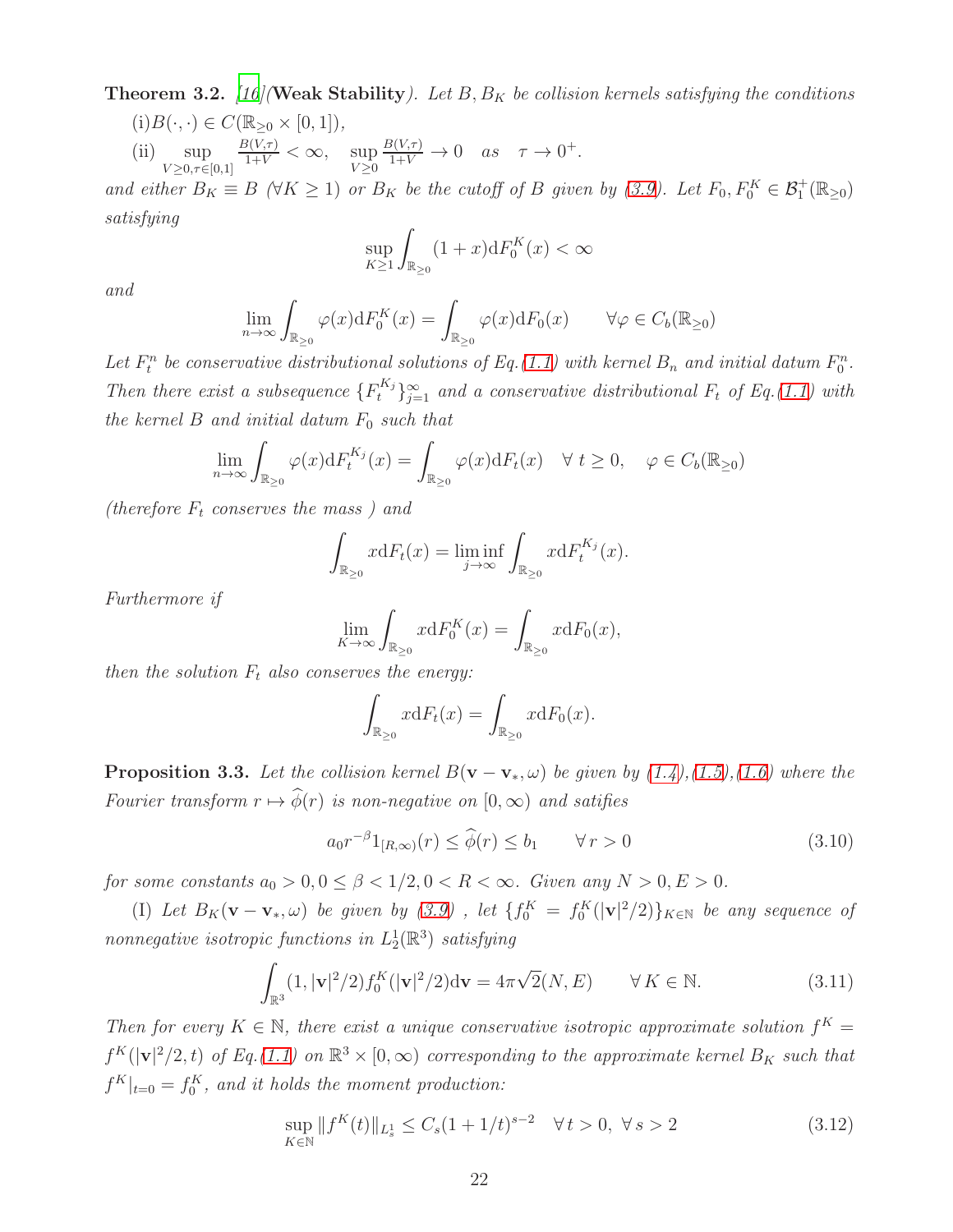where the constant  $0 < C_s < \infty$  depends only on N, E, s, a<sub>0</sub>, b<sub>1</sub>, R and  $\beta$ .

(II) Let  $F_0 \in \mathcal{B}_1^+(\mathbb{R}_{\geq 0})$  satisfy  $N(F_0) = N, E(F_0) = E$ . Then there exists a conservative measure-valued isotropic solution  $F_t$  of  $Eq. (1.1)$  $Eq. (1.1)$  on  $[0, \infty)$  with the initial datum  $F_0$ , such that

<span id="page-22-0"></span>
$$
M_p(F_t) \le C_p (1 + 1/t)^{2(p-1)} \quad \forall \, t > 0, \, \forall \, p > 1 \tag{3.13}
$$

where the constant  $0 < C_p < \infty$  depends only on N, E, p,,a<sub>0</sub>,b<sub>1</sub>,R and  $\beta$ .

**Proof.** We only need to prove part (I), part (II) is only an application of part (I) and. The existence of the conservative isotropic approximate solutions  $f<sup>K</sup>$  has been proven in Theorem 3 of [\[14](#page-38-5)]. So we only need to prove moment production and uniqueness. Without loss of generality, we can assume  $R \geq 1$ .

For notation convenience we denote (with  $K$  fixed)

$$
f^K(|\mathbf{v}|^2/2, t) := f^K(|\mathbf{v}|^2/2, t).
$$

To prove [\(3.12\)](#page-21-0), we prove it holds for the case that  $||f_0||_{L_s^1} < \infty$  for all  $s > 2$ , then we can get the general case by Theorem [3.2.](#page-20-0) By Theorem 3 in [\[14\]](#page-38-5) and further cut-off  $B_{K,n}(\mathbf{v}, -\mathbf{v}_*, \omega) =$  $B_K(\mathbf{v}, -\mathbf{v}_*, \omega) \wedge n$ , there exists a conservative solution f such that  $\sup_{t \in [0,t_1]} ||f(\cdot, t)||_{L^1_s} < \infty$ for all  $t_1 > 0$  and  $s > 2$ . By the same reason in the proof of Theorem 4 in [\[16\]](#page-38-4), we only need to prove the case for  $s \geq 4$ . We also need the following version of Povzne-Elmroth inequality (see e.g. [\[15](#page-38-11)] and recall  $s \geq 4$ .)

$$
\langle \mathbf{v}' \rangle^s + \langle \mathbf{v}'_* \rangle^s - \langle \mathbf{v} \rangle^s - \langle \mathbf{v}_* \rangle^s \leq 2^{s+1} (\langle \mathbf{v} \rangle^{s-1} \langle \mathbf{v} \rangle + \langle \mathbf{v} \rangle \langle \mathbf{v}_* \rangle^{s-1}) - 2 \cos^2 \theta \sin^2 \theta \langle \mathbf{v} \rangle^s.
$$

Now we can compute

$$
\frac{d||f(\cdot,t)||_{L_s^1}}{dt} = \frac{1}{2} \int_{\mathbb{R}^3 \times \mathbb{R}^3 \times S^2} B_K f f_*(\langle \mathbf{v}' \rangle^s + \langle \mathbf{v}'_* \rangle^s - \langle \mathbf{v} \rangle^s - \langle \mathbf{v}_* \rangle^s) d\omega \, d\mathbf{v}_* \n+ 4\pi \sqrt{2} \int_{\mathbb{R}^3_+} \mathcal{K}_{B_K}[\varphi](x, y, z) dF_t(x) dF_t(y) dF_t(z) \n\leq 2^s \int_{\mathbb{R}^3 \times \mathbb{R}^3 \times S^2} B_K f f_*(\langle \mathbf{v} \rangle^{s-1} \langle \mathbf{v}_* \rangle^s + \langle \mathbf{v} \rangle \langle \mathbf{v} \rangle^{s-1}) d\omega \, d\mathbf{v}_* \n- \int_{\mathbb{R}^3 \times \mathbb{R}^3 \times S^2} B_K \cos^2 \theta \sin^2 \theta f f_*(\mathbf{v})^s d\omega \, d\omega \, d\omega_* \n+ \int_{\mathbb{R}^3_{\geq 0}} \mathcal{K}_{B_K}[\varphi](x, y, z) dF_t(x) dF_t(y) dF_t(z) \n:= 2^s I_1^{(n)} - I_2^{(n)} + 4\pi \sqrt{2} I_3^{(n)},
$$

where  $\varphi(r) = (1+2r)^{\frac{s}{2}}$ . Let  $A = 4\pi \int_0^{\frac{\pi}{2}} \cos^2 \theta \sin^3 \theta \min\{\cos^2 \theta \sin \theta, \frac{a_0^2}{(4\pi)^2} \cos \theta\} d\theta$  and  $C_s^{(1)}$ ,  $C_s^{(2)}$ ,... denote finite and strictly positve constants that depend only on  $a_0, b_1, s, R$  and  $\beta$ . Using the same method  $[16]$  and Appendix of  $[6]$  (Equivalence of Solutions), we obtain

$$
I_1^{(n)} \le C_s^{(1)} \| f(\cdot, t) \|_{L_2^1} \| |f(\cdot, t) \|_{L_s^1}.
$$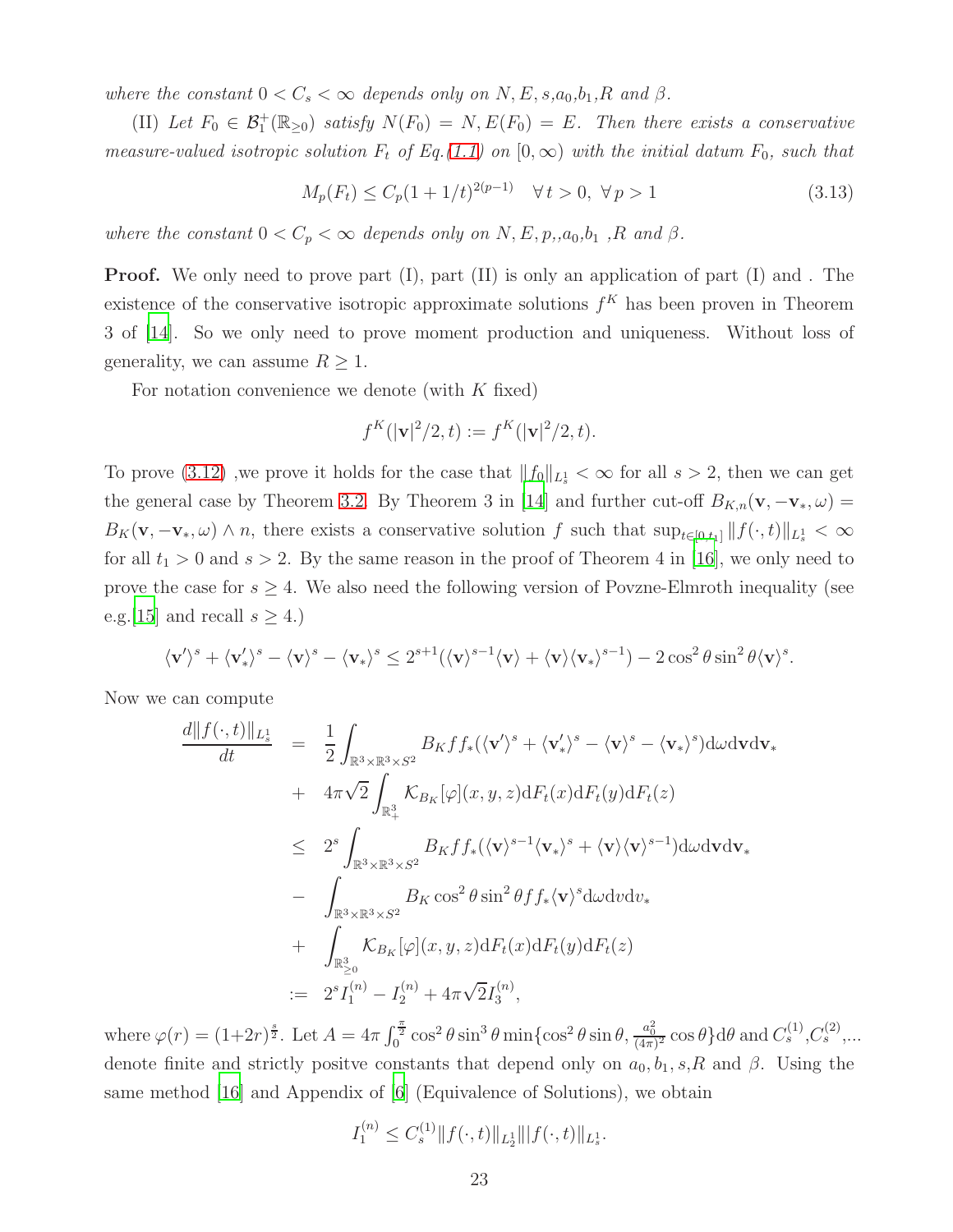For  $|v - v_*| \ge 2R$ , using the condition  $\phi(r) \ge a_0 r^{-\beta} 1_{[R,\infty)}(r)$ , we calculate

$$
\int_{S^2} B_K(\mathbf{v} - \mathbf{v}_*, \omega) \cos^2 \theta \sin^2 \theta d\omega
$$
\n
$$
\geq |\mathbf{v} - \mathbf{v}_*| \int_{S^2} \cos^2 \theta \sin^2 \theta \min \{ \cos^2 \theta \sin \theta, \frac{1}{(4\pi)^2} \cos \theta (\hat{\phi}(|\mathbf{v} - \mathbf{v}'|) + \hat{\phi}(|\mathbf{v} - \mathbf{v}'_*|))^2 \} d\omega
$$
\n
$$
\geq |\mathbf{v} - \mathbf{v}_*|^{1 - 2\beta} \int_{S^2} \cos^2 \theta \sin^2 \theta \min \{ \cos^2 \theta \sin \theta, \frac{a_0^2}{(4\pi)^2} \cos \theta \} d\omega = |\mathbf{v} - \mathbf{v}_*|^{1 - 2\beta} A.
$$

Using lemma 10 of [\[14\]](#page-38-5), we have

$$
I_{2}^{(n)} \geq A \int_{|v-v_{*}| \geq 2R} f(\mathbf{v}, t) \langle \mathbf{v} \rangle^{s} f(\mathbf{v}_{*}, t) | \mathbf{v} - \mathbf{v}_{*} | A_{s} \text{d} \mathbf{v} \text{d} \mathbf{v}_{*}
$$
  
\n
$$
\geq A \int_{|\mathbf{v}| > 2\sqrt{\frac{E}{N}} + 2R} f(\mathbf{v}, t) \langle \mathbf{v} \rangle^{s} d\mathbf{v} \int_{|\mathbf{v}_{*}| \leq 2\sqrt{\frac{E}{N}}} f(\mathbf{v}_{*}, t) |\mathbf{v} - \mathbf{v}_{*}|^{1-2\beta} d\mathbf{v}_{*}
$$
  
\n
$$
\geq \frac{1}{2} A \int_{|\mathbf{v}| > 2\sqrt{\frac{E}{N}} + 2R} f(\mathbf{v}, t) \langle \mathbf{v} \rangle^{s} d\mathbf{v} \int_{|\mathbf{v}_{*}| \leq 2\sqrt{\frac{E}{N}}} f(\mathbf{v}_{*}) (|\mathbf{v}|^{2} + |\mathbf{v}_{*}|^{2})^{\frac{1}{2} - \beta} d\mathbf{v}_{*}
$$
  
\n
$$
\geq \frac{3\pi \sqrt{2} N A_{s}}{2} \int_{|\mathbf{v}| > 2\sqrt{\frac{E}{N}} + 2R} f(\langle \mathbf{v} \rangle^{s+1-2\beta} - \langle \mathbf{v} \rangle^{s}) d\mathbf{v}
$$
  
\n
$$
\geq C_{s}^{(2)} \|f(\cdot, t)\|_{L^{1}} (\|f(\cdot, t)\|_{L^{1}_{s+1-2\beta}} - (2\sqrt{\frac{E}{N}} + 2R + 2) \|f(\cdot, t)\|_{L^{1}_{s}}).
$$

Using Hölder inequality we obtain

$$
||f(\cdot,t)||_{L^1_{s+1-2\beta}} \geq (||f(\cdot,t)||_{L^1_2})^{-\frac{1-2\beta}{s-2}} (||f(\cdot,t)||_{L^1_s})^{1+\frac{1-2\beta}{s-2}}.
$$

This gives

$$
2^{s}I_{1}^{(n)} - I_{2}^{(n)} \leq C_{s}^{(3)} \|f(\cdot,t)\|_{L_{2}^{1}} \|f(\cdot,t)\|_{L_{s}^{1}} -C_{s}^{(4)} \|f(\cdot,t)\|_{L^{1}} (\|f(\cdot,t)\|_{L_{2}^{1}})^{-\frac{1-\beta}{s-2}} (\|f(\cdot,t)\|_{s})^{1+\frac{1-2\beta}{s-2}}.
$$

For  $I_3$ , using[\(1.4\)](#page-1-0),[\(1.5\)](#page-1-3),[\(1.16\)](#page-3-0),[\(1.17\)](#page-4-0),[\(1.18\)](#page-4-1) and the condition  $|\hat{\phi}(r)| \le b_1$ , we deduce that

$$
|\mathcal{K}_{B_K}[\varphi](x,y,z)| \le 4b_1^2 s^2 (1+y+z)^{\frac{s}{2}-1}.
$$

So we obtain

$$
4\pi\sqrt{2}I_3^{(n)} \leq C_s^{(5)}(\|f(\cdot,t)\|_{L^1})^2\|f(\cdot,t)\|_{L^1_s}.
$$

Now we can see  $||f(\cdot, t)||_{L^1_s}$  satisfies the following differential inequality

$$
\frac{\mathrm{d}}{\mathrm{d}t} \|f(\cdot,t)\|_{L^1_s} \leq C_s^{(6)} (1 + \|f(\cdot,t)\|_{L^1}) \|f(\cdot,t)\|_{L^1_s} \|f(\cdot,t)\|_{L^1_s} \n- C_s^{(4)} \|f(\cdot,t)\|_{L^1} (\|f(\cdot,t)\|_{L^1_s})^{\frac{2\beta-1}{s-2}} (\|f(\cdot,t)\|_{L^1_s})^{1+\frac{1-2\beta}{s-2}}.
$$

which implies that(see [\[32](#page-39-10)])

$$
M_s(f(\cdot,t)) < ||f(\cdot,t)||_{L_s^1} \leq C^{\frac{s-2}{1-2\beta}} (1+\frac{1}{a})^{\frac{s-2}{1-2\beta}} (1+\frac{1}{t})^{\frac{s-2}{1-2\beta}},
$$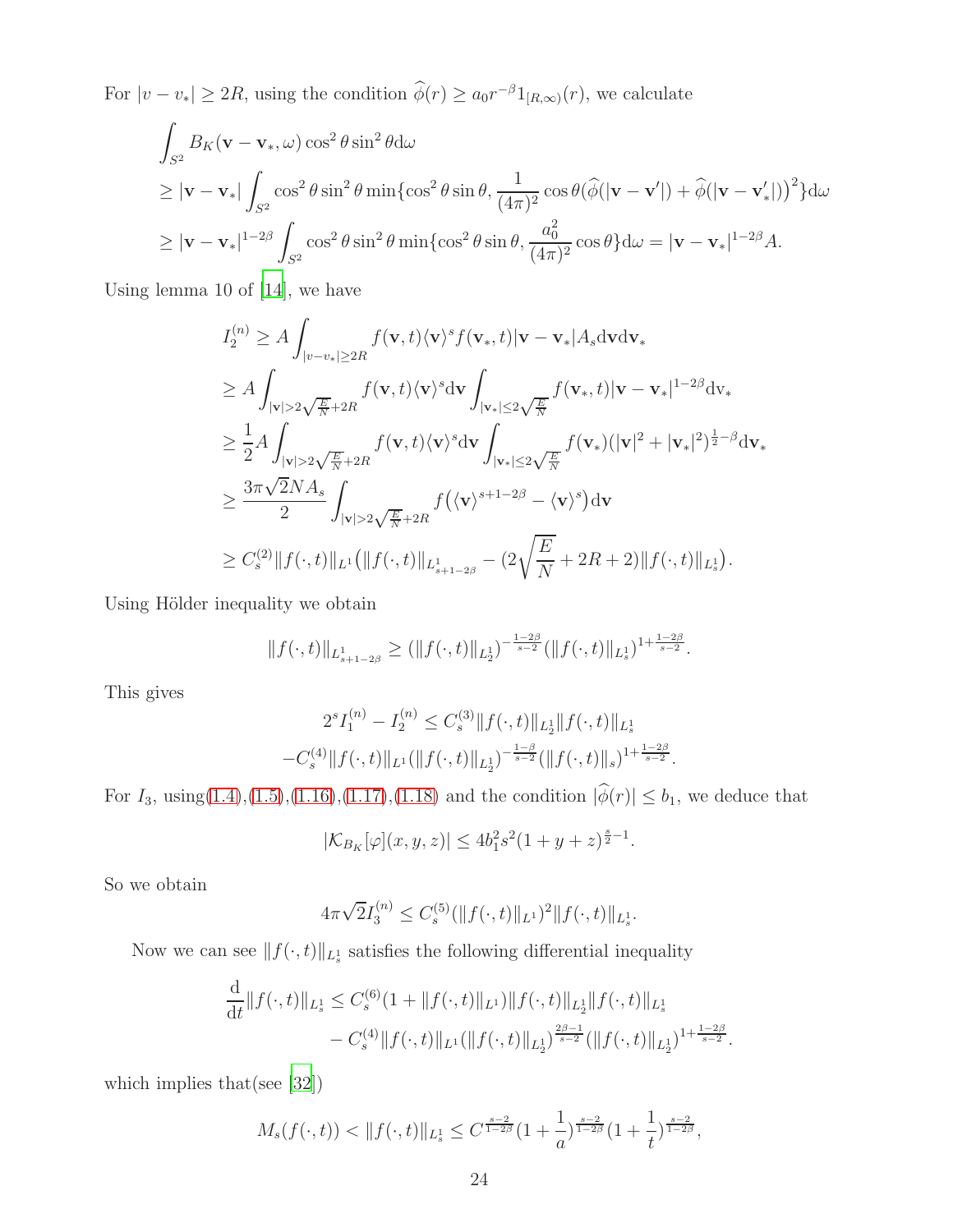where

$$
a = \frac{1 - 2\beta}{s - 2} C_s^{(6)} (1 + \|f(\cdot, t)\|_{L^1}) \|f(\cdot, t)\|_{L^1},
$$
  

$$
C = \frac{C_s^{(6)} (1 + \|f(\cdot, t)\|_{L^1}) (\|f(\cdot, t)\|_{L^1})^{1 + \frac{1 - 2\beta}{s - 2}}}{C_s^{(4)} \|f(\cdot, t)\|_{L^1}}.
$$

<span id="page-24-1"></span>This gives the estimate [\(3.12\)](#page-21-0). Having proven the moment production, the proof of the unique-ness is then completely the same as that of Theorem 3 in [\[14\]](#page-38-5).  $\Box$ 

**Proposition 3.4.** Let the collision kernel  $B(\mathbf{v} - \mathbf{v}_*, \omega)$  is given by  $(1.4)$ , $(1.5)$ , $(1.6)$  where the Fourier transform  $r \mapsto \hat{\phi}(r)$  is strictly positive in  $(0, \infty)$ , and satisfies [\(3.10\)](#page-21-1). Given any  $N > 0, E > 0, t_0 > 0.$ 

(I) Let  $B_K(\mathbf{v}-\mathbf{v}_*,\omega)$  be given by [\(3.9\)](#page-20-1), let  $\{f_0^K = f_0^K(|\mathbf{v}|^2/2)\}_{K \in \mathbb{N}}$  be any sequence of nonnegative isotropic functions in  $L_2^1(\mathbb{R}^3)$  satisfying

$$
\int_{\mathbb{R}^3} (1, |\mathbf{v}|^2 / 2) f_0^K(|\mathbf{v}|^2 / 2) d\mathbf{v} = 4\pi \sqrt{2}(N, E) \qquad \forall K \in \mathbb{N}.
$$
 (3.14)

Then for every  $K \in \mathbb{N}$ , let  $f^K = f^K(|v|^2/2, t)$  be the unique conservative isotropic approximate solution of Eq.[\(1.1\)](#page-0-0) on  $\mathbb{R}^3 \times [0, \infty)$   $f^K = f^K(|v|^2/2, t)$  corresponding to the approximate kernel  $B_K$ , we have the positive lower bound of entropy as follows:

<span id="page-24-0"></span>
$$
S(f^K(t)) \ge S(f^K(t_0)) \ge S_*(t_0) \qquad \forall t \ge t_0, \ \forall K \in \mathbb{N}.
$$
 (3.15)

Where

$$
S_*(t_0) = \min\left\{\frac{7\pi a^3}{24}, \frac{4\pi^2 E^2}{5C(1+2/t_0)^2}, \min\left\{4m^2, (4\pi)^2 a^2\right\} \frac{7\pi^4 \sqrt{2} a^3 E^5 t_0}{96C^3 (1+2/t_0)^6}\right\}
$$
(3.16)

and  $a=\frac{1}{2}$  $\frac{1}{2}\sqrt{E/N}, b = \left(\frac{C}{2\pi\sqrt{2}}\right)$  $\frac{C}{2\pi\sqrt{2}E}(1+2/t_0)^2\bigg)^{1/2}, m=\inf_{a\leq 0\leq 2a}$  $\inf_{a \leq 2a+b} \phi(r) > 0, \ 0 < C = C_4 < \infty \ \text{ is the}$ constant in [\(3.12\)](#page-21-0) for  $s = 4$  so that C depends only on N, E,  $a_0, b_1, R$  and  $\beta$ .

(II) Let  $F_0 \in \mathcal{B}_1^+(\mathbb{R}_{\geq 0})$  satisfy  $N(F_0) = N$ ,  $E(F_0) = E$ . Then there exists a conservative measure-valued isotropic solution  $F_t$  of Eq.[\(1.1\)](#page-0-0) on  $[0, \infty)$  with the initial datum  $F_0$ , such that  $F_t$  satisfies moment production  $(3.13)$  and

$$
S(F_t) \ge S_*(t_0) \qquad \forall \, t \ge t_0 \tag{3.17}
$$

for all  $t_0 > 0$ .

**Proof.** Part (I): By Proposition [3.3,](#page-21-2)  $f^K$  is unique and satisfies moment production [\(3.12\)](#page-21-0). So we only need to prove the positive lower bound of entropy. As the same in Proposition [\(3.3\)](#page-21-2),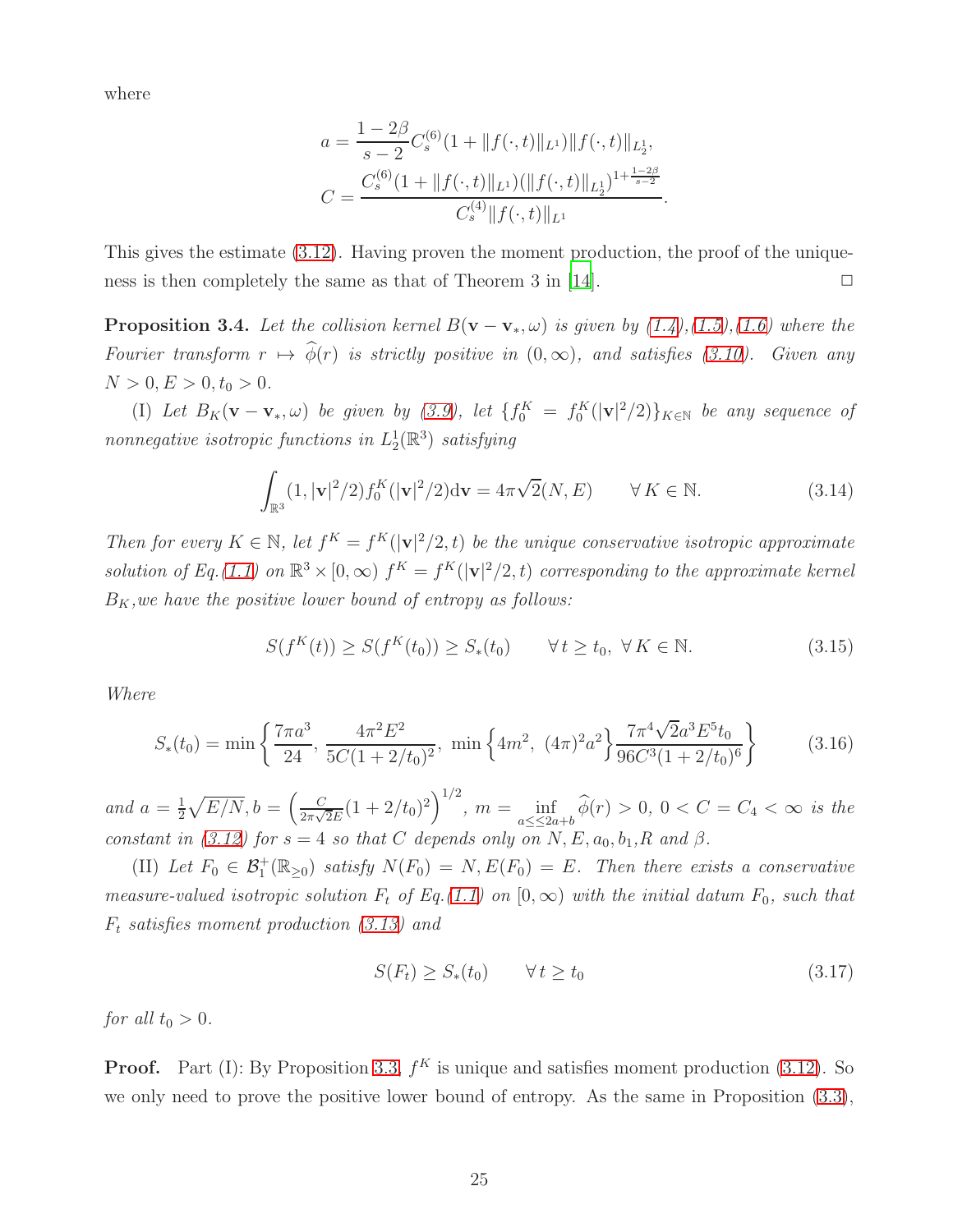we omit the superscript K in  $f^K$ . Since  $t \mapsto S(f(t))$  is non-decreasing, it is sufficient to prove  $S(f(t_0)) \geq S_*(t_0)$ . To do this we may assume that

$$
S(f(t_0)) \le \min\left\{\frac{7\pi a^3}{24}, \frac{4\pi^2 E^2}{5C(1+2/t_0)^2}\right\}.
$$
\n(3.18)

Let

$$
\mathcal{V}_t = \left\{ (\mathbf{v}, \mathbf{v}_*, \omega) \in \mathbb{R}^3 \times \mathbb{R}^3 \times \mathbb{S}^2 \middle| a/2 \le |\mathbf{v}| \le a, 2a \le |\mathbf{v}'| \le b, 2a \le |\mathbf{v}'_*| \le b, \nf(|\mathbf{v}|^2/2, t) \le 1/3, f(|\mathbf{v}'|^2/2, t) \ge 9, f(|\mathbf{v}'_*|^2/2, t) \ge 9 \right\}, \quad t \ge t_0/2.
$$

Then for all  $(\mathbf{v}, \mathbf{v}_*, \omega) \in \mathcal{V}_t$  we have  $a \leq |\mathbf{v} - \mathbf{v}'| \leq 2a + b, a \leq |\mathbf{v} - \mathbf{v}'_*| \leq 2a + b$  and so

$$
B_K(\mathbf{v}-\mathbf{v}_*,\omega) \ge \frac{|(\mathbf{v}-\mathbf{v}_*)\cdot\omega|}{(4\pi)^2}\min\left\{4m^2, (4\pi)^2a^2\right\}.
$$

Using the same method in Proposition 3.4 of [\[6\]](#page-38-0), we obtain for  $t \ge t_0/2$ 

$$
D_{K}(f(t)) \geq \frac{1}{4} \int_{\mathcal{V}_{t}} B_{K}(\mathbf{v} - \mathbf{v}_{*}, \omega) \Pi(f) \Gamma(g'g'_{*}, gg_{*}) d\omega d\mathbf{v}_{*} d\mathbf{v}
$$
  
\n
$$
\geq \frac{\min \{4m^{2}, (4\pi)^{2}a^{2}\}}{8(4\pi)^{2}b^{2}} \int_{\mathcal{V}_{t}} |(\mathbf{v} - \mathbf{v}_{*}) \cdot \omega| |\mathbf{v}'| f(|\mathbf{v}'|^{2}/2, t) |\mathbf{v}'_{*}| f(|\mathbf{v}'_{*}|^{2}/2, t) d\omega d\mathbf{v}_{*} d\mathbf{v}
$$
  
\n
$$
\geq \frac{\min \{4m^{2}, (4\pi)^{2}a^{2}\}}{8(4\pi)^{2}b^{2}} \times \frac{7\pi a^{3}}{12} \Big(\frac{4\pi^{2}E^{2}}{C_{4}(1+2/t_{0})^{2}}\Big)^{2}.
$$

Thus we have

$$
D_K(f(t)) \ge \frac{\min\left\{4m^2, (4\pi)^2a^2\right\}}{8(4\pi)^2b^2} \frac{7\pi a^3}{12} \left(\frac{4\pi^2 E^2}{C(1+2/t_0)^2}\right)^2
$$
  
=  $\min\left\{4m^2\right), (4\pi)^2a^2\right\} \frac{7\pi^4\sqrt{2}a^3E^5}{48C^3(1+2/t_0)^6},$   

$$
S(f(t_0)) = S(f(t_0/2)) + \int_{t_0/2}^{t_0} D_K(f(t))dt \ge \int_{t_0/2}^{t_0} D_K(f(t))dt
$$
  

$$
\ge \min\left\{4m^2, (4\pi)^2a^2\right\} \frac{7\pi^4\sqrt{2}a^3E^5}{48C^3(1+2/t_0)^6} \frac{t_0}{2} \ge S_*(t_0).
$$

This proves [\(3.15\)](#page-24-0).

Part (II): Since by part (I) we know  $f^K$  satisfies the moment production [\(3.12\)](#page-21-0) and positive lower bound of entropy [\(3.15\)](#page-24-0), we can use Lemma 3.2 of [\[6\]](#page-38-0) and Theorem [3.2](#page-20-0) to prove the  $r$ esult.  $\Box$ 

In order to prove the weak or semi-strong convergence to equilibrium, we need to assume that the function  $\hat{\phi}(r)$  has a lower bound function  $a(r)$  which is positive, bounded and non-decreasing in  $(0, \infty)$ . For instance one may take  $a(r) = a_0 \frac{r^n}{1+r}$  $\frac{r}{1+r^{\eta}}$  for some constants  $a_0 > 0, \eta \ge 1$  so that it includes many cases of balanced potentials, e.g. the case where  $\hat{\phi}(r)$  satisfies  $\hat{\phi}(r) = b_0 \frac{r^n}{1+r}$  $\frac{r^{\prime\prime}}{1+r^{\eta}}$ . In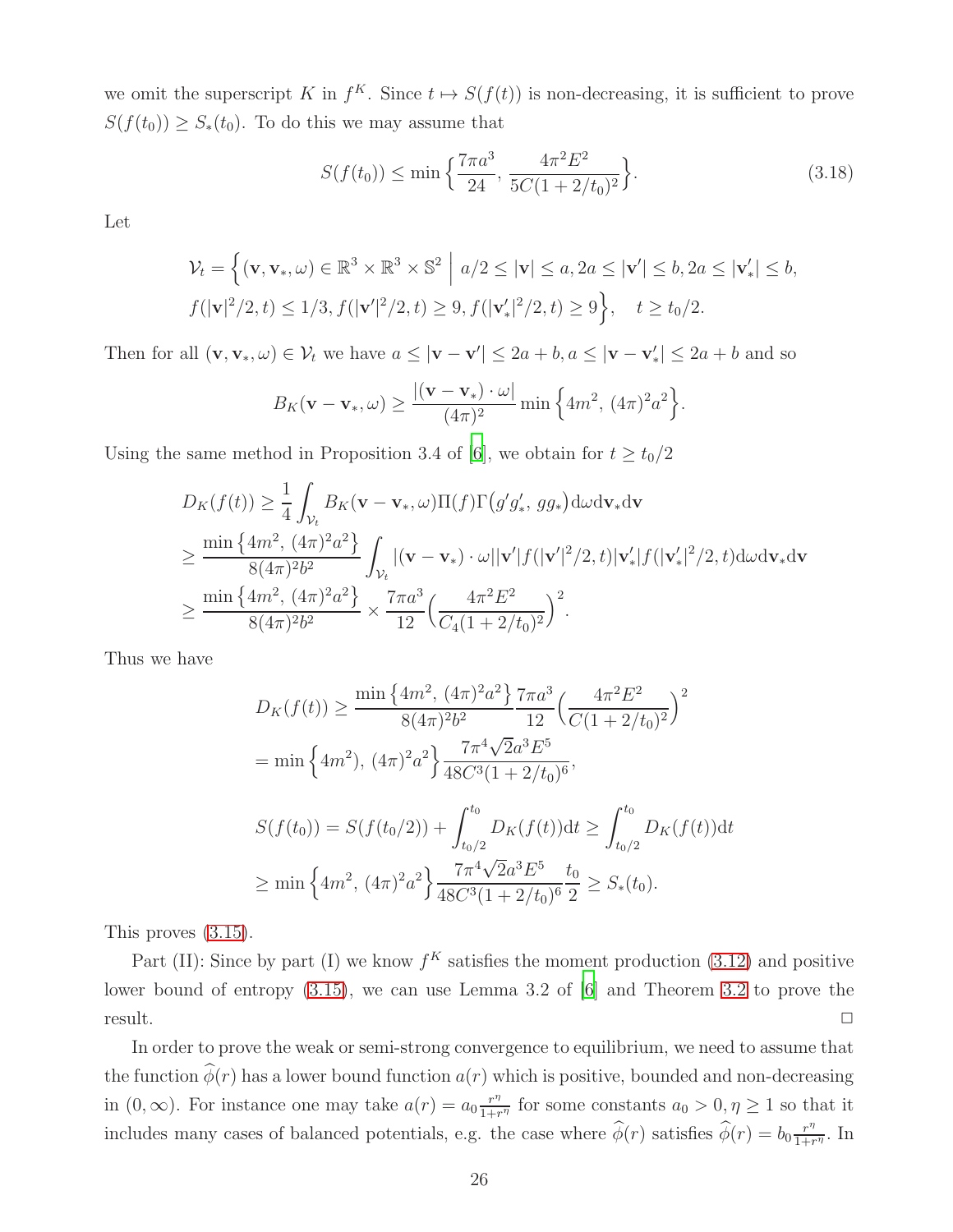other words, the following theorem tells us that the long-time weak convergence to equilibrium still holds for many cases of balanced potentials.

Proof of Theorem [1.10.](#page-9-1) Denote sup  $r \geq 0$  $\phi(r) = b_1$ . Let

$$
B_{\min}(\mathbf{v}-\mathbf{v}_*,\omega)=\frac{1}{(4\pi)^2}\cos^3(\theta)\sin^3(\theta)(|\mathbf{v}-\mathbf{v}_*|\wedge 1)^3a^2(\frac{1}{\sqrt{2}}|\mathbf{v}-\mathbf{v}_*|).
$$

Recalling definition of  $B_K(\mathbf{v}, -\mathbf{v}_*, \omega)$  (see [\(3.9\)](#page-20-1)) and using the inequality  $\max\{|\mathbf{v}-\mathbf{v}'|, |\mathbf{v}-\mathbf{v}'_*|\}\ge$ √ 1  $\frac{1}{2}|\mathbf{v}-\mathbf{v}_*|$ , we have for all  $K \geq b_1^2$  that

$$
B_K(\mathbf{v} - \mathbf{v}_*, \omega) \ge B_{\min}(\mathbf{v} - \mathbf{v}_*, \omega)
$$

Thus we can choose the same approxiamation solution  $f^K$  with  $K \geq b_1^2$  in Theorem 1 of [\[17\]](#page-38-6) (with  $\underline{b}(\cos(\theta)) = \frac{b_1^2}{(4\pi)^2}$ ,  $\Psi(r) = a^2(\frac{1}{\sqrt{2}})$  $(\frac{1}{2}r)/b_1^2$ . Since we have proved moment production and positive lower bound of entropy, we can show  $f^K$   $(K \geq b_1^2)$  satisfies the same resuths in Theorem 1 of [\[17\]](#page-38-6). Using Theorem [3.2](#page-20-0) and Lemma 2.1 of [\[6](#page-38-0)] we get the result.  $\Box$ 

### 4 Regularity and Stability

In this section, we use Theorem [2.5\(](#page-17-0)the most important case is  $p = \frac{1}{2}$  $\frac{1}{2}$ .) and some results of [\[20\]](#page-39-9) to get regularity and stability.

First we define the working space  $\mathcal{B}_{p,1}(\mathbb{R}_{\geq 0})$  as

$$
\mathcal{B}_{p,1}(\mathbb{R}_{\geq 0}) = \{F \in \mathcal{B}_1(\mathbb{R}_{\geq 0}) \mid M_p(|F|) < \infty\}, \quad \mathcal{B}_{p,1}^+(\mathbb{R}_{\geq 0}) = \mathcal{B}_{p,1}(\mathbb{R}_{\geq 0}) \cap \mathcal{B}^+(\mathbb{R}_{\geq 0}).
$$

It is easily seen that

$$
p < q < 0 \quad \Longrightarrow \quad \mathcal{B}_{p,1}(\mathbb{R}_{\geq 0}) \subset \mathcal{B}_{q,1}(\mathbb{R}_{\geq 0}), \quad \mathcal{B}_{p,1}^+(\mathbb{R}_{\geq 0}) \subset \mathcal{B}_{q,1}^+(\mathbb{R}_{\geq 0}).
$$

Let us define

$$
M_{p,q}(|F|) = M_p(|F|) + M_q(|F|), \quad -\infty < p, q < \infty.
$$

And as usual the notations  $F \otimes G$ ,  $F \otimes G \otimes H$  stand for the product measures of  $F$ ,  $G$ ,  $H$ . As the same in [\[20](#page-39-9)], we introduce the following lemma.

<span id="page-26-0"></span>**Lemma 4.1.** Let the collision kernel  $B(\mathbf{v} - \mathbf{v}_*, \omega)$  be given by  $(1.4), (1.5), (1.6)$  $(1.4), (1.5), (1.6)$  $(1.4), (1.5), (1.6)$  $(1.4), (1.5), (1.6)$ . Assume  $|\hat{\phi}(r)| \leq$  $b_0$  on  $[0, \infty)$ , we have

(a) Let 
$$
F, G, H \in \mathcal{B}_{-1/3,1}(\mathbb{R}_{\geq 0}), k \in [0, 1]
$$
. Then  
\n
$$
\int_{\mathbb{R}_{\geq 0}^3} W d(|F| \otimes |G| \otimes |H|) \leq 4b_0^2 M_{-1/3}(|F|) M_{-1/3}(|G|) M_{-1/3}(|H|),
$$
\n
$$
\int_{\mathbb{R}_{\geq 0}^3} (1 + y^k + z^k) W d(|F| \otimes |G| \otimes |H|) \leq 4b_0^2 M_{-1/3}(|F|) M_{-1/3,k-1/3}(|G|) M_{-1/3,k-1/3}(|H|).
$$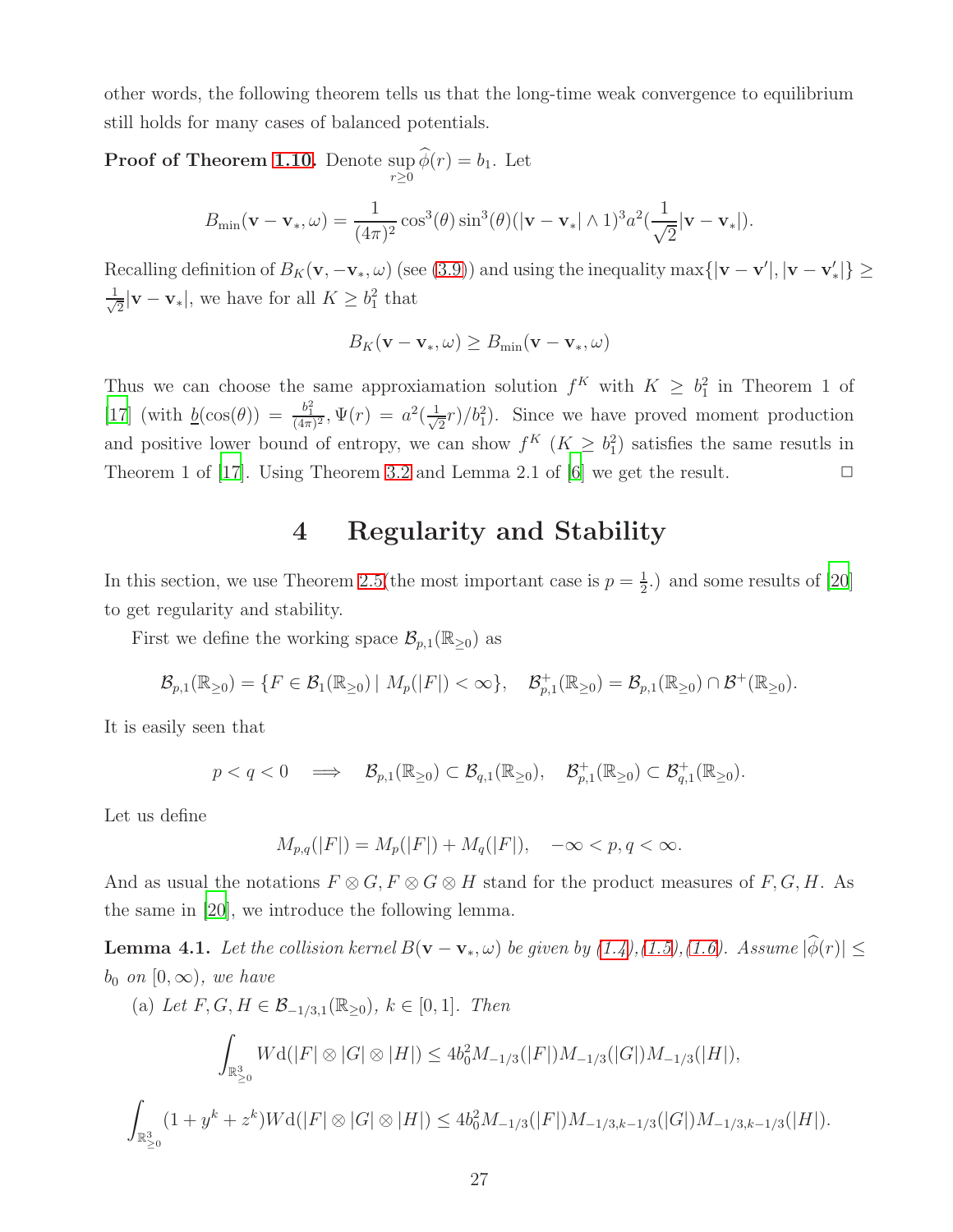Furthermore, if  $F, G, H \in \mathcal{B}_{-1/2,1}(\mathbb{R}_{\geq 0})$ , then

$$
\int_{\mathbb{R}^3_{\geq 0}} (1 + y^k + z^k) W \mathrm{d}(|F| \otimes |G| \otimes |H|) \leq a(F, G, H) \min\{\|F\|_k, \|G\|_k, \|H\|_k\} \tag{4.1}
$$

where

$$
a(F, G, H) := 4b_0^2[M_{-1/2, 1/2}(|F|) + M_{-1/2, 1/2}(|G|) + M_{-1/2, 1/2}(|H|)]^2.
$$
 (4.2)

(b) Let  $\varphi$  be any Borel function on  $\mathbb{R}_{\geq 0}$  satisfying  $\sup_{x\geq 0} |\varphi(x)|(1+x)^{-k} \leq 1$  with  $k \in [0,1]$ . Then for all  $F, G \in \mathcal{B}_{k+1/2}(\mathbb{R}_{\geq 0}),$ 

$$
\int_{\mathbb{R}^2_{\geq 0}} |\mathcal{J}^{\pm}[\varphi]|d(|F| \otimes |G|) \leq 4b_0^2 \|F\|_{k+1/2} \|G\|_{k+1/2},\tag{4.3}
$$

$$
\int_{\mathbb{R}^3_{\geq 0}} |\mathcal{K}^{\pm}[\varphi]|d(|F| \otimes |G| \otimes |H|) \leq 8b_0^2 M_{-1/3}(|F|)M_{-1/3,k-1/3}(|G|)M_{-1/3,k-1/3}(|H|). \tag{4.4}
$$

Furthermore, if  $F, G, H \in \mathcal{B}_{-1/2,1}(\mathbb{R}_{\geq 0}),$  then

$$
\int_{\mathbb{R}^3_{\geq 0}} |\mathcal{K}^{\pm}[\varphi]|d(|F| \otimes |G| \otimes |H|) \leq 2a(F, G, H) \min\{\|F\|_k, \|G\|_k, \|H\|_k\}.
$$
 (4.5)

**Proof.** This is an immediate consequence of Lemma 2.1 in [\[20\]](#page-39-9) and the fact that  $W(x, y, z) \leq$  $4b_0^2W_H(x, y, z).$ 

By Lemma [4.1,](#page-26-0)as the same in [\[20\]](#page-39-9), we can define Borel measures  $\mathcal{Q}_2^{\pm}(F, G) \in \mathcal{B}_k(\mathbb{R}_{\geq 0})$  for  $F, G \in \mathcal{B}_{k+1/2}(\mathbb{R}_{\geq 0})$   $(k \in [0, 1])$  and  $\mathcal{Q}_3^{\pm}(F, G, H) \in \mathcal{B}_1(\mathbb{R}_{\geq 0})$  for  $F, G, H \in \mathcal{B}_{-1/3,1}(\mathbb{R}_{\geq 0})$  through Riesz representation theorem by

$$
\int_{\mathbb{R}_{\geq 0}} \varphi(x) \mathrm{d}\mathcal{Q}_2^{\pm}(F, G)(x) = \int_{\mathbb{R}_{\geq 0}^2} \mathcal{J}^{\pm}[\varphi] \mathrm{d}(F \otimes G),\tag{4.6}
$$

$$
\int_{\mathbb{R}_{\geq 0}} \varphi(x) \mathrm{d}\mathcal{Q}_{3}^{\pm}(F, G, H)(x) = \int_{\mathbb{R}_{\geq 0}^{3}} \mathcal{K}^{\pm}[\varphi] \mathrm{d}(F \otimes G \otimes H) \tag{4.7}
$$

for all  $\varphi \in C_b(\mathbb{R}_{\geq 0})$ . It is obvious that  $(F, G) \mapsto \mathcal{Q}_2^{\pm}(F, G)$  and  $(F, G, H) \mapsto \mathcal{Q}_3^{\pm}(F, G, H)$  are bounded bilinear and trilinear operators from  $[\mathcal{B}_{k+1/2}(\mathbb{R}_{\geq 0})]^2$  to  $\mathcal{B}_k(\mathbb{R}_{\geq 0})$  and from  $[\mathcal{B}_{-1/3,1}(\mathbb{R}_{\geq 0})]^3$ to  $\mathcal{B}_1(\mathbb{R}_{\geq 0})$  respectively  $(k \in [0,1])$  and

<span id="page-27-0"></span>
$$
\|\mathcal{Q}_2^{\pm}(F,G)\|_{k} \le 4b_0^2 \|F\|_{k+1/2} \|G\|_{k+1/2},\tag{4.8}
$$

$$
\|\mathcal{Q}_3^{\pm}(F,G,H)\|_0 \le 8b_0^2 M_{-1/3}(|F|)M_{-1/3}(|G|)M_{-1/3}(|H|),\tag{4.9}
$$

$$
\|\mathcal{Q}_3^{\pm}(F,G,H)\|_{k} \le 8b_0^2 M_{-1/3}(|F|)M_{-1/3,k-1/3}(|G|)M_{-1/3,k-1/3}(|H|),\tag{4.10}
$$

$$
\|\mathcal{Q}_3^{\pm}(F,G,H)\|_{k} \le 2a(F,G,H)\min\{\|F\|_{k},\|G\|_{k},\|H\|_{k}\}.
$$
\n(4.11)

Here in the third inequality [\(4.11\)](#page-27-0) we assume further that  $F, G, H \in \mathcal{B}_{-1/2,1}(\mathbb{R}_{\geq 0})$  so that  $a(F, G, H) < \infty$ .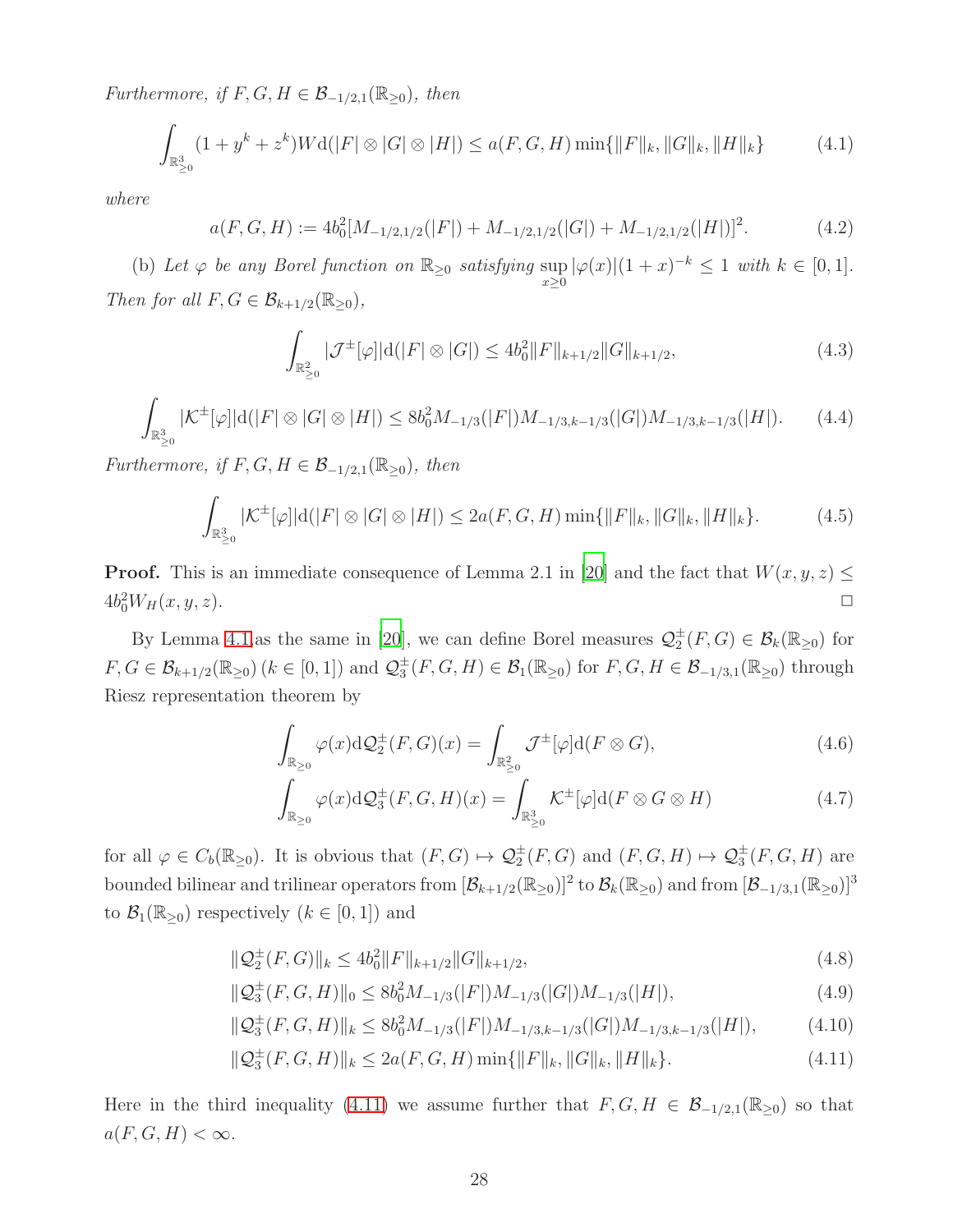In connecting with the equation  $Eq.(1.9)$  $Eq.(1.9)$  we define

$$
Q_2^{\pm}(F) = Q_2^{\pm}(F, F),
$$
  $Q_2(F) = Q_2^+(F) - Q_2^-(F),$   
\n $Q_3^{\pm}(F) = Q_3^{\pm}(F, F, F),$   $Q_3(F) = Q_3^+(F) - Q_3^-(F),$   
\n $Q(F) = Q_2(F) + Q_3(F).$ 

We then deduce from

$$
F \otimes F - G \otimes G = \frac{1}{2}(F - G) \otimes (F + G) + \frac{1}{2}(F + G) \otimes (F - G),
$$
  

$$
\mathcal{Q}_2^{\pm}(F) - \mathcal{Q}_2^{\pm}(G) = \frac{1}{2}\mathcal{Q}_2^{\pm}(F - G, F + G) + \frac{1}{2}\mathcal{Q}_2^{\pm}(F + G, F - G),
$$
for all  $F \in G \subseteq \mathcal{B}$  (Fig. ). (with  $h \in [0, 1]$ ).

and [\(4.8\)](#page-27-0) that for all  $F, G \in \mathcal{B}_{k+1/2}(\mathbb{R}_{\geq 0})$  (with  $k \in [0,1]$ )

<span id="page-28-2"></span>
$$
\|\mathcal{Q}_2^{\pm}(F) - \mathcal{Q}_2^{\pm}(G)\|_{k} \le 4b_0^2 \|F + G\|_{k+1/2} \|F - G\|_{k+1/2}.
$$
\n(4.12)

Similarly we deduce from

$$
F \otimes F \otimes F - G \otimes G \otimes G = (F - G) \otimes F \otimes F + G \otimes (F - G) \otimes F + G \otimes G \otimes (F - G),
$$
  

$$
\|\mathcal{Q}_3^{\pm}(F) - \mathcal{Q}_3^{\pm}(G)\|_k \le \|\mathcal{Q}_3^{\pm}(F - G, F, F)\|_k + \|\mathcal{Q}_3^{\pm}(G, F - G, F)\|_k + \|\mathcal{Q}_3^{\pm}(G, G, F - G)\|_k
$$

and 
$$
(4.10)
$$
,  $(4.11)$  that

<span id="page-28-0"></span>
$$
\|\mathcal{Q}_3^{\pm}(F) - \mathcal{Q}_3^{\pm}(G)\|_0 \le 8b_0^2[M_{-1/3}(|F|) + M_{-1/3}(|G|)]^2M_{-1/3}(|F - G|),\tag{4.13}
$$

$$
\|\mathcal{Q}_3^{\pm}(F) - \mathcal{Q}_3^{\pm}(G)\|_{k} \le b(F,G)\|F - G\|_{k}, \quad k \in [0,1]
$$
\n(4.14)

where for the inequality [\(4.14\)](#page-28-0) we assume that  $F, G \in \mathcal{B}^+_{-1/2,1}(\mathbb{R}_{\geq 0})$  so that

$$
b(F, G) := 144b_0^2[M_{-1/2, 1/2}(|F|) + M_{-1/2, 1/2}(|G|)]^2 < \infty.
$$
\n(4.15)

In order to prove Theorem [1.8](#page-8-3) and Theorem [1.9,](#page-8-2) we shall introduce the concept of strong solutions.

**Definition 4.2.** Let  $F_t$  be a distributional solution of Eq.[\(1.1\)](#page-0-0) on  $[0, \infty)$ . Let  $0 < T_\infty \leq \infty$ . We say that  $F_t$  is a strong solution of Eq.[\(1.1\)](#page-0-0) on  $[0, T_{\infty})$  if it satisfies the following (i)-(iii):

<span id="page-28-1"></span>(i) 
$$
t \mapsto F_t
$$
 belongs to  $C^1([0, T_{\infty}); \mathcal{B}_0(\mathbb{R}_{\ge 0}))$ ,  
\n(ii)  $t \mapsto \mathcal{Q}_2^{\pm}(F_t), t \mapsto \mathcal{Q}_3^{\pm}(F_t)$  belong to  $C([0, T_{\infty}); \mathcal{B}_0(\mathbb{R}_{\ge 0}))$ , and  
\n(iii)  
\n
$$
\frac{d}{dt}F_t = \mathcal{Q}(F_t) \quad in \quad (\mathcal{B}_0(\mathbb{R}_{\ge 0}), || \cdot ||_0) \qquad \forall t \in [0, T_{\infty}).
$$
\n(4.16)

Besides, if  $F_t$  also conserves the energy on  $[0, T_{\infty})$ , then  $F_t$  is also called a conservative strong solution of Eq.[\(1.1\)](#page-0-0) on  $[0, T_{\infty})$ .

<span id="page-28-3"></span>Strong solutions can be also defined on a finite closed time-interval by replacing  $[0, T_{\infty})$  with [0, T] for  $0 < T < \infty$ .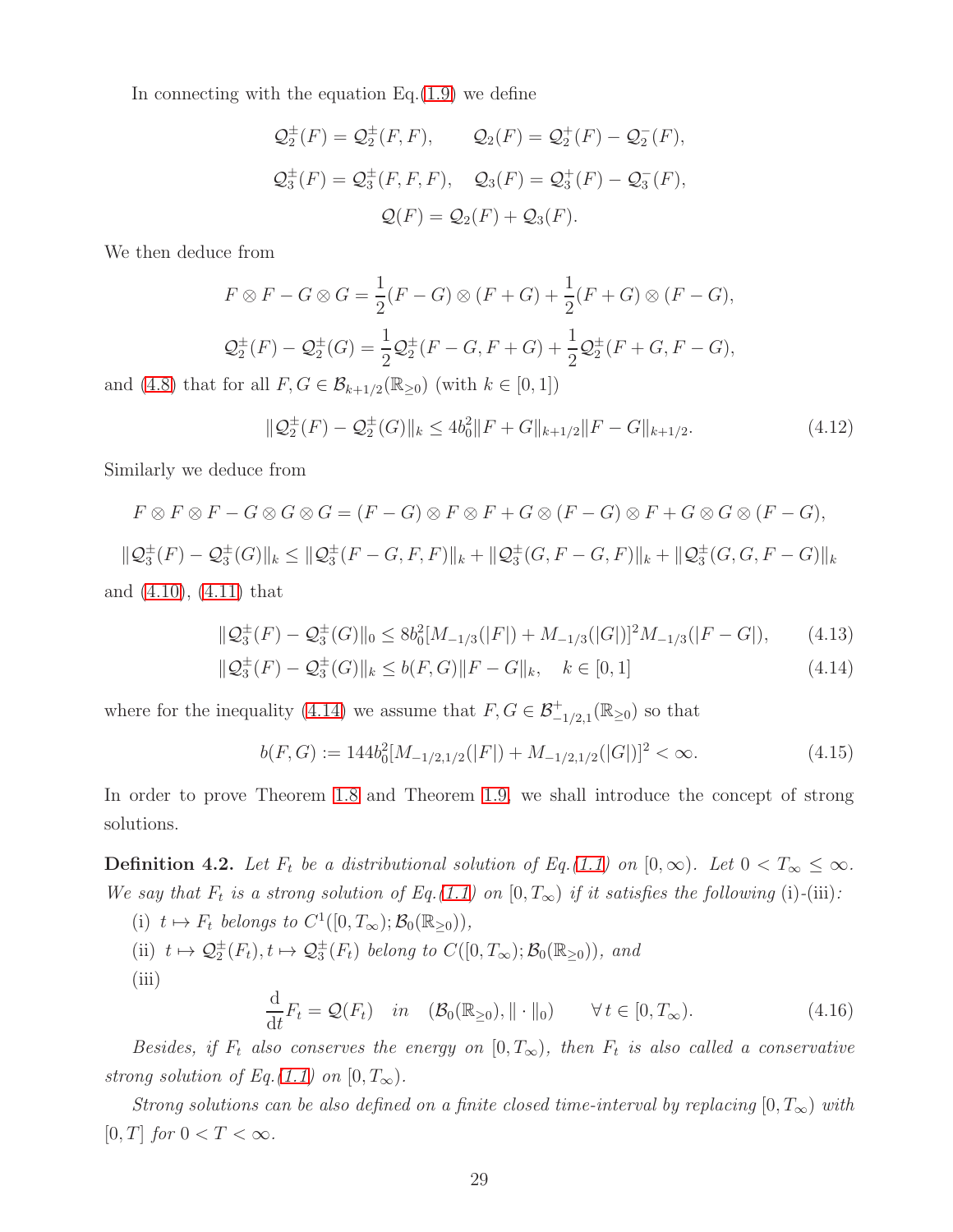Remark 4.3. Under the condition (ii), the conditions (i),(iii) are equivalent to the integral equation:

$$
F_t = F_0 + \int_0^t \mathcal{Q}(F_\tau) d\tau \qquad \forall \, t \in [0, T_\infty)
$$
\n
$$
(4.17)
$$

where the integral is taken as the Riemann integral defined with the norm  $\|\cdot\|_0$ . This then implies that, under the condition  $(ii)$ , the integral equation  $(4.16)$  is equivalent to its dual form:

<span id="page-29-2"></span>
$$
\int_{\mathbb{R}_{\geq 0}} \psi \, dF_t = \int_{\mathbb{R}_{\geq 0}} \psi \, dF_0 + \int_0^t d\tau \int_{\mathbb{R}_{\geq 0}} \psi \, d\mathcal{Q}(F_\tau) \qquad \forall \, \psi \in L^\infty(\mathbb{R}_{\geq 0}) \tag{4.18}
$$

<span id="page-29-1"></span>for all  $t \in [0, T_{\infty})$ .

**Proposition 4.4.** Suppose  $B(\mathbf{v}-\mathbf{v}_*,\omega)$  satisfy Assumption [1.6](#page-7-2) with  $\eta \geq \frac{3}{2}$  $\frac{3}{2}$ . Let  $F_t$  be a dis-tributional solution of Eq.[\(1.1\)](#page-0-0) on [0, ∞) with the initial datum  $F_0$  satisfying  $M_{-1/2}(F_0) < \infty$ . Then  $F_t$  is a strong solution of Eq.[\(1.1\)](#page-0-0) on  $[0, \infty)$ .

**Proof.** Take any  $T \in (0, \infty)$ . Using Theorem [2.5](#page-17-0) for  $p = \frac{1}{2}$  we know sup  $t \in [0,T]$  $M_{-1/2}(F_t)$  <  $\infty$ . Combining with the estimates [\(4.8\)](#page-27-0), [\(4.11\)](#page-27-0) for  $k = 1/2$  we have  $\|\mathcal{Q}_2^{\pm}(F_t)\|_{1/2}$ ,  $\|\mathcal{Q}_3^{\pm}(F_t)\|_{1/2} \leq$  $C_T$  for all  $t \in [0, T]$ , where  $C_T < \infty$  depends only on sup  $t \in [0,T]$  $M_{-1/2}(F_t) < \infty$  and sup  $t \in [0,T]$  $||F_t||_1$ . From this and the integral equation [\(1.21\)](#page-4-2) which also reads

<span id="page-29-0"></span>
$$
\int_{\mathbb{R}_{\geq 0}} \varphi d(F_t - F_s) = \int_s^t d\tau \int_{\mathbb{R}_{\geq 0}} \varphi d\mathcal{Q}(F_\tau) \qquad \forall \varphi \in C_b^{1,1}(\mathbb{R}_{\geq 0})
$$
\n(4.19)

we obtain  $||F_t-F_s||_0 \leq C_T |t-s|$  for all  $t, s \in [0, T]$ . Since  $||F_t-F_s||_{1/2} \leq ||F_t-F_s||_1^{1/2} ||F_t-F_s||_0^{1/2}$ 0 by Cauchy-Schwarz inequality, it follows that  $t \mapsto F_t$  also belongs to  $C([0,\infty); \mathcal{B}_{1/2}(\mathbb{R}_{\geq 0}))$  and thus we conclude from [\(4.12\)](#page-28-2)-[\(4.14\)](#page-28-0) with  $k = 0$  that  $t \mapsto Q_2^{\pm}(F_t), t \mapsto Q_3^{\pm}(F_t)$  hence  $t \mapsto Q(F_t)$ all belong to  $C([0,\infty); \mathcal{B}_0(\mathbb{R}_{\geq 0}))$ . Next for any  $T \in (0,\infty)$ , using  $\sup_{t \in [0,T]} M_{-1/2}(F_t) < \infty$  and  $t \in [0,T]$ smooth approximation it is easily deduced that [\(4.19\)](#page-29-0) with  $s = 0$  and  $t \in [0, T]$  holds for all bounded Borel functions  $\varphi$  on  $\mathbb{R}_{\geq 0}$ , in particular it holds for all characteristic functions  $\varphi(x) = \mathbf{1}_E(x)$  of Borel sets  $E \subset \mathbb{R}_{\geq 0}$ . Therefore  $F_t$  satisfies the integral equation [\(4.16\)](#page-28-1) and so, according to the equivalent definition of strong solutions discussed in Remark [4.3,](#page-28-3)  $F_t$  is a strong solutions of Eq.[\(1.1\)](#page-0-0) on [0,  $\infty$ ).

The proofs of Theorem [1.8](#page-8-3) and Theorem [1.9](#page-8-2) is essentially the same as those of Proposition 4.1 and Theorem 3.1 in [\[20\]](#page-39-9). The only difference is that we can use Theorem [2.5](#page-17-0) and Proposition [4.4](#page-29-1) to ensure the propagation of  $M_{-1/2}(F_t)$  so as to obtain a global in time strong solution. For the sake of completeness, we provide complete proofs below.

**Proof of Theorem [1.8.](#page-8-3)** Using Theorem [2.5](#page-17-0) we know  $\sup_{t\in[0,T]} M_{-1/2}(F_t) < \infty$  for all  $T \in [0,\infty)$ .  $t \in [0,T]$ Recalling Proposition [4.4](#page-29-1) that  $F_t$  is a strong distributional solution on  $[0, \infty)$  and relation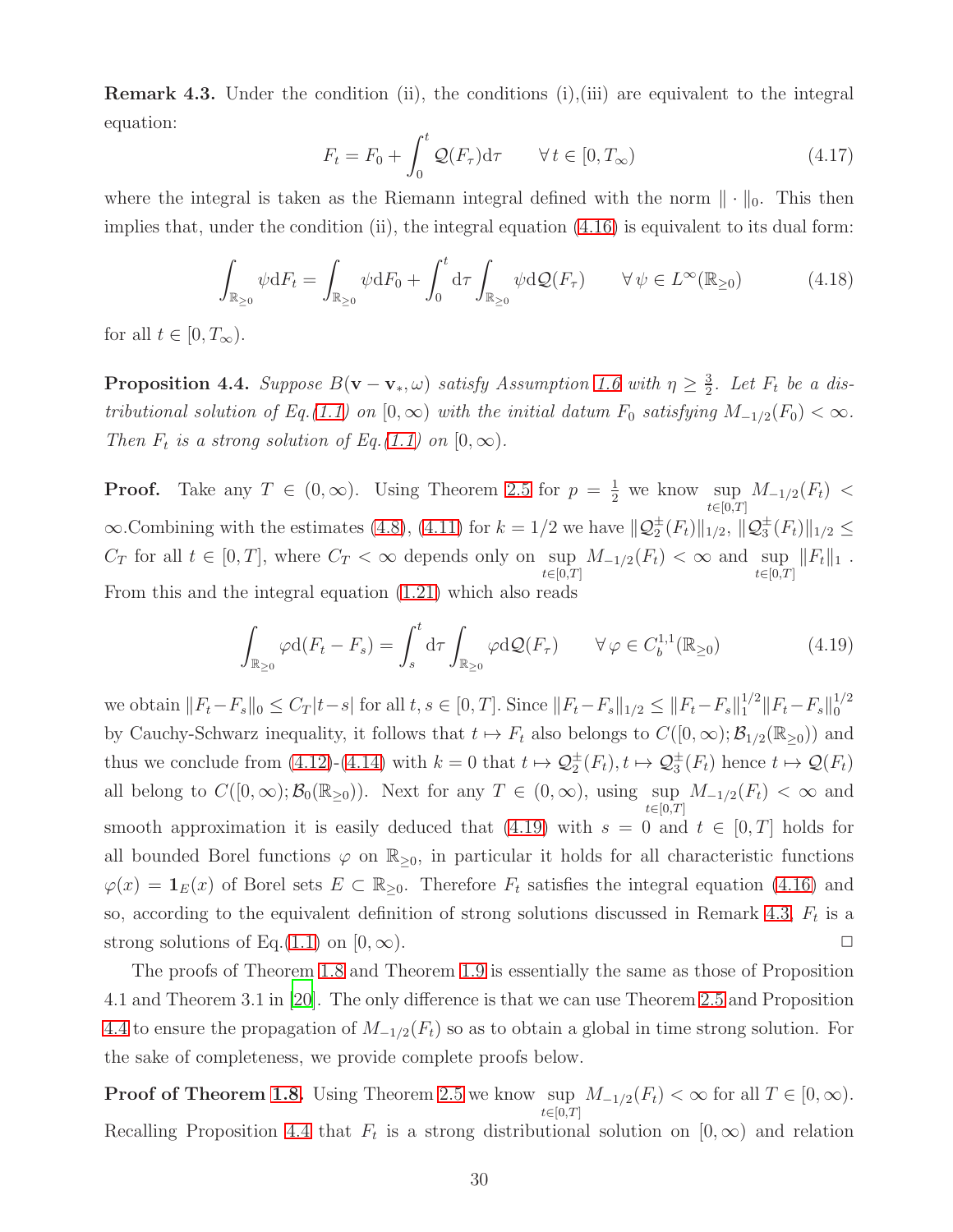[\(1.13\)](#page-3-1) we have  $F_t({0}) = 0$  for all  $t \in [0,\infty)$ , which means that the origin  $x = 0$  has no contribution with respect to the measure  $F_t$  and thus the integration domain  $\mathbb{R}_{\geq 0}$  can be replaced by  $\mathbb{R}_+ = \mathbb{R}_{>0}$  . Let

$$
V_t(\delta) = \sup_{\text{mes}(U) < \delta} F_t(U), \quad t \in [0, \infty)
$$

where  $E \subset \mathbb{R}_{\geq 0}$  is any Borel set, U is chosen from all open sets in  $\mathbb{R}_+$ , and mes( $\cdot$ ) denotes the Lebesgue measure on  $t \in [0, \infty)$ . Take any open set  $U \subset \mathbb{R}_+$  satisfying mes $(U) < \delta$ . Applying the integral equation [\(4.18\)](#page-29-2) to a monotone sequence  $0 \leq \varphi_n \in C_b(\mathbb{R}_{\geq 0})$  satisfying

$$
\varphi_n(x) \nearrow \psi_U(x) := \mathbf{1}_U(x) \quad (n \to \infty) \quad \forall \, x \in \mathbb{R}_+
$$

for instance  $\varphi_n(x) = (1 - \exp(-n\text{dist}(x, U^c)))$ , and then omitting negative parts we deduce from monotone convergence that

$$
F_t(U) \le F_0(U) + \int_0^t d\tau \int_{\mathbb{R}^2_+} \mathcal{J}^+[\psi_U] d^2 F_\tau + \int_0^t d\tau \int_{\mathbb{R}^3_+} \mathcal{K}^+[\psi_U] d^3 F_\tau, \quad t \in [0, \infty)
$$

where

$$
\mathcal{J}^+[\varphi](y, z) = \frac{1}{2} \int_0^{y+z} \mathcal{K}^+[\varphi](x, y, z) \sqrt{x} \mathrm{d}x,
$$
  

$$
\mathcal{K}^+[\varphi](x, y, z) = W(x, y, z)[\varphi(x) + \varphi(x_*)].
$$

Next we compute for all  $x, y, z > 0$ 

$$
\mathcal{J}^+[\psi_U](y, z) \leq \frac{1}{2} \int_0^{y+z} W(x, y, z)(1_U(x) + 1_U(y + z - x)\sqrt{x} dx
$$
  
\n
$$
\leq \int_0^{y+z} 2b_0^2 \frac{\min\{1, \max\{8x, 8y, 8z\}^\eta\}}{\sqrt{y}\sqrt{z}} \min\{\sqrt{x}, \sqrt{y}, \sqrt{z}, \sqrt{x_*}\}(1_U(x) + 1_U(y + z - x) dx),
$$
  
\n
$$
\leq \int_0^{y+z} 2b_0^2 \frac{8^\eta (y+z)^{\frac{1}{2}}}{\sqrt{y}\sqrt{z}} \min\{\sqrt{x}, \sqrt{y}, \sqrt{z}, \sqrt{x_*}\}(1_U(x) + 1_U(y+z-x) dx \leq 8^{1+\eta} b_0^2 \delta,
$$

$$
\int_{0 \le x,y,z} W(x,y,z)1_U(x) d^3F_{\tau} \le 2 \Big( \int_{0 \le x \le y \le z} W(x,y,z)1_U(x) d^3F_{\tau} \n+ \int_{0 \le y \le x \le z} W(x,y,z)1_U(x) d^3F_{\tau} + \int_{0 \le y \le z \le x} W(x,y,z)1_U(x) d^3F_{\tau} \Big) \n\le 8b_0^2 \Big( \int_{0 \le x \le y \le z} \frac{\min\{1, (8z)^{\eta}\}}{\sqrt{y} \sqrt{z}} 1_U(x) d^3F_{\tau} \n+ \int_{0 \le y \le x \le z} \frac{\min\{1, (8z)^{\eta}\}}{\sqrt{y} \sqrt{z}} 1_U(x) d^3F_{\tau} + \int_{0 \le y \le z \le x} \frac{\min\{1, (8x)^{\eta}\}}{\sqrt{x} \sqrt{z}} 1_U(x) d^3F_{\tau} \Big) \n\le 8^{1+\eta} b_0^2 \Big( \int_{0 \le x \le y \le z} \frac{1}{\sqrt{y}} 1_U(x) d^3F_{\tau} + \int_{0 \le y \le x \le z} \frac{1}{\sqrt{y}} 1_U(x) d^3F_{\tau} + \int_{0 \le y \le z \le x} \frac{1}{\sqrt{z}} 1_U(x) d^3F_{\tau} \Big) \n\le 3 \cdot 8^{1+\eta} b_0^2 N M_{-1/2}(F_t) V_{\tau}(\delta),
$$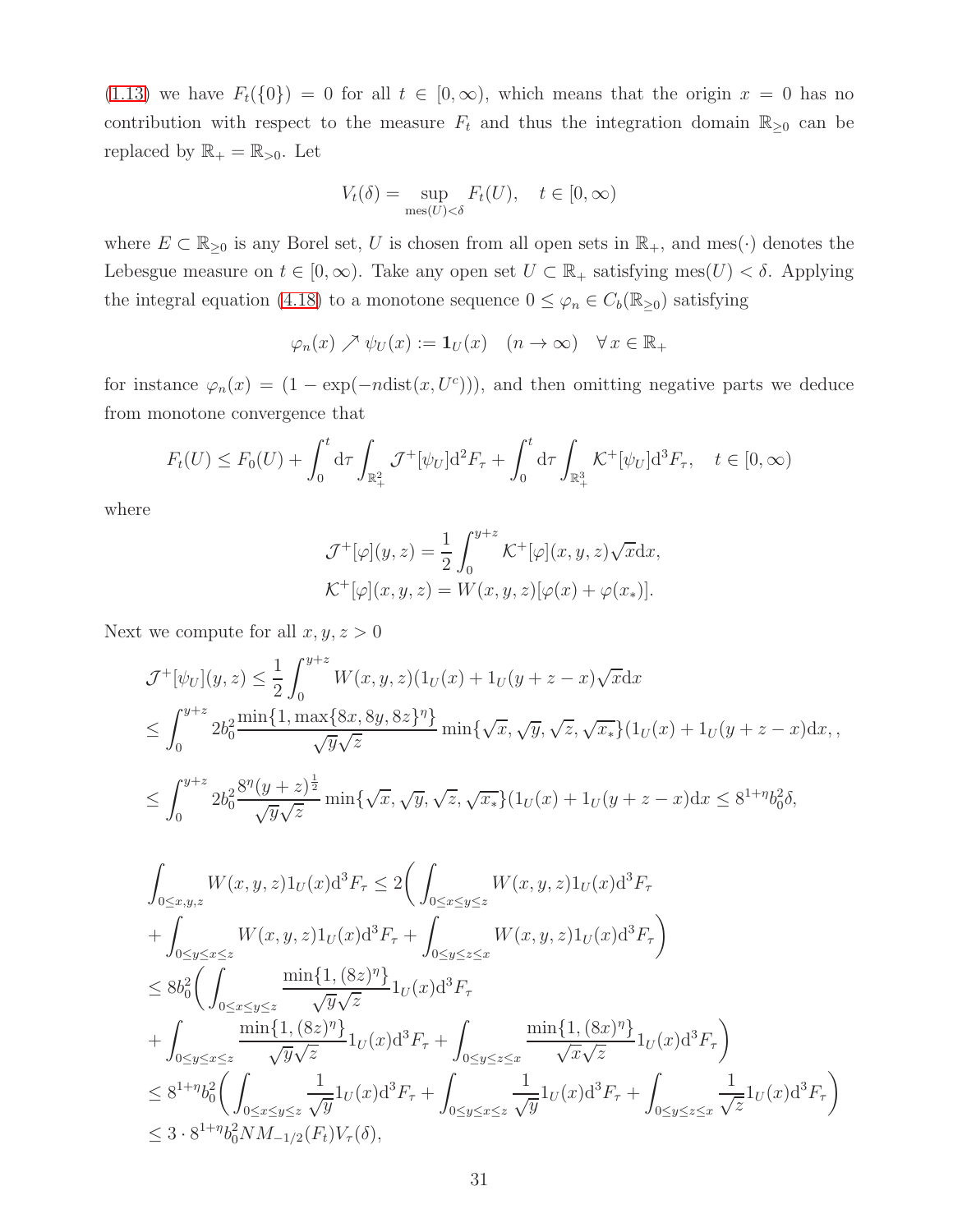and

$$
\begin{aligned} &\int_{0\le x,y,z} W(x,y,z)1_U(y+z-x)\mathrm{d}^3 F_\tau \le 2(\int_{0\le x\le y\le z} W(x,y,z)1_U(y+z-x)\mathrm{d}^3 F_\tau \\ &+\int_{0\le y\le z\le z} W(x,y,z)1_U(y+z-x)\mathrm{d}^3 F_\tau + \int_{0\le y\le z\le x} W(x,y,z)1_U(y+z-x)\mathrm{d}^3 F_\tau)\\ &\le 8b_0^2(\int_{0\le x\le y\le z} \frac{\min\{1,(8z)^\eta\}}{\sqrt{y}\sqrt{z}}1_U(y+z-x)\mathrm{d}^3 F_\tau \\ &+\int_{0\le y\le z\le z} \frac{\min\{1,(8z)^\eta\}}{\sqrt{y}\sqrt{z}}1_U(y+z-x)\mathrm{d}^3 F_\tau + \int_{0\le y\le z\le x} \frac{\min\{1,(8x)^\eta\}}{\sqrt{x}\sqrt{z}}1_U(y+z-x)\mathrm{d}^3 F_\tau)\\ &\le 8^{1+\eta}b_0^2(\int_{0\le x\le y\le z} \frac{1}{\sqrt{y}}1_U(y+z-x)\mathrm{d}^3 F_\tau \\ &+\int_{0\le y\le x\le z} \frac{1}{\sqrt{y}}1_U(y+z-x)\mathrm{d}^3 F_\tau + \int_{0\le y\le z\le x} \frac{1}{\sqrt{z}}1_U(y+z-x)\mathrm{d}^3 F_\tau)\\ &\le 3\cdot 8^{1+\eta}b_0^2NM_{-1/2}(F_t)V_\tau(\delta). \end{aligned}
$$

It follows that

$$
F_t(U) \le V_0(\delta) + 8^{1+\eta} b_0^2 \delta N^2 t + 8^{2+\eta} b_0^2 N \int_0^t M_{-1/2}(F_\tau) V_\tau(\delta) d\tau.
$$

Taking sup leads to  $mes(\bar{U})<\delta$ 

$$
V_t(\delta) \le V_0(\delta) + 8^{1+\eta} b_0^2 \delta N^2 t + 8^{2+\eta} b_0^2 N \int_0^t M_{-1/2}(F_\tau) V_\tau(\delta) d\tau, \quad t \in [0, \infty)
$$

and so, by Gronwall inequality,

$$
V_t(\delta) \le \left(V_0(\delta) + 8^{1+\eta} b_0^2 \delta N^2 t\right) \exp\left(8^{2+\eta} b_0^2 N \int_0^t M_{-1/2}(F_\tau) d\tau\right), \quad t \in [0, \infty).
$$

Since  $F_0$  is regular implies  $\lim_{n \to \infty}$  $\lim_{\delta \to 0^+} V_0(\delta) = 0$  and since  $t \mapsto M_{-1/2}(F_t)$  is locally bounded on [0, ∞) (see Theorem [2.5\)](#page-17-0), it follows that  $\lim_{\delta \to 0^+} V_t(\delta) = 0$  for all  $t \in [0, \infty)$ . This proves that  $F_t$  is absolutely continuous with respect to the Lebesgue measure for every  $t \in [0, \infty)$ , and thus there is a unique  $0 \le f(\cdot, t) \in L^1(\mathbb{R}_{\ge 0})$  such that  $dF_t(x) = f(x, t)\sqrt{x}dx$ . That is, we have proved that  $F_t$  is regular for all  $t \in [0, \infty)$  and its density  $f(\cdot, t)$  belongs to  $L^1(\mathbb{R}_{\geq 0})$  for all  $t \in [0, \infty)$ .

<span id="page-31-0"></span>Since 
$$
||f(t)||_{L^1} = M_{-1/2}(F_t)
$$
, it follows from  $\sup_{t \in [0,T]} M_{-1/2}(F_t) < \infty$  and  $W(x, y, z)\sqrt{y}\sqrt{z} \le$   
\n $4b_0^2 W_H(x, y, z)\sqrt{y}\sqrt{z} = 4b_0^2 \frac{\min\{\sqrt{x}, \sqrt{x_*}, \sqrt{y}, \sqrt{z}\}}{\sqrt{x}} \text{ that for all } 0 < T < \infty$   
\n $\sup_{0 \le t \le T} \int_{\mathbb{R}^3_+} W(x, y, z)[f' f'_*(1 + f + f_*)] + ff_*(1 + f' + f'_*)]\sqrt{y}\sqrt{z} \, \mathrm{d}x \, \mathrm{d}y \, \mathrm{d}z$   
\n $\le 16b_0^2 \sup_{0 \le t \le T} \left( M_{1/2}(f(t)) ||f(t)||_{L^1} + ||f(t)||_{L^1}^3 \right) < \infty$  (4.20)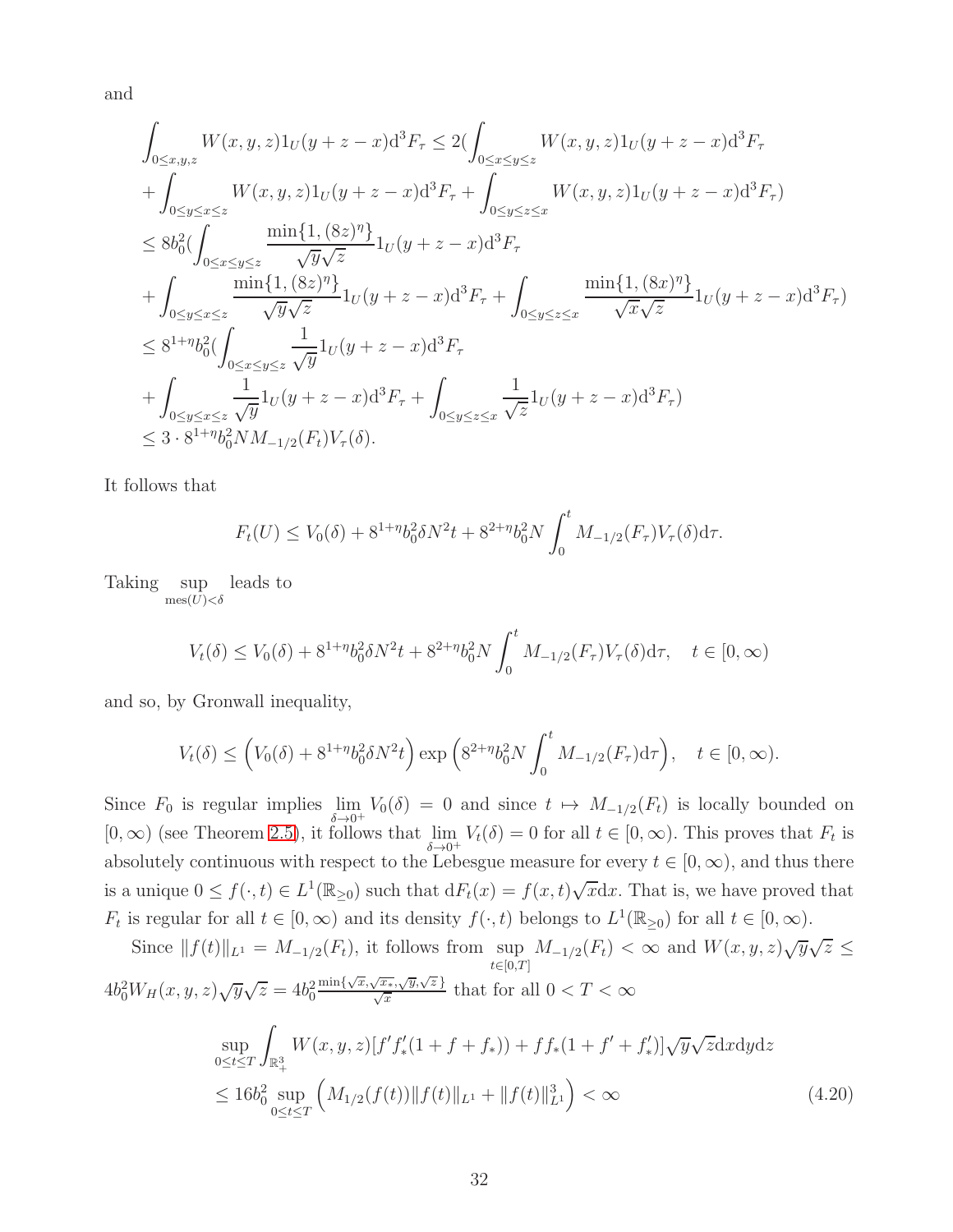where  $M_{1/2}(f(t)) = \int_0^\infty x f(x, t) dx$ . From this and that  $F_t$  is a strong solution of Eq.[\(1.1\)](#page-0-0) on  $[0, \infty)$  we conclude that the equation

$$
\int_{\mathbb{R}_{\geq 0}} \psi(x) \Big( f(x,t) - f_0(x) - \int_0^t Q(f)(x,\tau) d\tau \Big) \sqrt{x} dx
$$

$$
= \int_{\mathbb{R}_{\geq 0}} \psi(x) d\Big( F_t - F_0 - \int_0^t Q(F_\tau) d\tau \Big)(x) = 0
$$

holds for all  $t \in [0,\infty)$  and all bounded Borel functions  $\psi$  on  $\mathbb{R}_{\geq 0}$ . Thus for any  $t \in [0,\infty)$ , there is a null set  $Z_t \subset \mathbb{R}_{\geq 0}$  such that

$$
f(x,t) = f_0(x) + \int_0^t Q(f)(x,\tau) d\tau \qquad \forall x \in \mathbb{R}_{\geq 0} \setminus Z_t.
$$

In order to get a common null set Z independent of t, we consider  $\tilde{f}(\cdot,t) := |f_0 + \int_0^t Q(f)(\cdot, \tau) d\tau|$ . The advantage of  $\tilde{f}(\cdot, t)$  is that there is a null set Z which is independent of t such that  $t \mapsto \tilde{f}(x, t)$  is continuous in  $t \in [0, \infty)$  for all  $x \in \mathbb{R}_+ \setminus Z$ . Also, since  $\tilde{f}(x, t) = f(x, t)$  for all  $t \in [0,\infty)$  and all  $x \in \mathbb{R}_+ \setminus Z_t$ , it follows from Fubini theorem that  $\tilde{f}(\cdot,t)$  is a mild solution to Eq.[\(1.1\)](#page-0-0) on  $[0,\infty)$ . Again since  $\tilde{f}(\cdot,0) = f_0$  and  $\tilde{f}(x,t) = f(x,t)$  for all  $t \in [0,\infty)$  and all  $x \in \mathbb{R}_+ \setminus Z_t$ , it follows that  $\widetilde{f}(\cdot, t)$  is also the same density of  $F_t$  for  $t \in [0, \infty)$ . Thus by rewriting  $f(\cdot, t)$  as  $f(\cdot, t)$  we conclude that the density  $f(\cdot, t)$  of  $F_t$  is a mild solution of Eq.[\(1.1\)](#page-0-0) on  $[0, \infty)$ .

Finally for any  $T \in (0,\infty)$ , let  $C_T$  be the left hand side of [\(4.20\)](#page-31-0). Then we deduce from [\(4.20\)](#page-31-0) and the definition of mild solutions that  $|| f(\tau) - f(t)||_{L^1} \leq 2C_T |s - t|$  for all  $s, t \in [0, T]$ . Therefore  $f \in C([0,\infty); L^1$  $(\mathbb{R}_{\geq 0}))$ .

**Proof of Theorem [1.9.](#page-8-2)** First according to Proposition [4.4,](#page-29-1)  $F_t$ ,  $G_t$  are strong solutions on  $[0, \infty)$ . The proof is divided into three steps. First we assume that  $F_t$  has the moment produc-tion [\(3.13\)](#page-22-0) for all  $t \in (0, \infty)$ . The existence of such  $F_t$  is assured by Proposition [3.4.](#page-24-1) Let us denote

$$
H_t = F_t - G_t.
$$

By conservation of mass we have  $||F_t \pm G_t||_1 \le ||F_0||_1 + ||G_0||_1$  for all  $t \ge 0$ . So if  $||H_0||_1 \ge 1$ , then  $||H_t||_1 \leq 2||F_0||_1 + ||H_0||_1 \leq (2||F_0||_1 + 1)||H_0||_1$  for all  $t \geq 0$ . Therefore to prove [\(1.34\)](#page-9-2) we can assume  $||H_0||_1 < 1$ .

**Step 1.** Given any  $s \in (0, t)$ , we prove that

<span id="page-32-0"></span>
$$
||H_t||_0 \le ||H_0||_0 + C_1(t) \int_0^t ||H_\tau||_1 d\tau,
$$
\n(4.21)

$$
||H_t||_1 \le ||H_s||_1 + C_0 \int_s^t (1+1/\tau) ||H_\tau||_0 \mathrm{d}\tau + C_1(t) \int_s^t ||H_\tau||_1 \mathrm{d}\tau. \tag{4.22}
$$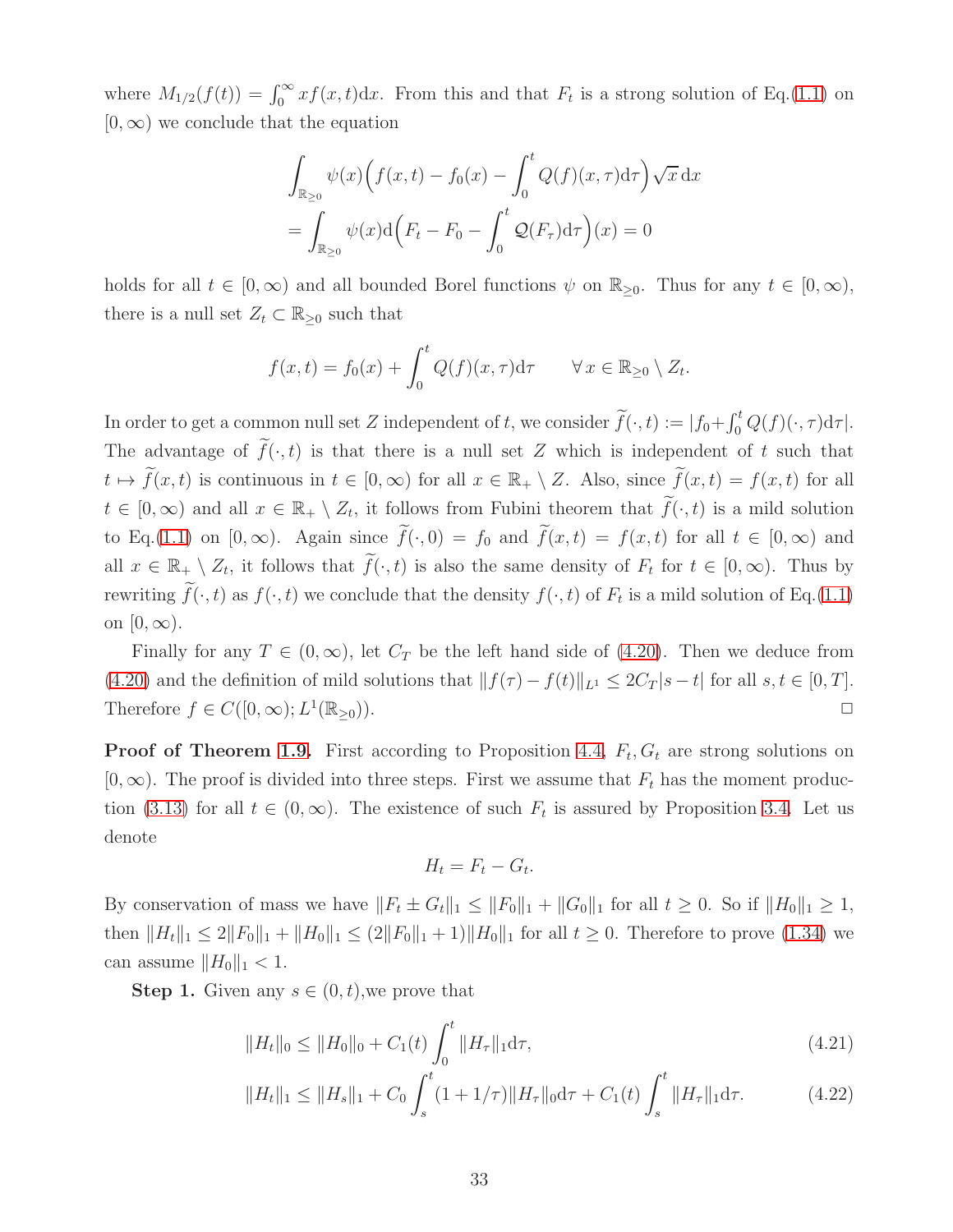Here and below the constant  $0 < C_0 < \infty$  depends only on  $N(F_0)$ ,  $E(F_0)$ ,  $\beta$ ,  $a_0$ ,  $b_0$  and R, and

$$
C_1(t) = 288b_0^2(2at + M_{-1/2}(F_0) + M_{-1/2}(G_0) + ||F_0||_1 + ||G_0||_1 + 1)^2 e^{2bt},
$$
  
\n
$$
a = 8^2b_0^2 \max\{N(F_0), N(G_0)\}^2 + 8^{2+\eta}b_0^2 \max\{N(F_0), N(G_0)\}^3,
$$
  
\n
$$
b = 8^{3+\eta}b_0^2 \max\{N(F_0), N(G_0)\}^2(1+q_1).
$$

The inequality [\(4.21\)](#page-32-0) follows from  $H_t = H_0 + \int_0^t [\mathcal{Q}(F_\tau) - \mathcal{Q}(G_\tau)] d\tau$ , Theorem [2.5](#page-17-0) and the estimates [\(4.12\)](#page-28-2), [\(4.14\)](#page-28-0) for  $k = 0$ . To prove [\(4.22\)](#page-32-0) we first use the identity  $|H_t| = -H_t + 2(H_t)_+$ (recall that  $H_t = F_t - G_t$ ) and the conservation of mass and energy to write

<span id="page-33-0"></span>
$$
||H_t||_1 = ||G_s||_1 - ||F_s||_1 + 2||(H_t)_+||_1, \quad t \ge s.
$$
\n(4.23)

Let  $x \mapsto \kappa_t(x) \in \{0, 1\}$  be the Borel function on  $\mathbb{R}_{\geq 0}$  such that  $\kappa_t(x)dH_t(x) = d(H_t)_+(x)$ . Since  $t \mapsto \mathcal{Q}(F_t) - \mathcal{Q}(G_t)$  belongs to  $C([0,\infty); \mathcal{B}_0(\mathbb{R}_{\geq 0}))$ , applying Lemma 5.1 of [\[18\]](#page-38-12) to the measure equation  $H_t = H_s + \int_s^t (\mathcal{Q}(F_\tau) - \mathcal{Q}(G_\tau)) \mathrm{d}\tau$ ,  $t \in [s, \infty)$ , we have

$$
\int_{\mathbb{R}_{\geq 0}} \psi(x) d(H_t)_+(x) = \int_{\mathbb{R}_{\geq 0}} \psi(x) dH_s(x) + \int_s^t d\tau \int_{\mathbb{R}_{\geq 0}} \psi(x) \kappa_\tau(x) d(\mathcal{Q}(F_\tau) - \mathcal{Q}(G_\tau))(x)
$$

for all  $t \in [s, \infty)$  and all bounded Borel functions  $\psi$  on  $\mathbb{R}_{\geq 0}$ . In particular we have

$$
\int_{\mathbb{R}_{\geq 0}} (1+x \wedge n) \mathrm{d}(H_t)_+(x) \leq ||(H_s)_+||_1 + \int_s^t \mathrm{d}\tau \int_{\mathbb{R}_{\geq 0}} (1+x \wedge n) \kappa_\tau(x) \mathrm{d}(\mathcal{Q}(F_\tau) - \mathcal{Q}(G_\tau))(x).
$$

Next applying [\(3.13\)](#page-22-0) with  $p = 3/2$  we see that the function  $t \mapsto ||F_t||_{3/2} \leq C_0(1 + 1/t)$  is integrable on  $[s, T]$ . Using the estimate that is analogous to Lemma 3.5 of [\[20\]](#page-39-9) and the reverse Fatou's Lemma we deduce

$$
\limsup_{n \to \infty} \int_s^t d\tau \int_{\mathbb{R}_{\geq 0}} (1 + x \wedge n) \kappa_\tau(x) d(\mathcal{Q}(F_\tau) - \mathcal{Q}(G_\tau))(x)
$$
  

$$
\leq C_0 \int_s^t (1 + 1/\tau) \|H_\tau\|_0 d\tau + C_1(t) \int_s^t \|H_\tau\|_1 d\tau.
$$

Letting  $n \to \infty$  we conclude

$$
||(H_t)_+||_1 \le ||(H_s)_+||_1 + C_0 \int_s^t (1+1/\tau) ||H_\tau||_0 \mathrm{d}\tau + C_1(t) \int_s^t ||H_\tau||_1 \mathrm{d}\tau.
$$

This together with [\(4.23\)](#page-33-0) and  $||G_s||_1 - ||F_s||_1 + 2||(H_s)_+||_1 = ||H_s||_1$  gives [\(4.22\)](#page-32-0).

**Step 2.** We prove that for any  $R_1 \geq 1$ 

<span id="page-33-2"></span>
$$
||H_t||_1 \le 5R_1||H_0||_1 + C_1(t)Rt + 2\int_{x>R_1} x dF_0(x)
$$
\n(4.24)

In fact using  $|H_t| = G_t - F_t + 2(H_t)$  and conservation of mass and energy we have

<span id="page-33-1"></span>
$$
||H_t||_1 \le ||H_0||_1 + 4R_1||H_t||_0 + 2\int_{x > R_1} x \mathrm{d}F_t(x) \tag{4.25}
$$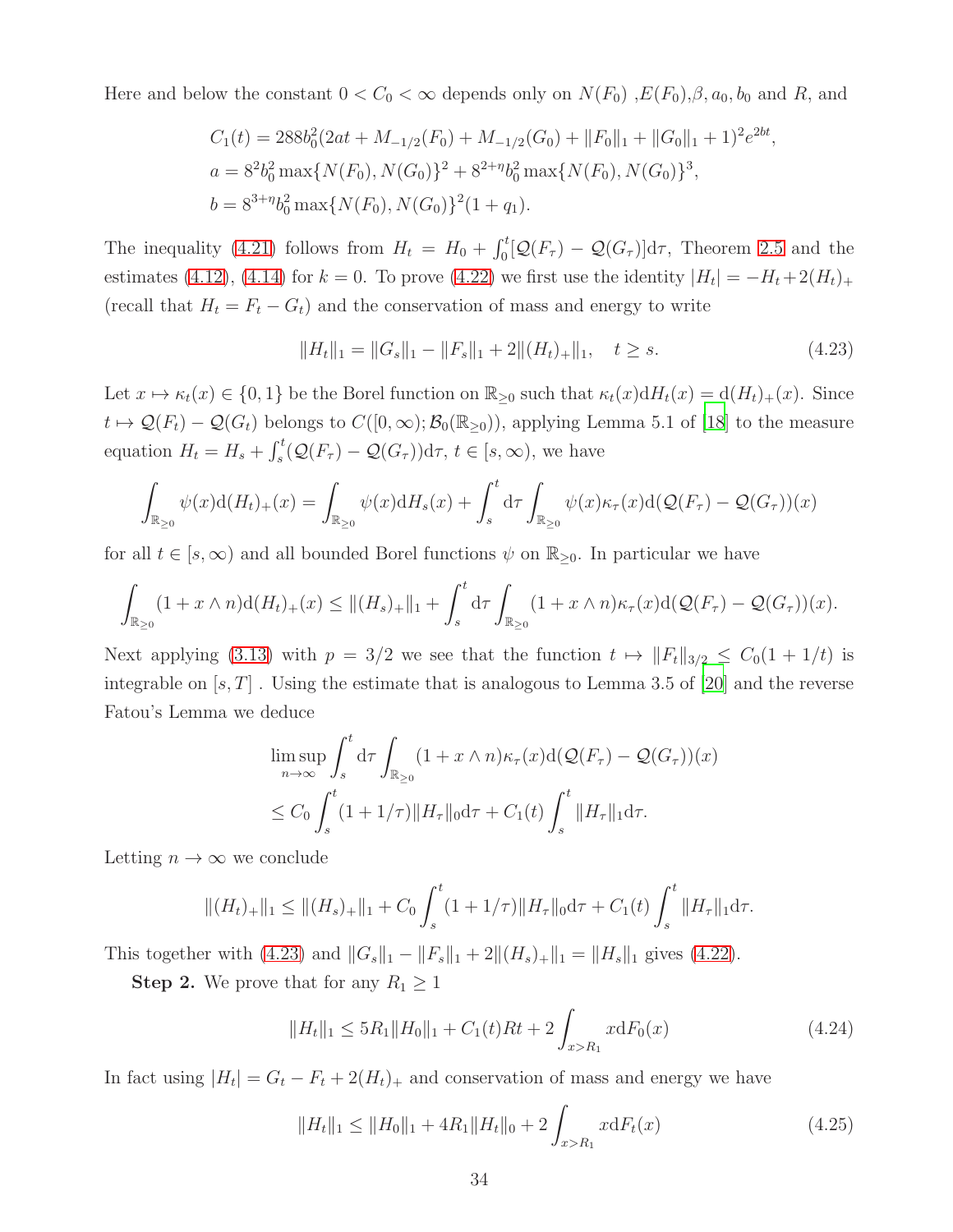and applying [\(4.18\)](#page-29-2) to the bounded function  $\psi(x) = \mathbf{1}_{\{x \le R_1\}} x$  we deduce

$$
\int_{x>R_1} x dF_t(x) = E(F_0) - \int_{\mathbb{R}_{\geq 0}} \mathbf{1}_{\{x \leq R_1\}} x dF_t(x)
$$
\n
$$
= \int_{x>R} x dF_0(x) - \int_0^t d\tau \int_{\mathbb{R}_{\geq 0}} \mathbf{1}_{\{x \leq R_1\}} x d\mathcal{Q}(F_\tau)(x)
$$
\n
$$
\leq \int_{x>R_1} x dF_0(x) + R_1 \int_0^t \|\mathcal{Q}(F_\tau)\|_0 d\tau \leq \int_{x>R_1} x dF_0(x) + C_1(t)R_1t.
$$

This together with [\(4.25\)](#page-33-1) and  $||H_t||_0 \le ||H_0||_0 + C_1(t)t$  (by [\(4.21\)](#page-32-0)) yields [\(4.24\)](#page-33-2).

**Step 3.** If  $t \leq ||H_0||_1$ , we take  $R_1 = \frac{1}{\sqrt{||L||_1}}$  $||H_0||_1$ and use [\(4.24\)](#page-33-2) to get

$$
||H_t||_1 \leq C_2(t) \left(\sqrt{||H_0||_1} + \int_{x > \frac{1}{\sqrt{||H_0||_1}}} x \mathrm{d}F_0(x)\right) \leq C_2(t) \Psi_{F_0}(||H_0||_1)
$$

where  $C_2(t) = C_1(t) + 5$ . Suppose now  $||H_0||_1 < t$  and let  $\varepsilon > 0$  satisfy  $||H_0||_1 \le \varepsilon < 1$ . Taking  $R_1 = \frac{1}{\sqrt{2}}$  $\frac{1}{\varepsilon}$  and using [\(4.24\)](#page-33-2) we have

<span id="page-34-1"></span>
$$
||H_{\tau}||_1 \le C_2(\tau)\sqrt{\varepsilon} + 2\int_{x > \frac{1}{\sqrt{\varepsilon}}} x dF_0(x) \le C_2(\tau)\Psi_{F_0}(\varepsilon), \quad \forall \tau \in [0, \varepsilon].
$$
 (4.26)

In particular this inequality holds for  $\tau = \varepsilon$ . Thus using [\(4.22\)](#page-32-0) for  $s = \varepsilon$  gives

<span id="page-34-0"></span>
$$
||H_t||_1 \le C_2(\varepsilon)\Psi_{F_0}(\varepsilon) + C_0 \int_{\varepsilon}^t (1+1/\tau) ||H_\tau||_0 \mathrm{d}\tau + C_2(t) \int_{\varepsilon}^t ||H_\tau||_1 \mathrm{d}\tau, \quad t \in [\varepsilon, 1] \tag{4.27}
$$

Next, using [\(4.21\)](#page-32-0) we know for  $||H_0||_0 \leq \varepsilon \leq t \leq 1$ ,

$$
\int_{\varepsilon}^{t} (1 + 1/\tau) \|H_{\tau}\|_{0} d\tau \leq 2\varepsilon \log(1/\varepsilon) + 2C_{1}(1) \int_{\varepsilon}^{t} \frac{1}{\tau} \int_{0}^{\tau} \|H_{u}\|_{1} du d\tau
$$
  

$$
\leq 2\sqrt{\varepsilon} + 2C_{1}(1) \int_{0}^{t} \|H_{u}\|_{1} |\log u| du, \quad t \in [\varepsilon, 1].
$$

This together with [\(4.27\)](#page-34-0) and [\(4.26\)](#page-34-1) gives

$$
||H_t||_1 \le 2C_2(1)\Psi_{F_0}(\varepsilon) + 2(C_2(1))^2 \int_0^t (1+|\log \tau|) ||H_\tau||_1 d\tau, \quad t \in [0,1]. \tag{4.29}
$$

By Gronwall inequality we then obtain

<span id="page-34-2"></span>
$$
||H_t||_1 \le 2C_2(1)\Psi_{F_0}(\varepsilon) \exp\left(2(C_2(1))^2 \int_0^t (1+|\log \tau|) d\tau\right) = C_3 \Psi_{F_0}(\varepsilon), \quad t \in [0,1]
$$
 (4.30)

where  $C_3 = 2C_2(1) \exp \left( 2(C_2(1))^2 \int_0^t (1+|\log \tau|) d\tau \right)$ . Now if  $t \le 1$ , then [\(1.34\)](#page-9-2) follows from [\(4.30\)](#page-34-2). Suppose  $t > 1$ , using [\(4.30\)](#page-34-2) we know  $||H_1||_1 \leq C_3 \Psi_{F_0}(\varepsilon)$ . On the other hand from  $(4.22)$  with  $s = 1$  we have  $||H_t||_1 \leq ||H_1||_1 + (C_1(t) + 2C_0) \int_1^t ||H_\tau||_1 d\tau$  for all  $t \in [1, \infty]$  and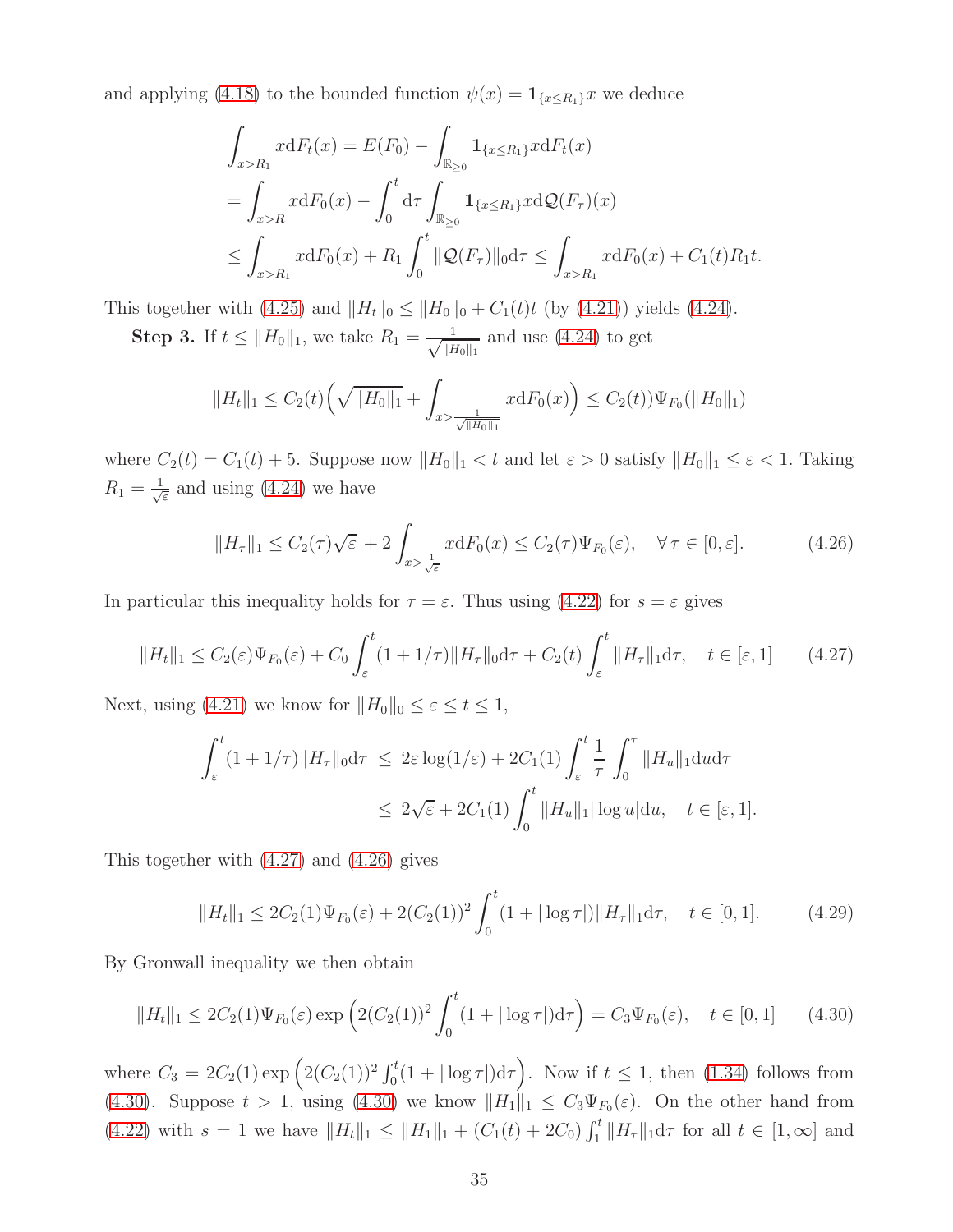so  $||H_t||_1 \leq ||H_1||_1 e^{c(t-1)} \leq C_3 \Psi_{F_0}(\varepsilon) e^{(C_1(t)+2C_0)t}$  for all  $t \in [1,\infty)$  by Gronwall Lemma. This together with the estimate for  $t \in [0, 1]$  leads to

$$
||H_t||_1 \leq C_3 \Psi_{F_0}(\varepsilon) e^{(C_1(t) + 2C_0)t}, \quad t \in [0, \infty).
$$

Using the representation of  $C_1(t)$ , we can choose some constant C, c appropriately such that

<span id="page-35-1"></span>
$$
||H_t||_1 \le C\Psi_{F_0}(\varepsilon)e^{e^{ct}}, \quad t \in [0, \infty). \tag{4.31}
$$

Where C, c denpend only on  $N(F_0)$ ,  $E(F_0)$ ,  $N(G_0)$ ,  $E(G_0)$ ,  $a_0$ ,  $b_0$ ,  $\eta$ ,  $q_1$ ,  $R$ ,  $M_{-1/2}(F_0)$ ,  $M_{-1/2}(G_0)$ . Finally if  $||H_0||_1 > 0$  then taking  $\varepsilon = ||H_0||_1$  in [\(4.31\)](#page-35-1) gives [\(1.34\)](#page-9-2). If  $||H_0||_1 = 0$ , then in [\(4.31\)](#page-35-1) letting  $\varepsilon \to 0^+$  we conclude  $||H_t||_1 = 0$  for all  $t \in [0, T]$  and thus [\(1.34\)](#page-9-2) still holds true. This proves [\(1.34\)](#page-9-2) for the case where  $F_t$  has the moment production [\(3.13\)](#page-22-0). The general case is still true since if  $F_0 = G_0$ ,  $F_t$  has the moment production, then [\(1.34\)](#page-9-2) tells us  $F_t = G_t$  for all  $t \in [0, \infty)$ .

As did for the classical Boltzmann equation, the collision integral  $Q(f)$  can be decomposed as positive and negative parts:

<span id="page-35-2"></span>
$$
Q(f)(x) = Q^+(f)(x) - Q^-(f)(x),
$$
\n(4.32)

$$
Q^{+}(f)(x) = \int_{\mathbb{R}^{2}_{>0}} W(x, y, z) f(y) f(z) (1 + f(x_{*} + f(x)) \sqrt{y} \sqrt{z} dy dz, \qquad (4.33)
$$

$$
Q^{-}(f)(x) = f(x)L(f)(x),
$$
\n(4.34)

$$
L(f)(x) = \int_{\mathbb{R}^2_{\geq 0}} W(x, y, z) [f(x_*)(1 + f(y) + f(z))] \sqrt{y} \sqrt{z} dy dz.
$$
 (4.35)

By the fact that  $W(x, y, z) \le 4b_0^2 W_H(x, y, z)$ , it is easy to deduce that for any  $0 \le f \in$  $L^1(\mathbb{R}_+, \sqrt{x}dx)$ , the function  $x \mapsto L(f)(x)$  is well-defined and

<span id="page-35-3"></span>
$$
0 \le L(f)(x) \le 4b_0^2(\sqrt{x}N(f) + M_{1/2}(f) + 2[M_{-1/2}(f)]^2). \tag{4.36}
$$

Where the moments for a nonnegative measurable function f on  $\mathbb{R}_{\geq 0}$  are defined in consistent with the case of measures:  $M_p(f) = M_p(F)$  with  $dF(x) = f(x)\sqrt{x}dx$ , i.e.

$$
M_p(f) = \int_{\mathbb{R}_+} x^p f(x) \sqrt{x} \, dx, \qquad p \in (-\infty, \infty). \tag{4.37}
$$

We also denote  $N(f) = M_0(f), E(f) = M_1(f)$ . And notice that  $M_{-1/2}(f) = \int_{\mathbb{R}_+} f(x) dx$ . The following proposition gives an exponential-positive representation (i.e. Duhamel's formula) for a class of mild solutions. It has been used in the above Example.

<span id="page-35-0"></span>**Proposition 4.5.** Suppose  $B(\mathbf{v}-\mathbf{v}_*,\omega)$  satisfy Assumption [1.6](#page-7-2) with  $\eta \geq \frac{3}{2}$  $\frac{3}{2}$ . Let  $0 \leq f_0 \in$  $L^1(\mathbb{R}_{\geq 0})$  have finite mass and energy. There exists a unique conservative mild solution  $f \in$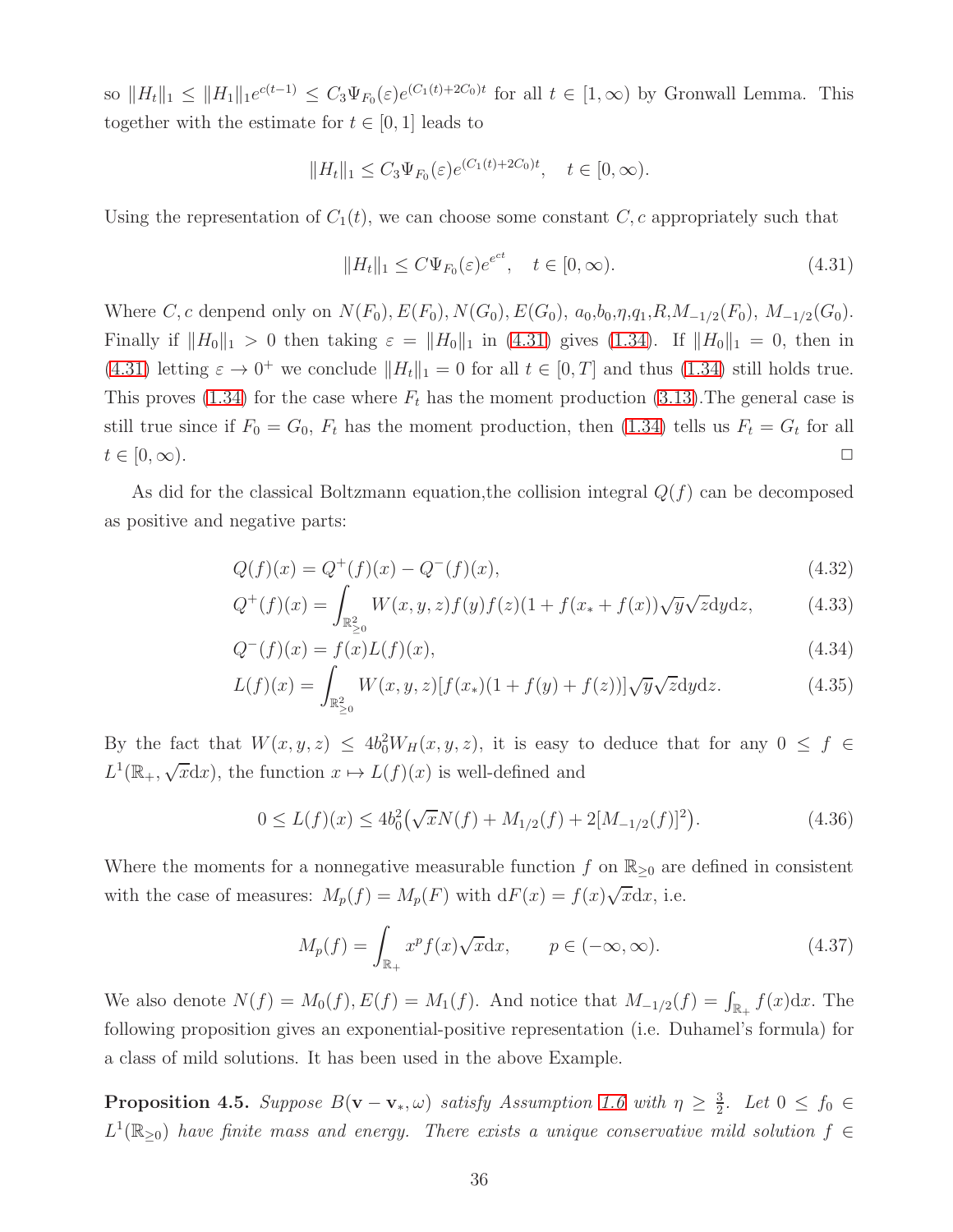$C([0,\infty); L^1(\mathbb{R}_{\geq 0}))$  of Eq.[\(1.1\)](#page-0-0) on  $[0,\infty)$  satisfying  $f(\cdot,0) = f_0$ . Then there is a null set  $Z \subset$  $\mathbb{R}_{\geq 0}$  such that for all  $x \in \mathbb{R}_+ \setminus Z$  and all  $t \in [0, \infty)$ 

<span id="page-36-0"></span>
$$
f(x,t) = f_0(x)e^{-\int_0^t L(f)(x,\tau)d\tau} + \int_0^t Q^+(f)(x,\tau)e^{-\int_\tau^t L(f)(x,s)ds}d\tau
$$
 (4.38)

where  $Q^+(f)$ ,  $L(f)$  are defined in  $(4.33)-(4.35)$  $(4.33)-(4.35)$ .

**Proof.** Since  $f_0 \in L^1(\mathbb{R}_{\geq 0})$  means  $M_{-1/2}(f_0) < \infty$ . So using Theorem [1.8,](#page-8-3) Theorem [1.9](#page-8-2) we know there there exists a unique conservative mild solution  $f \in C([0,\infty); L^1(\mathbb{R}_{\geq 0}))$  of Eq.[\(1.1\)](#page-0-0) on  $[0, \infty)$  satisfying  $f(\cdot, 0) = f_0$ . By definition of mild solutions and  $Q(f) = Q^+(f) - fL(f)$ there is a null set  $Z \subset \mathbb{R}_{\geq 0}$  which is independent of t such that for every  $x \in \mathbb{R}_{\geq 0} \setminus Z$ 

<span id="page-36-1"></span>
$$
\frac{\partial}{\partial t}f(x,t) = Q^+(f)(x,t) - f(x,t)L(f)(x,t)
$$
\n(4.39)

for almost every  $t \in [0, \infty)$ . Applying  $(4.36)$  and  $f \in C([0, \infty); L^1(\mathbb{R}_{\geq 0}))$  we have

$$
\sup_{t \in [0,T]} L(f)(x,t) \le \sup_{t \in [0,T]} (\sqrt{x}N(f(t)) + M_{1/2}(f(t)) + 2||f(t)||_{L^1}^2) < \infty
$$
\n(4.40)

for all  $T \in (0,\infty)$  and all  $x > 0$ . Therefore, for every  $x \in \mathbb{R}_{\geq 0} \setminus Z$ , the function  $t \mapsto$  $f(x,t)e^{\int_0^t L(f)(x,\tau)d\tau}$  is also absolutely continuous on  $[0,T]$  for all  $T \in (0,\infty)$  and thus the Duhamel's formula  $(4.38)$  follows from the differential equation  $(4.39)$ .

We give a  $L^{\infty}$  estimates for bounded mild solutions to end this section.

**Proposition 4.6.** Suppose  $B(\mathbf{v}-\mathbf{v}_*,\omega)$  satisfy Assumption [1.6](#page-7-2) with  $\eta \geq \frac{3}{2}$  $\frac{3}{2}$ . Let  $0 \leq f_0 \in$  $L^1(\mathbb{R}_{\geq 0})$  have finite mass and energy and let  $f \in C([0,\infty); L^1(\mathbb{R}_{\geq 0}))$  be the unique conservative mild solution of Eq.[\(1.1\)](#page-0-0) on  $[0, \infty)$  satisfying  $f(\cdot, 0) = f_0$ . Suppose in addition  $f_0 \in L^{\infty}(\mathbb{R}_{\geq 0})$ . Then  $f(\cdot, t) \in L^{\infty}(\mathbb{R}_{\geq 0})$  for all  $t \in [0, \infty)$  and there holds the following estimate: for all  $t\in[0,\infty),$ 

<span id="page-36-2"></span>
$$
||f(t)||_{L^{\infty}} \le (1 + ||f_0||_{L^{\infty}}) \exp\left(8b_0^2 \int_0^t ||f(\tau)||_{L^1}^2 d\tau\right), \tag{4.41}
$$

**Proof.** Let  $K(t)$  be the right hand side of  $(4.41)$ , i.e.

$$
K(t) := (1 + \|f_0\|_{L^{\infty}})e^{2\int_0^t a(\tau)d\tau}, \quad a(t) := 4b_0^2 \|f(t)\|_{L^1}^2, \quad t \in [0, \infty).
$$

By definition of mild solutions and  $f(x, 0) = f_0(x) \leq K(0)$  for all  $x \in \mathbb{R}_{\geq 0} \setminus Z$  (here and below  $Z \subset \mathbb{R}_{\geq 0}$  denotes any null set which is independent of time variable) we have for all  $t > 0$ 

$$
(f(x,t) - K(t))_{+} = \int_{0}^{t} (Q(f)(x,\tau) - 2K(\tau)a(\tau))\mathbf{1}_{\{f(x,\tau) > K(\tau)\}}d\tau.
$$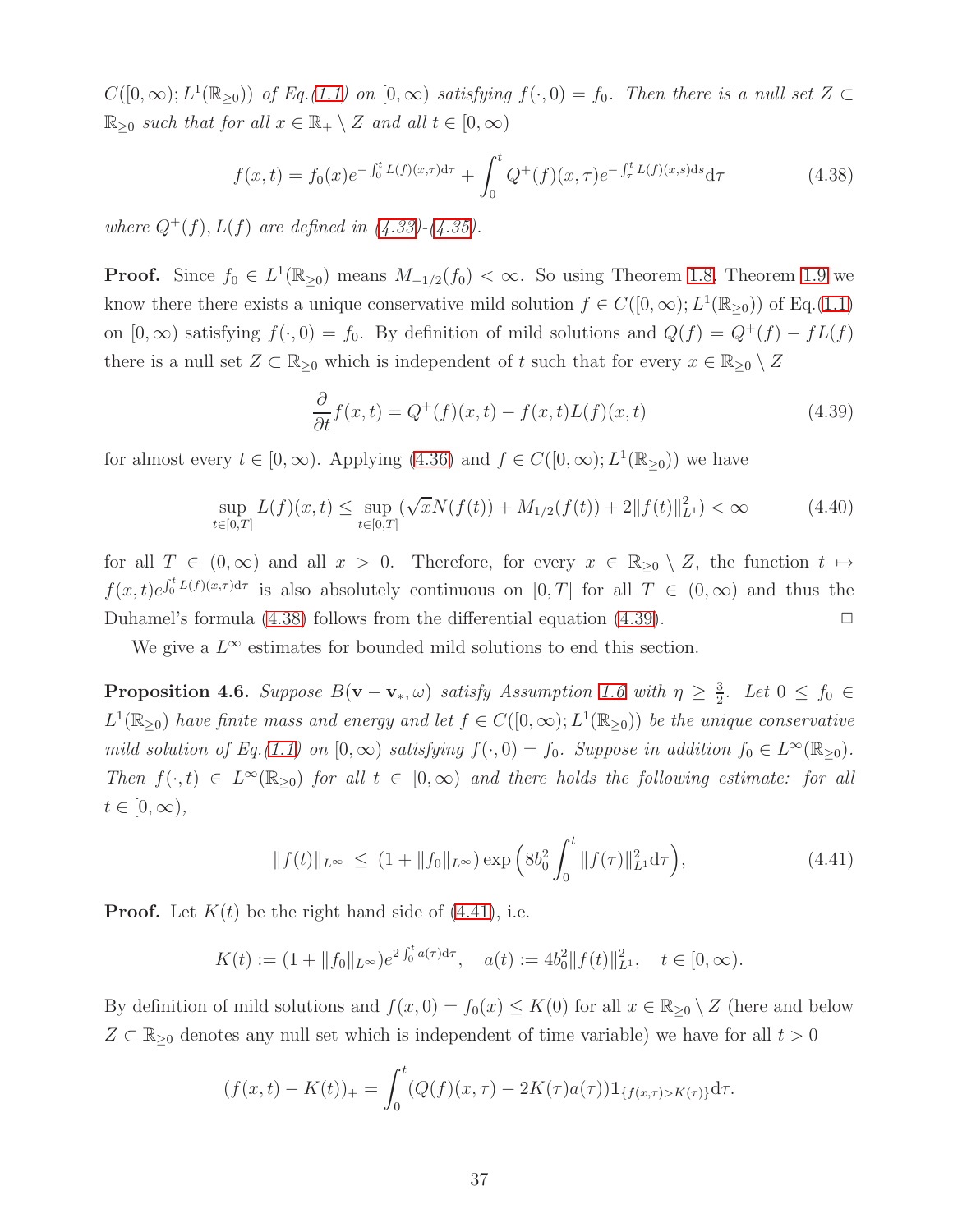Taking integration with respect to  $x \in \mathbb{R}_+$  and omitting the negative part  $\mathcal{Q}^-(f) \geq 0$  gives

$$
\int_{\mathbb{R}_{\geq 0}} (f(x,t) - K(t))_{+} dx \leq \int_{0}^{t} d\tau \int_{\mathbb{R}_{\geq 0}} Q^{+}(f)(x,\tau) \mathbf{1}_{\{f(x,\tau) > K(\tau)\}} dx \n- \int_{0}^{t} d\tau \int_{\mathbb{R}_{\geq 0}} 2K(\tau) a(\tau) \mathbf{1}_{\{f(x,\tau) > K(\tau)\}} dx.
$$

For the integrand  $Q^+(f)(x, \tau)$ , we have

$$
f(y,\tau)f(z,\tau)(1+f(x_*,\tau)+f(x,\tau)) \le f(y,\tau)f(z,\tau)(f(x_*,\tau)-K(\tau))_{+}
$$

$$
+f(y,\tau)f(z,\tau)(f(x,\tau)-K(\tau))_{+}+2K(\tau)f(y,\tau)f(z,\tau).
$$

Using the fact that  $W(x, y, z)\sqrt{y}\sqrt{z} \le 4b_0^2$ , we can obtain that

$$
\int_0^t d\tau \int_{\mathbb{R}_{\geq 0}} Q^+(f)(x,\tau) \mathbf{1}_{\{f(x,\tau) > K(\tau)\}} dx \leq \int_0^t 2a(\tau) d\tau \int_{\mathbb{R}_{\geq 0}} (f(x,\tau) - K(\tau))_+ dx \n+ \int_0^t d\tau \int_{\mathbb{R}_{\geq 0}} 2K(\tau) a(\tau) \mathbf{1}_{\{f(x,\tau) > K(\tau)\}} dx.
$$

It follows that for all  $t \in [0, \infty)$ 

$$
\int_{\mathbb{R}_{\geq 0}} (f(x,t) - K(t))_{+} dx \leq \int_0^t 2a(\tau) d\tau \int_{\mathbb{R}_{\geq 0}} (f(x,\tau) - K(\tau))_{+} dx.
$$

By Gronwall inequality we conclude  $\int_{\mathbb{R}_+} (f(x,t) - K(t))_+ dx = 0$  for all  $t \in [0,\infty)$ . This implies  $f(\cdot, t) \in L^{\infty}(\mathbb{R}_{\geq 0})$  and  $|| f(t)||_{L^{\infty}} \leq K(t)$  for all  $t \in [0, \infty)$ , i.e. [\(4.41\)](#page-36-2) holds true.

Acknowledgement. This work was partially supported by National Natural Science Foundation of China Grant No.11771236.

### References

- <span id="page-37-2"></span>[1] Arkeryd, L.: On low temperature kinetic theory; spin diffusion, Bose Einstein condensates, anyons. J. Statist. Phys. 150, 1063-1079 (2013)
- <span id="page-37-3"></span>[2] Arkeryd, L., and Nouri, A.: Bose condensates in interaction with excitations: a kinetic model. Comm. Math. Phys. 310, 765-788 (2012)
- <span id="page-37-1"></span>[3] Bandyopadhyay, J., Velázquez, J.J.L.: Blow-up rate estimates for the solutions of the bosonic Boltzmann-Nordheim equation. J. Math. Phys. 56 (2015), 063302, 27 pp. doi: 10.1063/1.4921917.
- <span id="page-37-0"></span>[4] Benedetto, D., Pulvirenti, M., Castella, F., Esposito, R.: On the weak-coupling limit for bosons and fermions. Math. Models Methods Appl. Sci. 15, 1811-1843 (2005)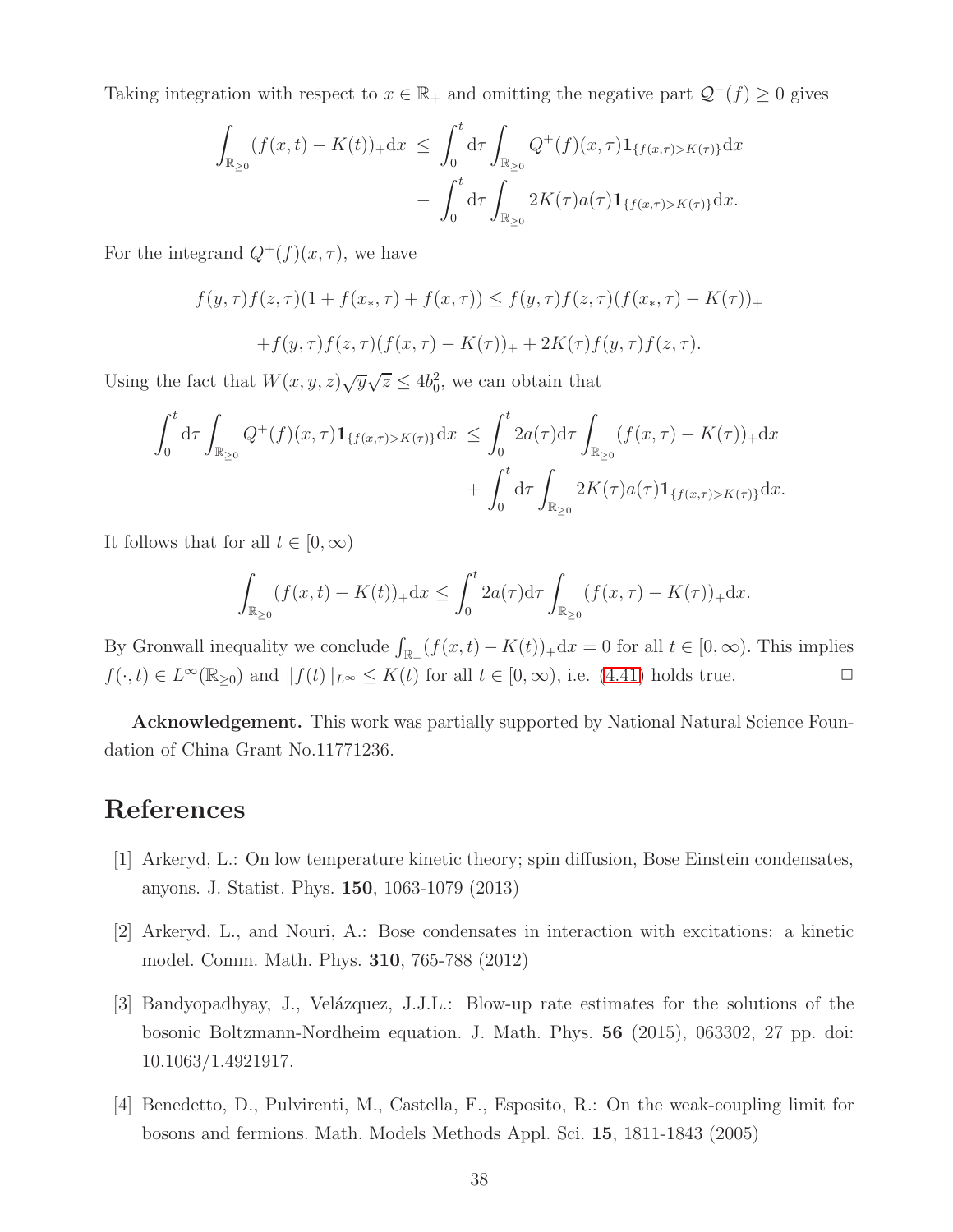- <span id="page-38-2"></span>[5] Briant, M., Einav, A.: On the Cauchy problem for the homogeneous Boltzmann-Nordheim equation for bosons: local existence, uniqueness and creation of moments. J. Statist. Phys. 163, 1108-1156 (2016)
- <span id="page-38-0"></span>[6] Cai,S.,Lu, X.: The spatially homogeneous Boltzmann equation for Bose-Einstein particles: rate of strong convergence to equilibrium. J. Statist. Phys. 175, 289-350 (2019)
- [7] Chapman, S., Cowling, T.G.: The Mathematical Theory of Non-Uniform Gases. Third Edition (Cambridge University Press, 1970).
- <span id="page-38-1"></span>[8] Erdös, L., Salmhofer, M., Yau, H.-T.: On the quantum Boltzmann equation. J. Statist. Phys. 116, 367-380 (2004).
- <span id="page-38-8"></span>[9] Escobedo, M., Mischler, S., Vel´azquez, J.J.L.: Singular solutions for the Uehling-Uhlenbeck equation. Proc. Roy. Soc. Edinburgh 138A, 67-107 (2008)
- <span id="page-38-9"></span>[10] Escobedo, M., Velázquez, J.J.L.: On the blow up and condensation of supercritical solutions of the Nordheim equation for bosons. Comm. Math. Phys. 330, 331-365 (2014)
- <span id="page-38-10"></span>[11] Escobedo, M., Velázquez, J.J.L.: Finite time blow-up and condensation for the bosonic Nordheim equation. Invent. Math. 200, 761-847 (2015)
- <span id="page-38-7"></span>[12] Josserand, C., Pomeau, Y., Rica, S.: Self-similar singularities in the kinetics of condensation. J. Low Temp. Phys. 145, 231-265 (2006)
- <span id="page-38-3"></span>[13] Li, W., Lu, X.: Global existence of solutions of the Boltzmann equation for Bose-Einstein particles with anisotropic initial data. J. Funct. Anal. 276, 231-283 (2019)
- <span id="page-38-5"></span>[14] Lu, X.: A modified Boltzmann equation for Bose-Einstein particles: isotropic solutions and long-time behavior. J. Statist. Phys. 98, 1335-1394 (2000)
- <span id="page-38-11"></span>[15] Lu, X.,Wennberg,B.: Solutions with increasing energy for the spatially homogeneous Boltzmann equation. Nonlinear Anal.Real World Appl.3, 243-258 (2002)
- <span id="page-38-4"></span>[16] Lu, X.: On isotropic distributional solutions to the Boltzmann equation for Bose-Einstein particles. J. Statist. Phys. 116, 1597-1649 (2004)
- <span id="page-38-6"></span>[17] Lu, X.: The Boltzmann equation for Bose-Einstein particles: velocity concentration and convergence to equilibrium. J. Statist. Phys. 119, 1027-1067 (2005)
- <span id="page-38-12"></span>[18] Lu, X and C. Mouhot, On measure solutions of the Boltzmann equation, part I: moment production and stability estimates, J. Differential Equations 252: 3305–3363 (2012).